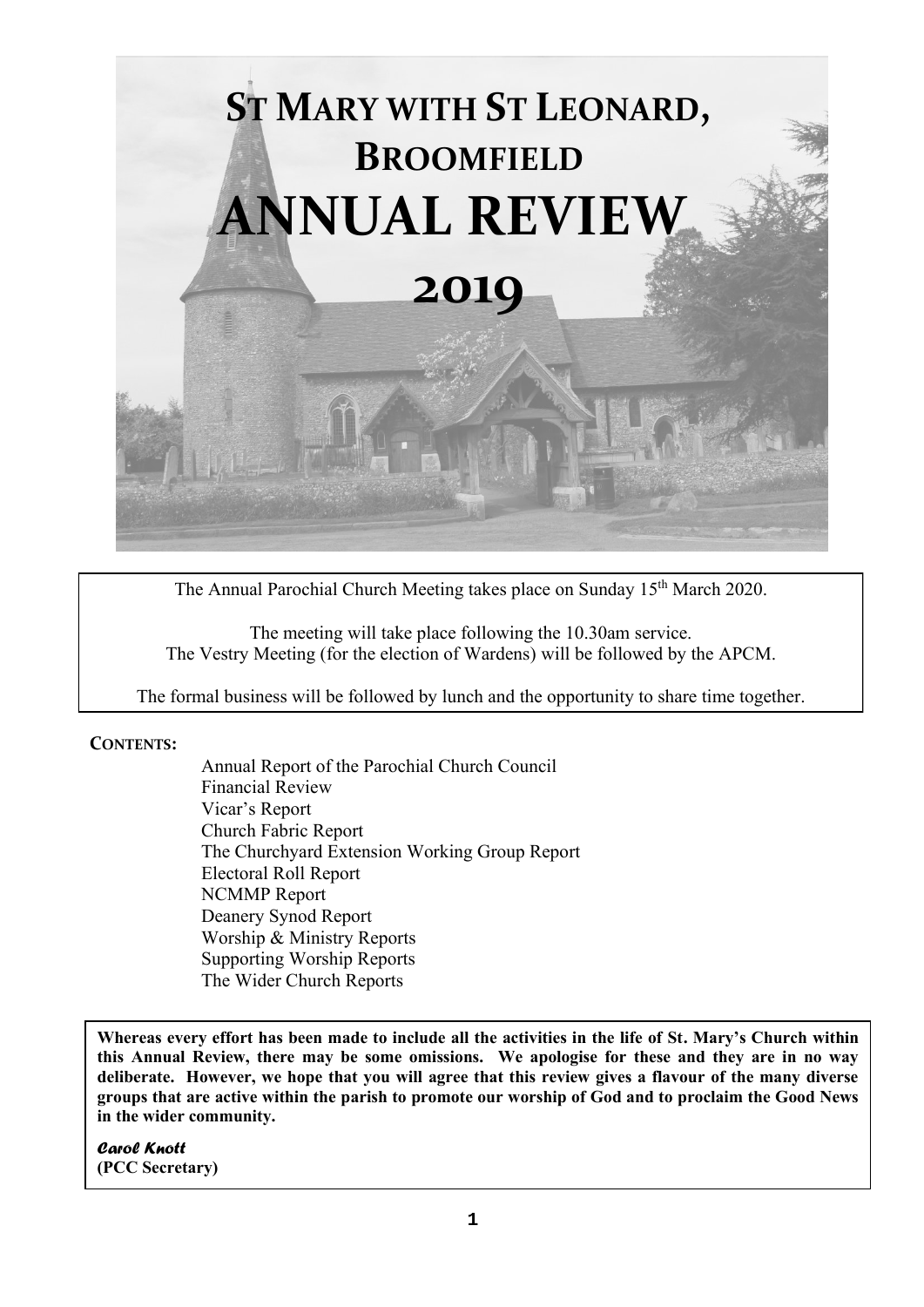#### **Contents**

**Page Number**

| $\mathbf{1}$   | PCC report                                    | 3  |
|----------------|-----------------------------------------------|----|
| $\overline{c}$ | Financial report                              | 12 |
| 3              | Independent Examiner's report                 | 19 |
| 4              | Vicar's report                                | 20 |
| 5              | Churchwardens' report                         | 23 |
| 6              | The Churchyard Extension Working Group report | 24 |
| 7              | Electoral Roll report                         | 25 |
| 8              | NCMMP report                                  | 25 |
| 9              | Deanery Synod report                          | 26 |
| 10             | Associate Priest's report                     | 27 |
| 11             | Curates' reports                              | 27 |
| 12             | <b>Servers</b>                                | 28 |
| 13             | <b>Bible Reading Rota</b>                     | 29 |
| 14             | Intercessors                                  | 29 |
| 15             | Intercessions Group                           | 30 |
| 16             | Pastoral Care and Visiting Team               | 30 |
| 17             | Wednesday Bible Group (1)                     | 30 |
| 18             | Wednesday Bible Group (2)                     | 31 |
| 19             | Little Lambs                                  | 31 |
| 20             | <b>Edward Bear</b>                            | 31 |
| 21             | Pray and Play                                 | 32 |
| 22             | Sidespersons                                  | 32 |
| 23             | <b>Puppet Crew</b>                            | 33 |
| 24             | Church Music                                  | 33 |
| 25             | St. Mary's Bell Ringers                       | 34 |
| 26             | <b>Bible Reading Fellowship</b>               | 34 |
| 27             | Church Website                                | 35 |
| 28             | Safeguarding                                  | 35 |
| 29             | Film and Lunch Club                           | 36 |
| 30             | Lunch and Laughter                            | 36 |
| 31             | <b>Beetle Drive</b>                           | 37 |
| 32             | Tuesday Churchyard Working Party              | 37 |
| 33             | St. Mary's Ladies Group                       | 38 |
| 34             | St. Mary's Men's Group                        | 39 |
| 35             | Children's Society                            | 39 |
| 36             | Christian Aid                                 | 39 |
| 37             | <b>Flower Arrangers</b>                       | 40 |
| 38             | Round Tower                                   | 41 |
| 39             | <b>Chelmsford Food Bank</b>                   | 41 |
| 40             | Monthly Coffee Morning                        | 42 |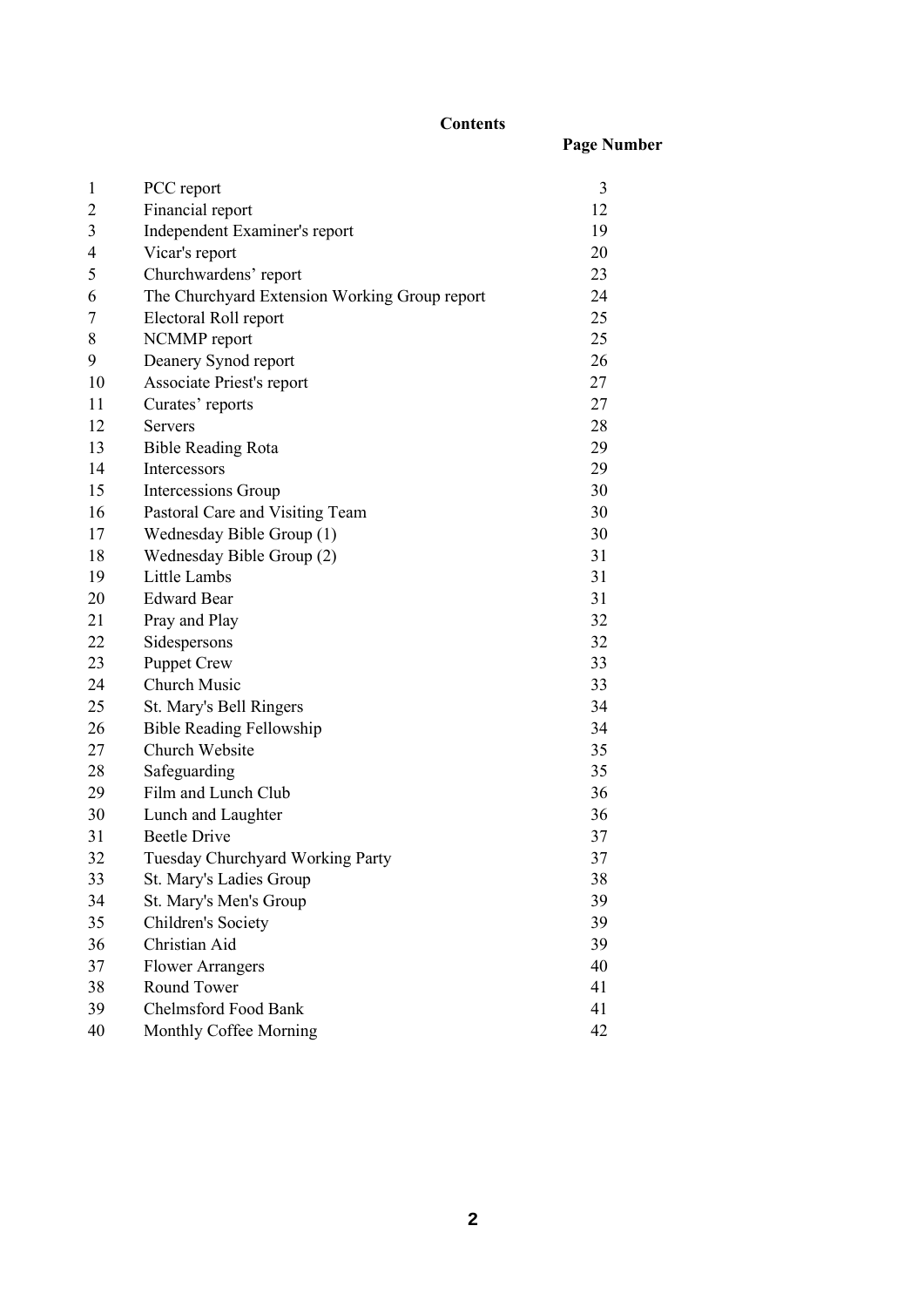### **St. Mary with St. Leonard**

#### **Church Green, Broomfield, Chelmsford**

Annual Report of the Parochial Church Council for the year ended 31 December 2019

#### **1. Administrative Information**

St. Mary with St. Leonard is part of the Diocese of Chelmsford, within the Church of England. The correspondence address is The Vicarage, 10 Butlers Close, Chelmsford, CM1 7BE.

As from 23rd May 2017 St. Mary's PCC became a charity in its own right under the title "The Parochial Church Council of the Ecclesiastical Parish of St. Mary with St. Leonard, Broomfield" with the charity number of 1173143.

PCC members who have served from 1 January 2019 are:

| Incumbent:                               | Rev'd Carolyn Tibbott (Chair)                                                                                                                                      |                                                                                   |  |
|------------------------------------------|--------------------------------------------------------------------------------------------------------------------------------------------------------------------|-----------------------------------------------------------------------------------|--|
| <i>Associate Priest:</i>                 | Rev'd Anne Harvey                                                                                                                                                  |                                                                                   |  |
| Curates:                                 | Rev'd Julie Hardy<br>Rev'd., Diana Garfield                                                                                                                        |                                                                                   |  |
| Wardens:                                 | Peter Baker<br><b>Margaret Powell</b><br>Mike Harvey<br>Michael Jones                                                                                              | (Vice Chair)<br>(Until April 2019)<br>(From April 2019)<br>(Assistant Warden)     |  |
| Representatives on the<br>Deanery Synod: | Ros Mercer<br><b>Kathy Rouse</b><br>Jill Readings                                                                                                                  | (NCMMP Representative)<br>(From April 2019)                                       |  |
| Other PCC members:                       | Vic Barker<br>Sue Browning<br>Rachel Butterworth<br>Sarah Clark<br>Susan Garwood<br>Lis Hardy<br>Carol Knott<br>Alun Powell<br><b>Trudy Stevens</b><br>Jim Tibbott | (Until April 2019)<br>(Hon. Secretary)<br>(Hon. Treasurer)<br>(Minutes Secretary) |  |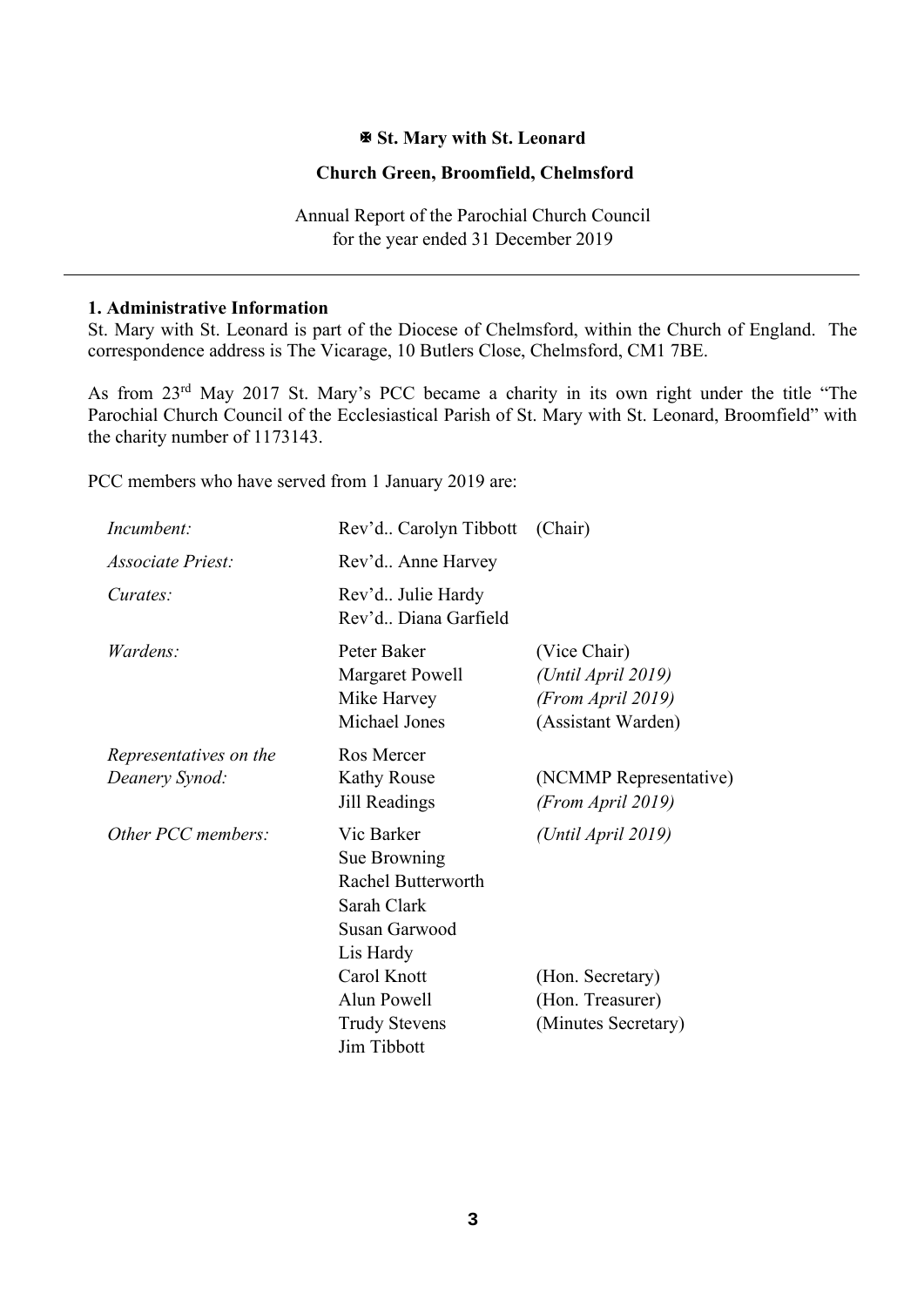#### **2. Structure, governance and management**

The Parochial Church Council is a corporate body established by the Church of England. The PCC operates under the Parochial Church Council Powers Measure.

The method of appointment of PCC members is set out in the Church Representation Rules. All church attendees are encouraged to register on the Electoral Roll and may stand for election to the PCC. St. Mary with St. Leonard's Church gained independent Charity Status in 2017 resulting in all PCC members becoming Trustees.

The PCC members are responsible for making decisions on all matters of general concern and importance to the parish, including deciding how the funds of the PCC are to be spent.

The PCC has a Standing Committee to progress decisions agreed by the PCC; and two groups responsible for reporting back to the PCC and referring to it for any decisions that need to be approved:

- The Churchyard Extension Group: a small group which focuses on land issues, fencing, costing and legal issues concerning the churchyard extension, composed of Peter Baker, Jim Tibbott, Sue Garwood and Mike Harvey; and
- The Funding Group: a small group to focus on fund raising and applying for grants for repairs to the organ and spire composed of: Alun Powell, Sue Browning, Rachel Butterworth and Trudy Stevens. The date for the organ to be fully re-leathered and cleaned is now booked in for Jan-March 2022 and will require over £30,000, so far we have raised just over £17,000. The tower needs to be re-shingled with woodpecker-proof hardwood shingles and the weather vane repaired and replaced, this work is yet to be scheduled and will cost in the region of £100,000. Our spire fund now stands at just over £20,000 and one grant for £10,000 has been promised for the construction phase of the tower work; further grants have been applied for and the group continue to work on an application to the Heritage Lottery Fund.

Reports from the Churchyard Extension group is included later in this Annual Review and an update from the Funding Group is included with the Financial Report.

The full PCC met six times during the year with an average level of attendance of 70%, a decrease of 8% from 2018. The Standing Committee met on four occasions.

During 2019 the majority of PCC time was spent on discussing how we serve the community; finances; ensuring compliance with new regulations and guidance from the Diocese; making decisions on repairs and maintenance of the church building and grounds, including the churchyard extension project and funding for the works required to the organ and spire; plus making decisions on requests to use St. Mary's facilities and charities to support.

#### **3. Aims and purposes**

St. Mary with St. Leonard's PCC has the responsibility of co-operating with the incumbent, the Rev'd. Carolyn Tibbott, in promoting in the ecclesiastical parish the whole mission of the Church, pastoral, evangelistic, social and ecumenical. The PCC is also specifically responsible for the maintenance of St. Mary's Church; St. Leonard's Hall attached to the Church; and Broomfield Churchyard.

#### **4. Objectives and activities**

The PCC is committed to enabling as many people as possible to worship at our church and to become part of our parish community at St. Mary's. The PCC maintains an overview of worship and contributes to discussions on how our services, groups and activities can involve and meet the needs of the diverse groups of people that live within our parish. We are always looking for new opportunities to worship God and build fellowship in this Church.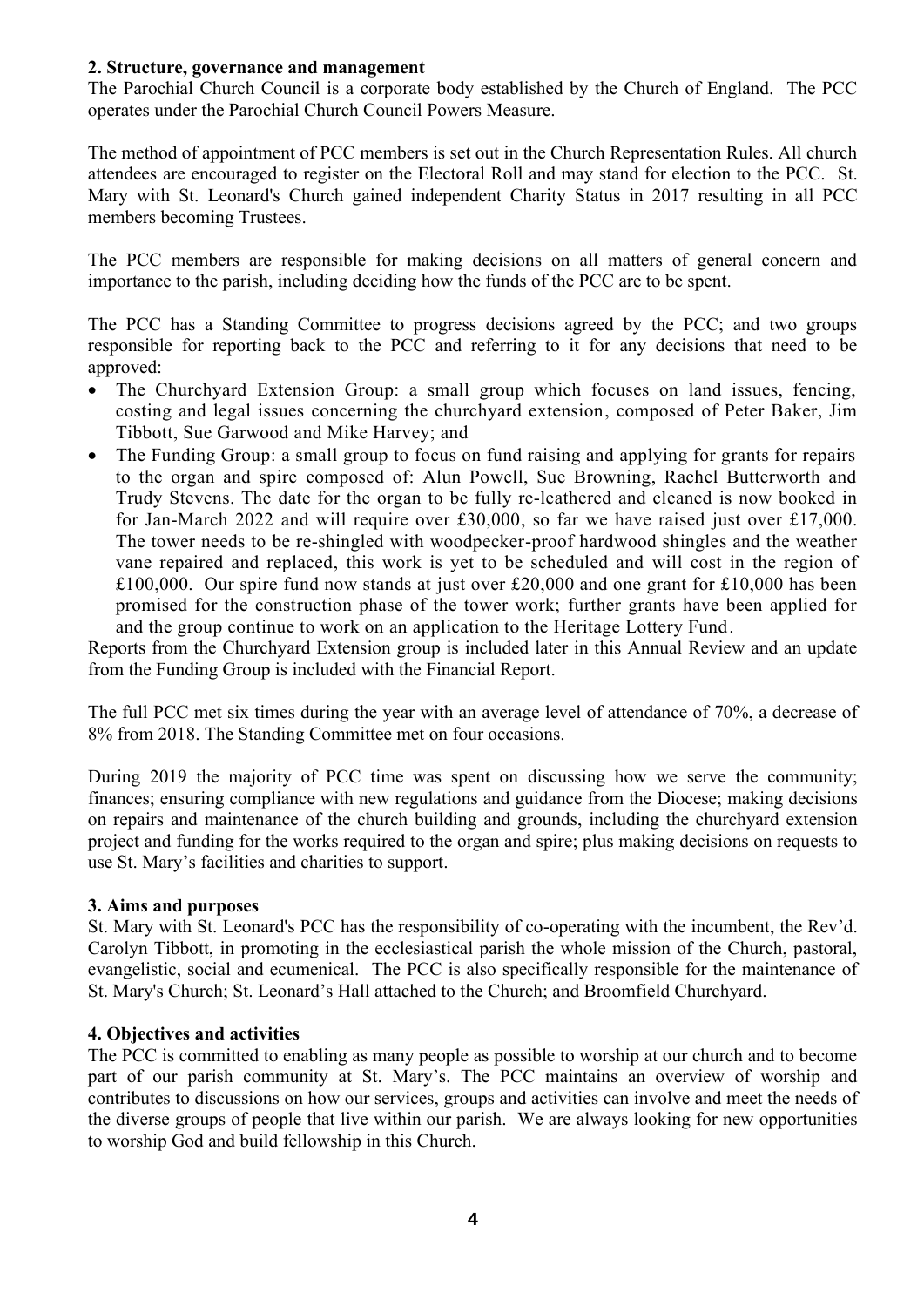In particular, we try to enable ordinary people to live out their faith as part of our parish community through:

- Worship and prayer, learning about the gospel, developing their knowledge and trust in Jesus;
- Provision of pastoral care for people living in the parish:
- Missionary and outreach work.

To facilitate this work, it is important that we maintain the fabric of the church of St. Mary's and its associated buildings and land.

The following reports collectively demonstrate that St. Mary's continues to be a vibrant, ever-evolving church and welcoming to people of all ages, both within the church building and out in the community.

### **5. Achievements and performance**

### *Worship and prayer*

St. Mary's offers a range of services each week and over the course of the year, which the PCC hopes our community find both beneficial and spiritually fulfilling. We have the regular services on a Sunday: early morning service at 8am for Holy Communion; and then a 10.30am service which includes Holy Eucharist, with the first Sunday of the month being a Family Service. If any member of the congregation wishes to speak to a member of the clergy for personal prayer, this is offered in the Lady Chapel immediately following the 10.30am service. We still offer Evening Prayer on a Sunday at 5.30pm which is becoming ever more unusual in the majority of churches.

The electoral roll numbers sadly declined during 2019. The average Sunday attendance during 2019 is estimated to have been 88 adults (over 16) and 4 children (under 16). Average weekly attendance is decreasing: although 14 adults joined the church in 2019, sadly 22 people died. There has been a decrease in the number of children attending: Edward Bear was stopped due to insufficient numbers and attendance at Sunday Specials has been inconsistent. The number of Baptisms and Weddings has dropped; sadly the only number rising is for funerals. The estimated age of our congregation is: 99 people aged over 70yrs; 71 people aged 18-69yrs; 5 aged 11-17yrs (the Light Group attendees); with a total of 28 children.

The worshipping community also includes those who only attend monthly or mid-week services. We have a variety of worship during the week for people who cannot get to the Sunday services: Morning Prayer is held on most weekday mornings during term time at 8.40am in the Lady Chapel; the Midweek Eucharist is held on or around the second Wednesday of each month, this is followed by the Parish coffee morning. The format for the regular NCMMP prayers is changing for 2020: there will be a meeting on the final Thursday of each month and this will be held at St. Augustine's, North Springfield; the prayer meeting will be from 12:00-15:30 for prayers, lunch, conversation and reflection which anyone is invited to join. Dates are noted each week in St. Mary's notice sheet and via a weekly news update circulated by email to PCC members.

For young families, we have 'Thanksgiving on a Thursday' during term time where those with little children can feel comfortable joining in with worship whilst the children play. Every other Tuesday there is a group for parents and carers of children to meet for mutual support and discussion; this group used to be called Pray & Play but, as the children of the regular members are all now at school, it has been re-named Friends with Faith to reflect that this group now caters for parents and carers of children of all ages. It can offer time and space for children to play and adults to reflect on life and explore Christianity; the core membership has decreased by one this year and they are hoping to welcome some new members in 2020. Unfortunately, very few people were attending the Edward Bear group (which offered gentle worship to parents, carers and their little children) and was proving challenging for the ministry team to be able to run, so the PCC took the difficult decision to officially close the group in April 2019, although this will be re-visited in the future.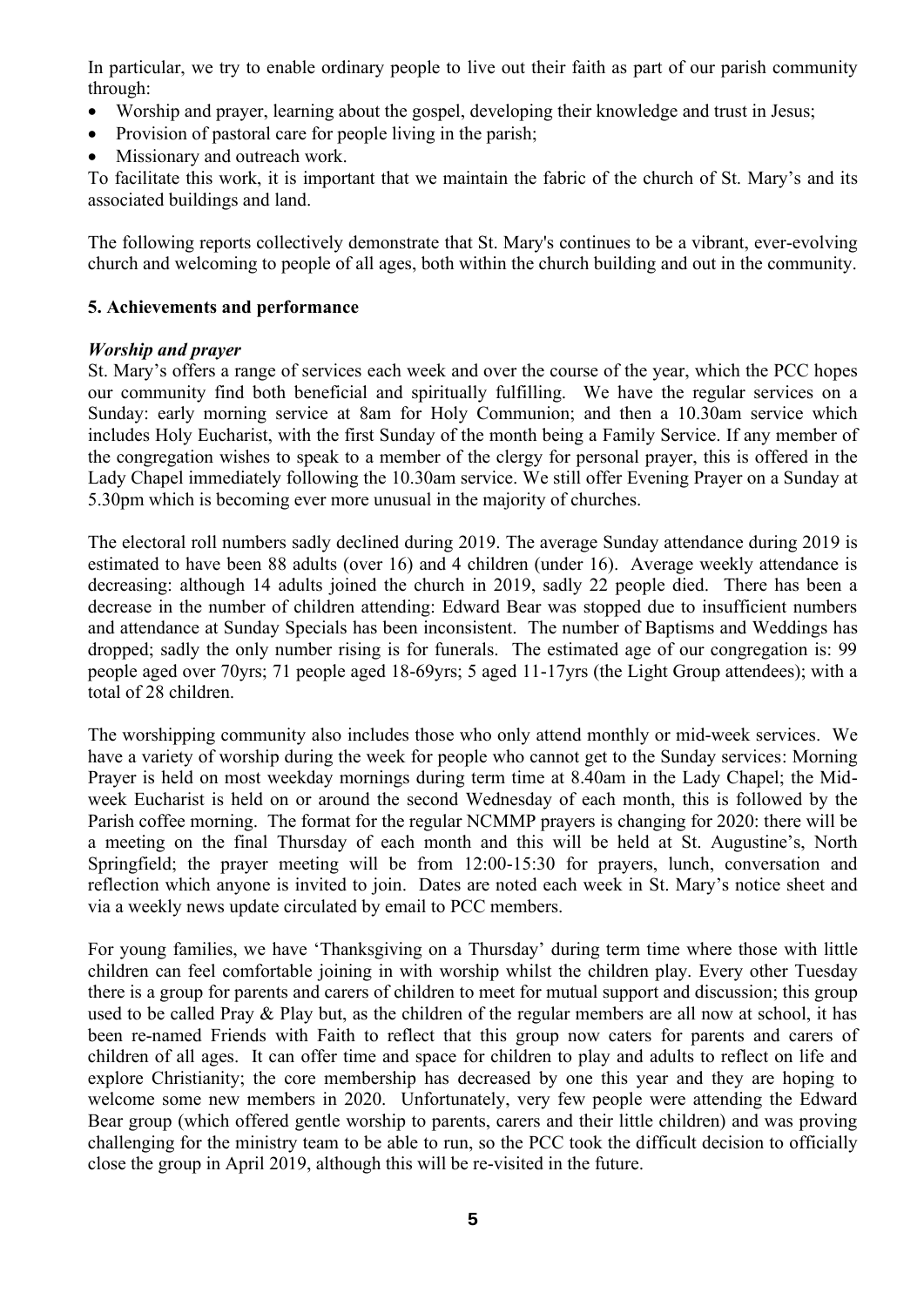We have two bible classes, one held in house and the other in St. Leonard's Committee Room, both on Wednesdays, to which anyone is welcome.

The Pastoral team hold monthly services in the local residential Care Homes and the Ministry Team also lead acts of worship at assemblies in schools, usually once a month.

The total number of people attending at Easter was 112, a decrease of 34 compared to 2018. Though the total attendance for Christmas Eve and Christmas Day was 453, a decrease of just 3 compared to 2018, the number attending for special services during Advent e.g. Carol services and School services was 448, a decrease of 111 people compared to 2018.

We want our church to be open to our community for private prayer and thanks to a rota of parishioners the church continues to be open on Tuesday and Thursday mornings.

#### *Ecumenical relationships*

St. Mary's is one of 11 churches in the North Chelmsford Mission & Ministry Partnership (NCMMP). The aim of the MMP is to enable churches within the unit to work together, share resources and support one another and there are a number of networking groups. More about the NCMMP is contained in the North Chelmsford Mission & Ministry Report included later in this Annual Review.

St. Mary's also has a Covenant with Broomfield Methodist Church with whom it shares some ministry and meets about three times a year to plan our work together; and the Lutheran Church continue to hold some worship at St. Mary's.

The Chelmsford Diocese have a Youth Synod and two of the young people who attend our church continue to represent the churches in this area on it. They met three times in 2019 and Gracie is going to write something for the APCM about what they have covered.

#### *Mission and evangelism*

Our aim as a Christian Church in this community is to make Christ's love known to everyone. We enable this through teaching, worship, bible study and discipleship groups; through baptisms; services and groups for parents with babies and young children; and through groups that give opportunities for fellowship for young and older people alike.

Fellowship groups that regularly meet at St. Mary's are: St. Mary's Ladies Group which meets on the third Thursday of the month at 7.30pm and the Film & Lunch Club on the first Monday of the month, which continue to be well supported; Beetle Drives; Lunch & Laughter on the third Monday in the month; and a Men's Group. A new initiative, instigated by Rev'd. Anne in 2019, is 'St. Mary's Sunday Diners' to enable people who would otherwise be eating Sunday lunch alone to go out once a month as a group, after church, to a venue within half an hour's drive (different pubs, restaurants, garden centre cafes) and enjoy one another's company; this has proved really successful. All the meetings are listed in the Round Tower magazine and on the church website. Reports on the activities of the various groups are contained later in this Annual Review.

Two Lent Bible Study series were offered again in 2019, an afternoon and an evening one, running in March and April. The Lent film-based evening course, co-led by Rev'd. Anne and Trudy Stevens, was "The Mystery of Everything" and took the award winning film The Theory of Everything as its starting point. Film-based Lent courses have been offered for the last several years and have proved easy to engage with, thought provoking and meaningful. In Lent Group 2 the Wednesday afternoon Bible Study group undertook a 5 week course entitled "The Final Week"; the course followed the events of Holy Week through texts from Matthew, Mark and Luke's Gospels, giving an opportunity to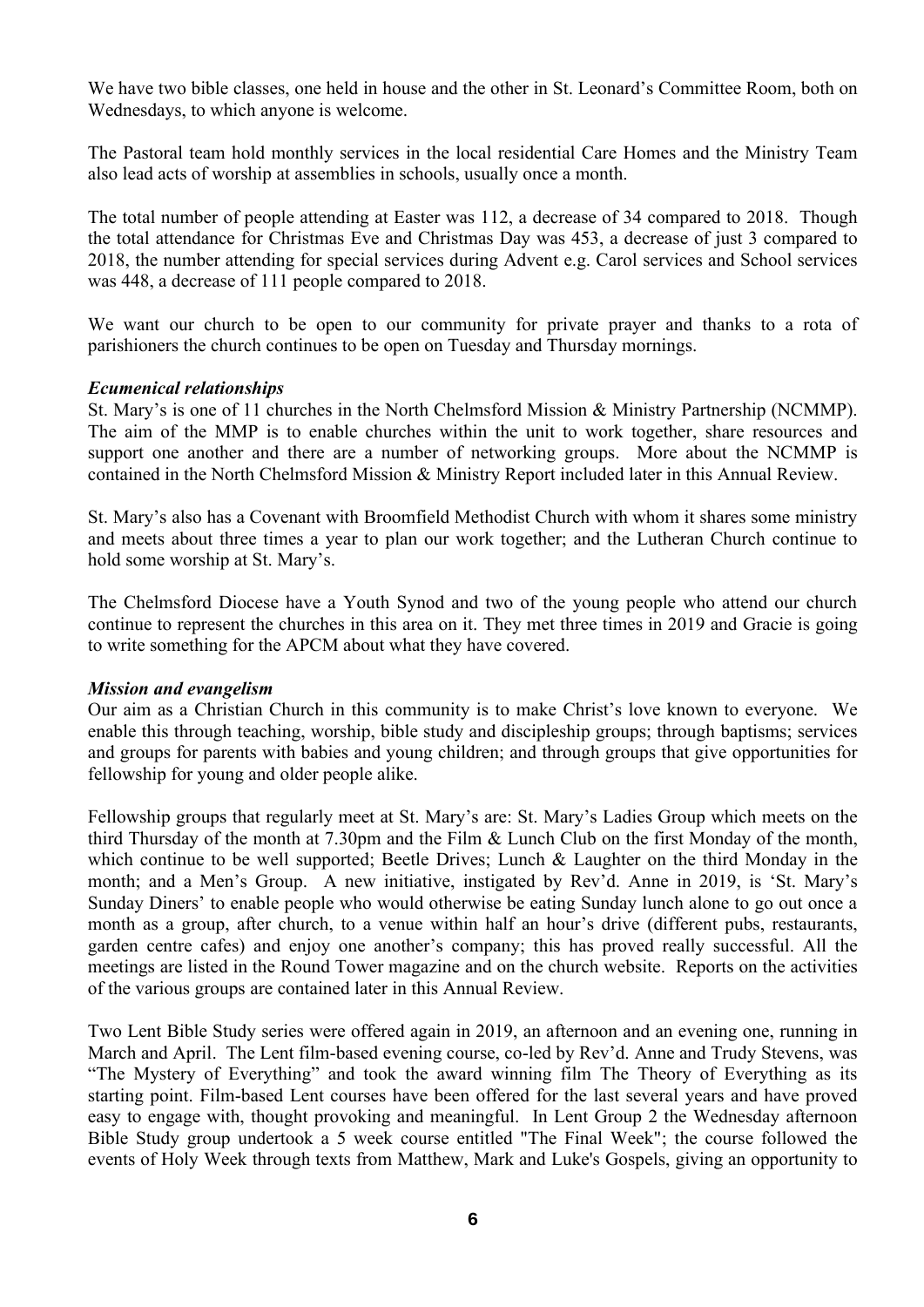think more deeply about the events and discuss their relevance to our lives. A lent course was also undertaken by the Wednesday morning Bible Study Group.

St. Mary's work with children, families and youth needs is still evolving. There is a child-friendly area at the front of the church so that children can play while attending church with their family and on the first Sunday of the month the 10:30am service is a family service. On the second or third Sunday of the month we have 'Sunday Specials', an afternoon family service in the hall. It is aimed at 5-11 year olds and based on a 'Messy Church' style: a Bible story, crafts, film clip or puppets, prayer and perhaps a song, followed by sandwiches and cake. It is aimed at children and their families (parents, grandparents and great grandparents!). The group is led by the clergy team and supported by Irene and Stan Collins and Joan Vine, as well as the Puppet Crew, and others who make refreshments. Claire McIntyre (who ran an art club in the hall) has also helped from time to time. Over the months, Sunday Special has focused on specific events, eg. Halloween, carving pumpkins with a heart shape to let the light of God's love shine out, Creation, Christmas, Baptism, and Easter to name a few, as well as Bible stories. Each month the group created a big picture to go on display in the church, showing what the families had got up to. Disney film clips were used to explain the gospel message in a different way. Some months several families have attended and other months just one or two – these were not just church families, but also families where this was the only connection they had with the church. All who attended enjoyed Sunday Special, and many meaningful conversations were had over coffee or craft activities. This group is very important for outreach, but takes a lot of planning and preparation and manpower on the day. Rev'd. Carolyn decided that the group should run for a year and then a decision be made about whether it should continue.

Little Lambs continues to flourish; it runs in the hall every Thursday morning and is suitable for babies and toddlers with their parents, grandparents or carers, for play and friendship. The Puppet Crew meets on Wednesday evenings at 7pm and performs at Sunday Specials and other selected services. It is a joy to have children in church worshipping with us and we will seek to find other ways to teach our children the Christian Faith.

St. Mary's has joined with the NCMMP for regular youth-focused provision, led by members of the Clergy along with people who work with young people across the MMP, with Rev'd.. Julie involved from St. Mary's:

- The Light Group is a group for 8-14 year olds who would like to find out more about the Christian Faith. It continues to meet once a month on the last Wednesday of the month for an hour at St. Mary's. The group first formed to prepare for First Holy Communion and has carried on ever since, with some of our younger children now attending. There is generally a discussion around a theme, a chance for young Christians to ask questions about their faith, and lots of toast.
- During the year the NCMMP youth committee arranged a Pop Up Pancake Event at St. Mary's. Children came from two of the other churches in the NCMMP, as well as St. Mary's. In addition, St. Mary's and St Augustine's young people attended Solid – an outdoor worship and outdoor activities event at Stubbers - in the summer. This was thoroughly enjoyed.
- Holy Trinity Church in Chelmsford hold The Bridge event once a quarter for 11-18 year olds to meet together from different churches with a worship band, games, a talk and space for prayer and reflection. Julie visited this event and it is hoped that some of the older young people will attend this at some point.
- Julie is awaiting a New Year meeting of the youth workers across the NCMMP.

'Pints of View' in the local pub on a Wednesday evening, started by Rev'd.. Julie in 2018, ran until Easter 2019. The aim was to be a visible presence in the community, building up relationships by going each week and being with people. .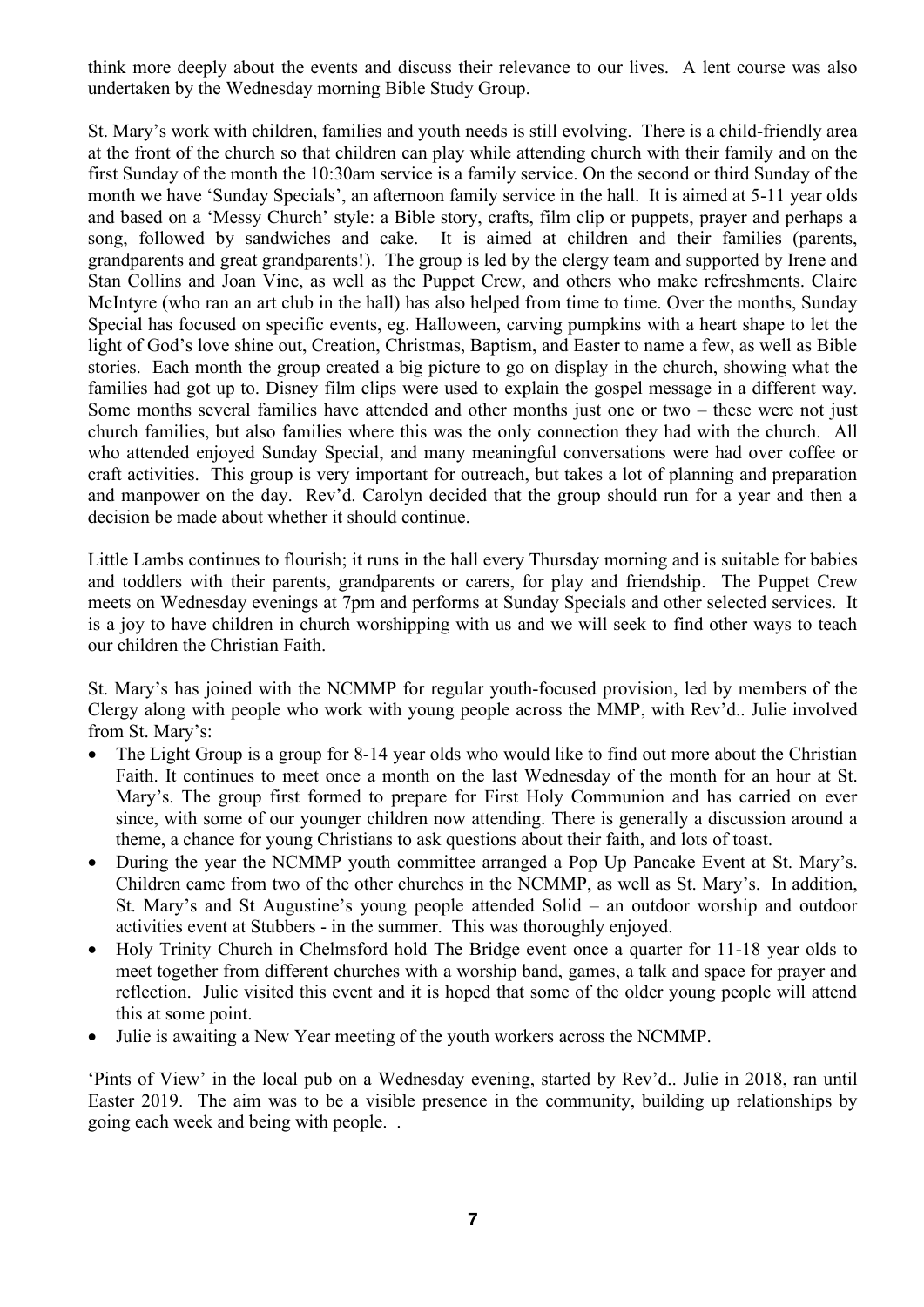Other groups that use the church facilities are: U3A Hand bell ringing group; Friends of Broomfield Hospital; Soroptimists' meeting; Epilepsy Action Group; and a Children's Art Group was running up until Easter 2019 but has currently ceased. In 2020 there will be a new user of St. Leonard's Hall – The Ark Support Group – set up by volunteers who are parents with children with additional needs. The aims of the group are to support, listen to and help advise other families with children with additional needs where they can; and this will be held every second Friday of the month 9.30-11.00am.

#### *Review of the year*

In terms of variety of services and social events, 2019 was another busy year.

The Christingle Family Service was held on 3<sup>rd</sup> February and the March Sunday Special included pancakes.

At Easter, on Maundy Thursday, there was an evening Eucharist with washing of feet in church; reflections at the cross on Good Friday; and a Family Eucharist with Easter Egg Hunt on Easter Sunday.

On 20<sup>th</sup> April a Confirmation service was held at Chelmsford Cathedral at which one member of St. Mary's congregation was Confirmed.

The APCM in 2019 was held after a shortened service on the Sunday Morning of 28<sup>th</sup> April. 48 people attended, an increase of 2 compared to the previous year.

St. Mary's, together with the Methodist Church, once again took part in 'Thy Kingdom Come' an international prayer initiative inviting Christians around the world to pray between Ascension and Pentecost for more people to come to know Jesus Christ. It began with an Ascension service at Pleshey on  $30<sup>th</sup>$  May, a joint service for all the Mission & Ministry Partnership churches, and concluded with a celebration on Pentecost Sunday (Whit Sunday)  $9<sup>th</sup>$  June with a family service at St. Mary's. During the 10 day period people volunteered to go out in pairs to "prayer walk" to pray for the residents of our parish. The aim was to lift our neighbours up to Christ for his blessing in the hope that more people may come to know Christ's love.

During Christian Aid week in May, 23 volunteers delivered and collected envelopes around Broomfield and we were able to send £2,114.26 to the charity. The Lunch and Laughter group also held a lunch in aid of Christian Aid.

A Songs of Praise service on the Green was held in June and was followed by a Strawberry Tea – over 50 people from St. Mary's Church, Broomfield Methodist Church and the community of Broomfield came along and thanks go to the Puppet Crew for performing and to all who were involved in setting up, providing hospitality and food, as well as clearing up.

The Pet Service this year was held on Sunday 14<sup>th</sup> July on the Green.

The Harvest Festival service took place in October and gifts of food were shared around the community with any surplus being donated to the Food Bank; monies collected at the service were sent to Christian Aid.

At the Patronal Festival Family Service on 3<sup>rd</sup> November, 43 decorated shoeboxes for Operation Christmas Child along with 200 hats knitted by Vera Wilsher, were gratefully received. Two films were shown during the service, one of children joyfully receiving their boxes, the other of a young woman whose life had changed because of the box she received as a child which showed her she was cared about. Thanks to all who gave a box and to Vera for knitting the hats.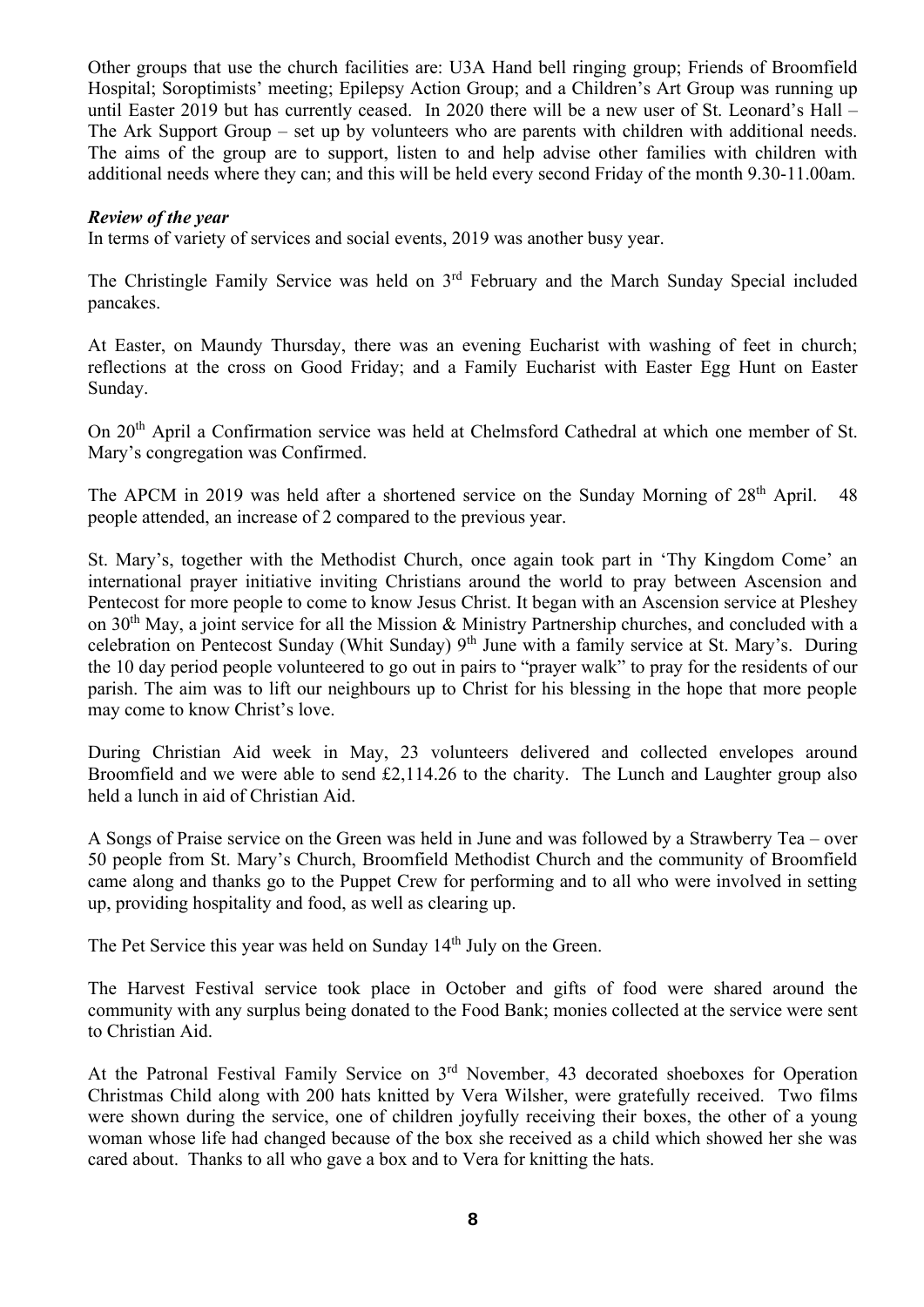The Remembrance service was very well attended and once again the knitted poppies adorned the lych gate, entrance door and inside of the church. The Armistice Day service at the War Memorial was also well attended, with Chelmer Valley High School sending representatives to lay poppies for the first time; The Kings Arms pub also laid on refreshments for everyone afterwards. Thanks to the Royal British Legion and the RASC for their help and support.

Four evenings of reflections were held on Mondays throughout Advent. A quiet hour of led prayer and reflection to prepare for the coming of the child Christ into the world. 9<sup>th</sup> December saw 12 carollers from St. Mary's offering a little Christmas joy to those on Terling ward and in the Maternity Unit at Broomfield Hospital. On 14<sup>th</sup> December several members of our Clergy and congregation attended a Christmas Torchlight Procession through the parish in conjunction with Broomfield Methodist Church. On 21<sup>st</sup> December a Blue Christmas contemplative service of remembrance, light and hope for those experiencing loss was held. On Sunday 22<sup>nd</sup> we held our Traditional Carol Service. On Christmas Eve there were again two Crib services, as they have proved so popular, plus Midnight-Mass; these and the Family service on Christmas Day all had large congregations.

A number of social events were held during the year. In February there was a bingo event and the second of a series of six People and Stone talks, both raising funds for the restoration of the spire; February's talk was about Church People – "Stories in Monuments" – the speakers were Ros Mercer and Alun Powell, with a tour by Dr Ruth Siddall, the presentations and tours of the church were well received by an appreciative audience and booklets to accompany the People & Stone series were on sale.

In March there was a concert in support of the organ restoration fund, a Festival Concert in church featuring the Chelmsford Festival of Music and Drama prize winners; and the March quiz night raised more money for the spire fund.

In April we had the third People and Stone talk, this was on Church Material – "A deep History in Walls" by Ian Mercer. Also in April, Malcolm Taylor walked The Way of St James – the Camino de Santiago – a 120 mile walk. He very generously used this to help raise money for the restoration of the spire. With sponsorship, donations and a raffle at his subsequent talk, plus the Cottage Gardeners Society nominating the Spire fund as the Society's charity of year, in total almost £2,000 was raised for the Spire Fund. So sincere thanks go to Malcolm for his sterling effort and all who sponsored him.

In May Rev'd. Diana organised a "Meet your Neighbours" event in St. Leonard's Hall to which people from one of the new developments, Saxon Gate, were invited; a chance to extend hospitality and welcome to these new villagers and six families from Saxon Gate attended. Although the numbers may have been small it felt like a very worthwhile event and thanks go to all those who supported Diana and provided copious amounts of cake! Also in May there were three evening flower arranging workshops in St. Leonard's Hall.

The May Fayre, including 'Broomfield's Got Talent', was a church fundraising event as well as a community event and raised over  $\text{\pounds}2,900$  gross. The weather turned out dry. There was a constant flow of people visiting and we were delighted that two of our stall holders were young people raising money for their World Challenge trip in the summer. There was a stall in support of MS; as well as the Broomfield Cottage Gardeners' Society; the Scouts; the Guides; the Blood Bike; and other local businesses and groups. A big thank you to all who volunteered their time and services to make the event a success and to everyone who donated items for the raffle or to sell. Particular thanks go to Rachel Butterworth, Sarah Clark and Sue Browning for organising the event. The importance of the community spirit and teamwork generated cannot be underestimated. Unfortunately, Rachel and Sue are not able to organise the event in 2020, although Sarah Clark is still happy to organise Broomfield's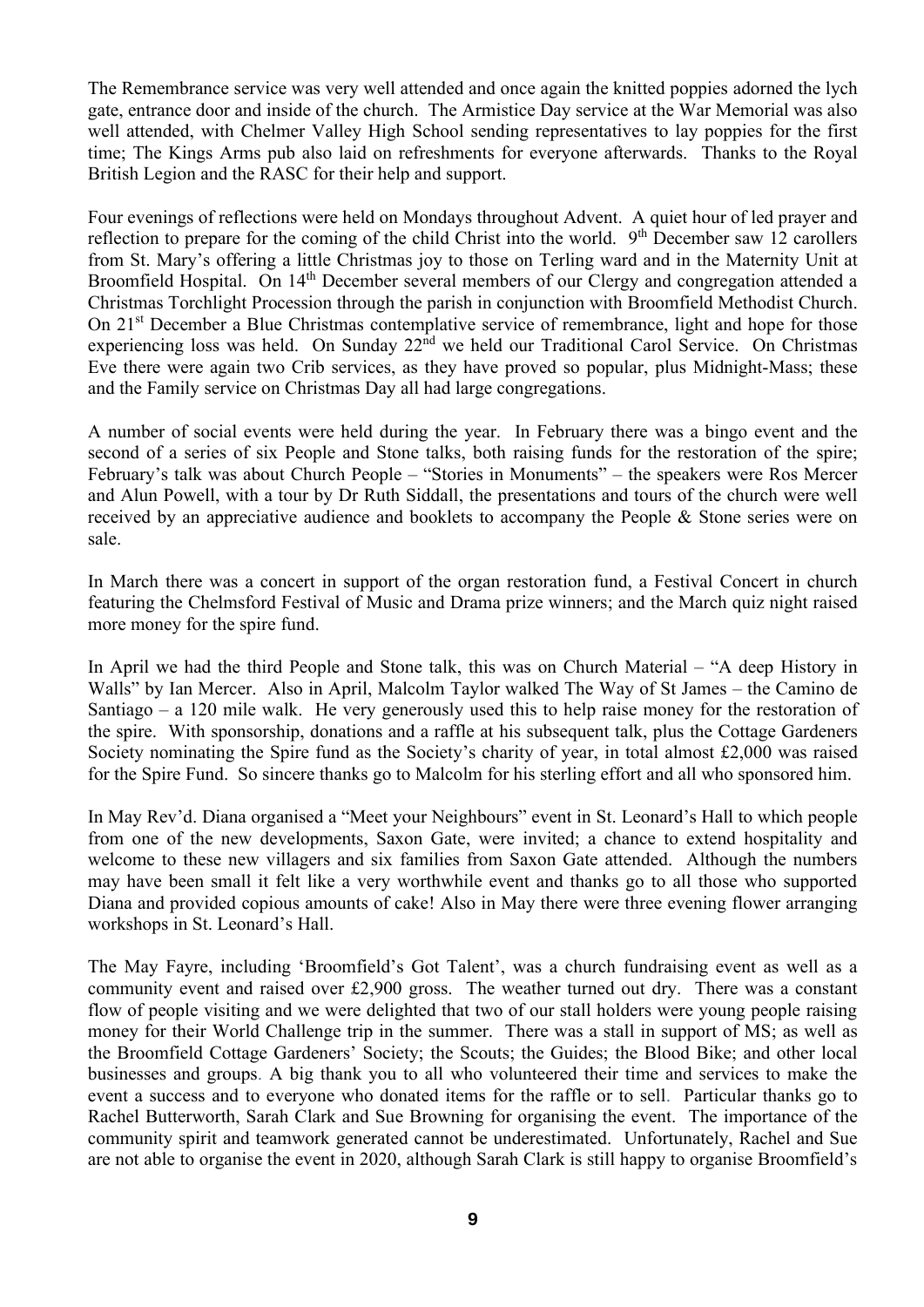Got Talent if we can find volunteers to organise the rest of the event – please speak with any member of the clergy if you would be willing to take up the mantle.

In June there was a classical guitar Concert in church, organised by Jill Parkin, again raising money for the organ restoration fund.

In July Rev'd. Julie and three young people from St. Mary's, as well as their parents, went to the Solid Festival for a day. This event was run by Scripture Union and the Diocese of Chelmsford, as well as many other charities. The aim was for young people to go and camp for the weekend or visit just for the day with their friends and to try activities they had never done before, as well as hear about Jesus. Everyone had a great time and said they would like to go again next year.

September was a busy month. On the  $7<sup>th</sup>$  the St. Mary's Men's Group joined with the Men's Group at St Andrew's Church Boreham for a Men's breakfast. St. Mary's was open on the 19th-22nd of September for the Heritage Open Days and gift weekend; 25 people signed the visitors book and those who visited had an opportunity to make a gift towards the life and work of the church, the organ and the spire funds. The gift weekend raised a total of £2,375 and thanks go to all those involved. As well as being a place of worship and somewhere for people to find rest and peace, our church building and grounds have an important heritage in their architecture, geology, art and history and, in addition to the Heritage Open Days, we are hoping to make the heritage of the church and grounds more accessible for both school pupils and the wider community in the future.

There was a quiz night on the  $20<sup>th</sup>$  of September which raised £438; and the fourth People & Stone talk was held on 28<sup>th</sup> September entitled "Broomfield's Princely Saxon Burial" by Nick Wickenden of Chelmsford Museum.

The fifth talk of the People & Stone series happened in November, on Broomfield's Vicars by Dr Michael Leach. In total the People & Stone talks raised £2,236.60 for the spire restoration fund. Our grateful thanks to Trudy Stevens, Alun Powell, Ros and Ian Mercer, Neil Wiffen and all who were involved in organising the talks and developing the booklets; and of course to the speakers.

Also in November: a Men's group bowling event was held; and on  $30<sup>th</sup>$  November we held a Wreath Making Workshop and Christmas Fayre which raised £871 - our thanks go to Margaret Pinkerton for running the workshop and to all who helped on the day.

The pantomime trip on 1<sup>st</sup> December was enjoyed by all who attended and thanks go to Rachel Butterworth for organising that.

Although our planned financial giving covers a large proportion of church spending, our church still relies on other forms of finance – fundraising and donations. Fundraising initiatives such as 'tubes for the organ' and sales of Ladyhope honey and alpaca poo for our gardens, continued; also, there was a sponsored slim from September to December which raised money for the spire restoration fund. St. Mary's is registered with 'Easyfundraising', which generates free donations from online shopping - so far 31 members of the congregation have signed up and together have raised £1,150 since we started, so congratulations and thank you to all those members of the congregation who have used this method. In total, fundraising amounted to over £11,000 during 2019.

St. Mary's continued to support various charities and collections at services raised money for Christian Aid; The Children's Society and Operation Christmas Child; and the 2019 Collection from St. Mary's Children's Society box holders totalled almost £620, with potentially another £78 in Gift Aid. Our charity for this year was Kids Inspire - a speaker from the charity came along to the family service on 7<sup>th</sup> July and £185 was raised for them. Profits from the monthly coffee mornings raised £500 for Little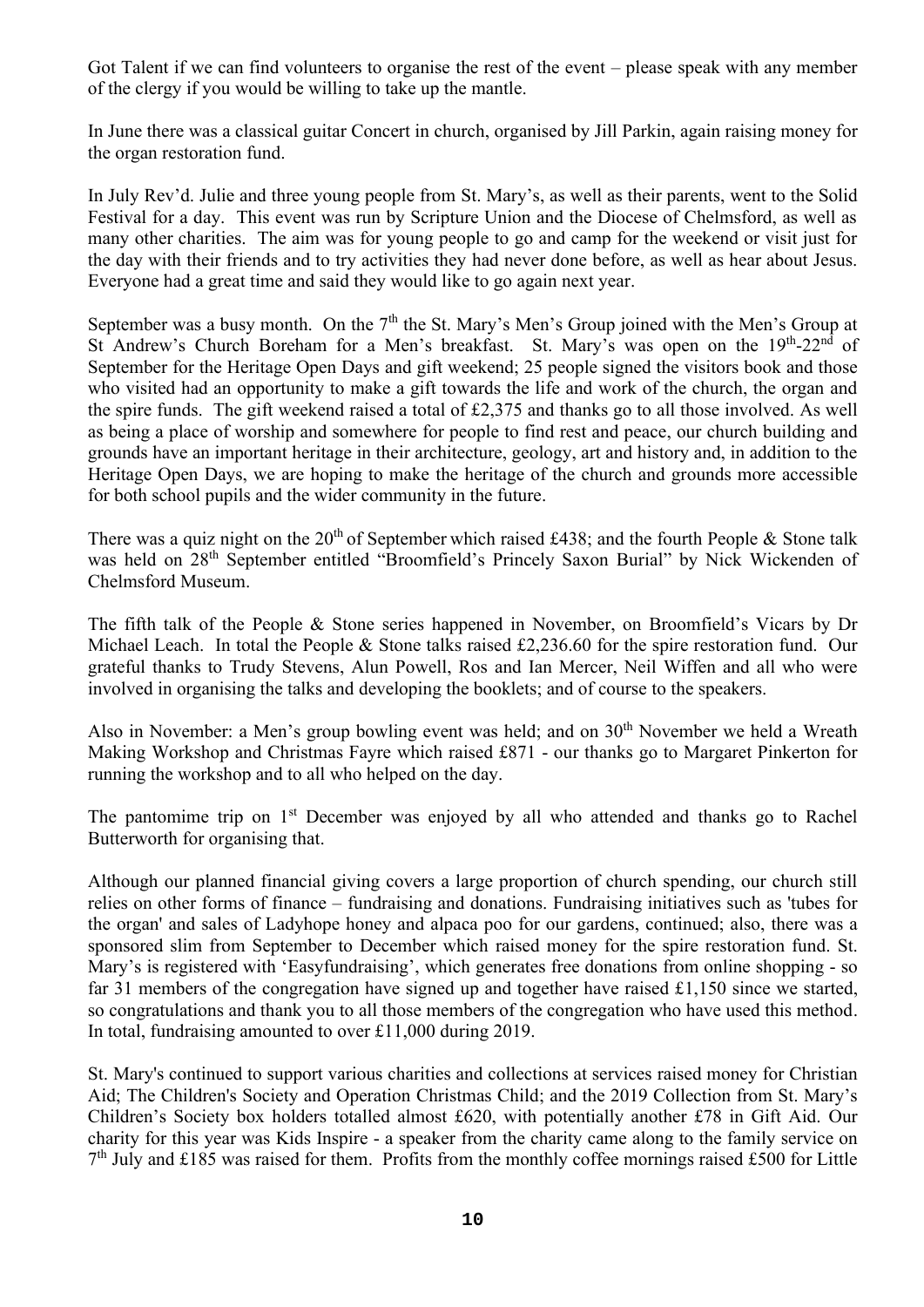Havens Hospice. Once again this year, in conjunction with Churches Together in Chelmsford, we supported the Angel Tree Project – St. Mary's collected 19 gift vouchers; 28 gifts; plus a £20 note (used to pay for wrapping and stamps) for this charity, which was a significant contribution to their total – they aim to provide a Christmas gift to children who have a parent in prison. Donations from our giant Christmas card, to send Christmas greetings to other members of St. Mary's, raised £105 which went to CHESS, who offer homeless and vulnerable individuals the sustenance, support and guidance needed to enrich their future.

As a PCC we are very pleased that we are able to support all the Clergy. We thank all the Ministry team for their hard work and dedication in providing worship which inspires and guides us all on our Christian journey; and the pastoral team who continue to support people in their own homes and in care homes in our community.

The PCC is very grateful to all the committed volunteers who work tirelessly in the background on church cleaning; church sitting; making coffee and tea; washing the holy linen; counting money; and for maintaining the website and writing the pew sheets. Without the dedication of the volunteers, St. Mary's Church would not be able to function as it does. Very many thanks go to all those who have dedicatedly undertaken church cleaning over the years; this last year has been difficult with so few people on the rota; the church has nevertheless always looked spick, span and beautiful. Although we have tried to find more people to come onto the church cleaning rota, this has not been possible and so in March 2020 we will be adding church cleaning to the work of the person paid to clean St. Leonard's Hall, toilets, kitchen and link.

It takes a very significant voluntary commitment by the members of the Churchyard Working Party to continue to maintain our churchyard to such a high standard. We thank David Marcus and all the working party, which consists of members of the congregation and the wider Community, plus Peter Baker, our tree officer, for all their hard work.

It has not been possible to mention all groups and involved people individually in this report, but as a PCC we extend our heartfelt appreciation to all those who tirelessly devote time and effort into running the groups and thank all who are mentioned in the following reports. We would particularly like to thank our Church Wardens and Treasurer for all their hard work. Peter Baker, who has served as Churchwarden for many, many years will be stepping down and his retirement from office will be recognised officially at the Vestry Meeting and APCM in March 2020 and most sincere thanks go to him for all his support and hard work over the years. We thank Rev'd.. Tibbott for all her support and guidance through what has again been a very industrious and at times taxing but successful year.

### *Carol Knott Hon. Secretary*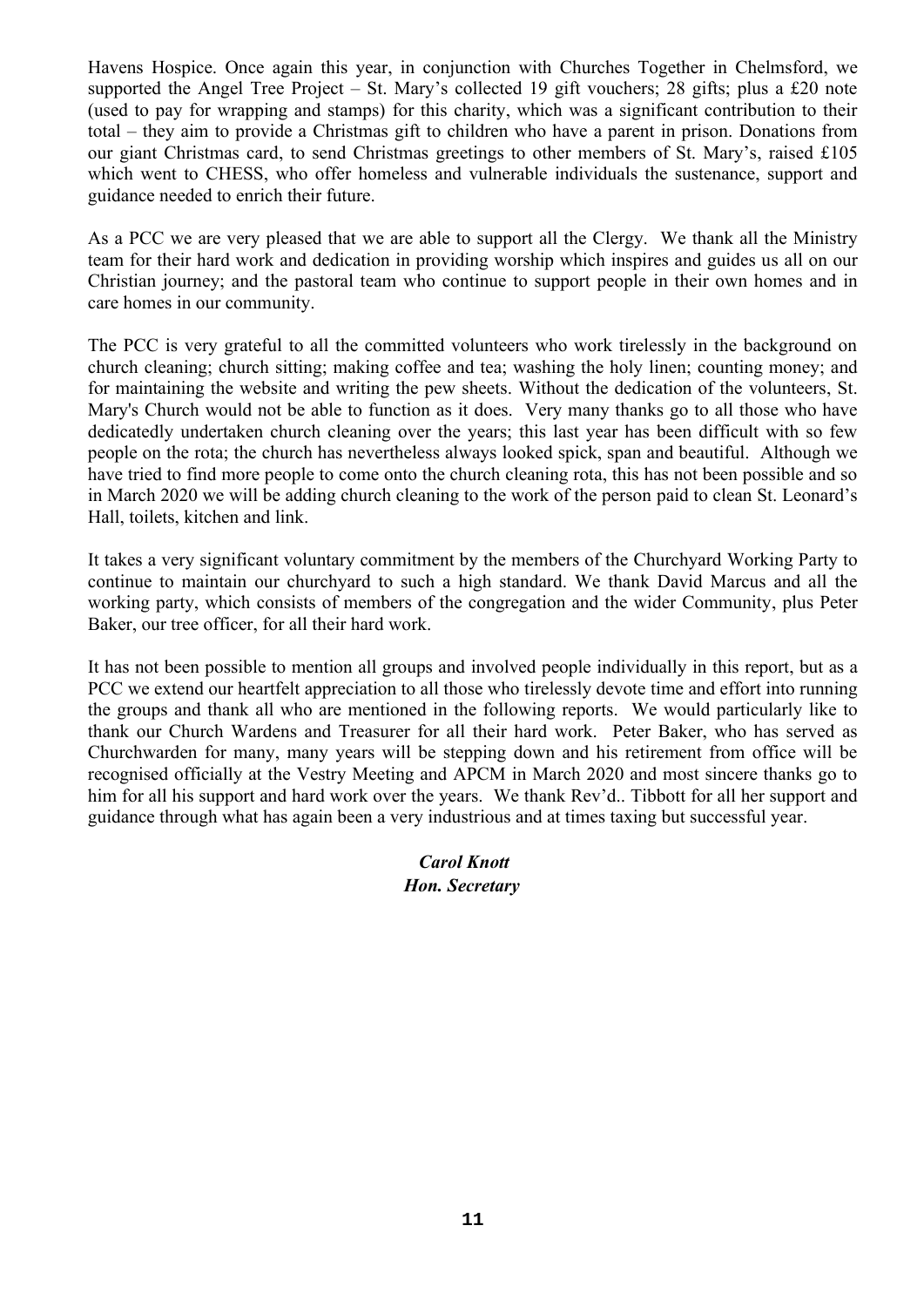### **Financial Report**

### *Summary*

The Parish finances registered a very healthy surplus in 2019 of £28,093.26 well up on the (itself healthy) surplus of £9,679.35 in 2018. Both the general and restricted accounts recorded a positive figure. This was an excellent outcome which was overwhelmingly the result of two large bequests of £10,000 and £35,000 respectively. Moreover, the £35,000 was an interim payment and a further large sum is expected in 2020. Fund raising, including events for the spire and organ funds, showed an increase on the 2018 figure but planned giving and collections at services combined were static. The larger bequest was allocated as follows: £10,000 to the spire fund; £10,000 to the churchyard extension fund; an extra £3,500 added to our parish purse allocation; and the remainder to general funds.

### *Unrestricted funds*

#### **Income**

Planned giving raised £40,325.73 in 2019 down from £40,761.60 in 2018. This was the fifth year in succession that planned giving has fallen. Although there were a number of new members joining the planned giving scheme, this was not enough to offset the number who left it. We continue to be affected by a net loss in the number of regular givers. Loose collections at services rose from £6,172.60 in 2018 to £6,518.67 last year. Net fee income also strengthened rising from £11,827.84 in 2018 to £13,150.25. Money raising for the general fund amounted to £6,152.35 compared with £5,827.15 in 2018.

Donations to the general fund amounted to £8,270.66 last year slightly down on 2018's £9,026.61. Bequests added a further £25,000 to general fund income and investment income totalled £480.75.

Tax recovered on planned giving and donations brought in a further £12,308.09 which meant that overall unrestricted income amounted to £114,767.29.

### **Expenditure**

The major item of expenditure, as usual, was the Parish Share which amounted to  $\text{\pounds}71,315.00$ compared with £65,481.60 in 2018. The Parish has always prided itself on paying its share in full and, when the Deanery Synod was the vehicle for calculating parish contributions, that target was consistently achieved. Under the Ministry and Mission Partnership set up, however, the method of calculation has changed. Each parish is now asked to cover, in full if possible, the cost of its clergy and a proportion of indirect costs such as training. Previously, parishes were assessed on other characteristics – electoral roll, congregation size, social traits, etc. - which reflected an ability to pay rather than the true economic cost of the Parish to the Diocese.

For Broomfield, the new method of calculation has meant a substantially higher target payment. The aim of the PCC is to move closer to that higher figure over time by increasing our payments faster than the increase in the target. For 2019 our economic cost (after fee credits) was calculated as £81,688 towards which we agreed to pay £67,815. This was a 3½% increase on the £65,481.60 paid in 2018. The bequest of £35,000 towards the end of last year, however, allowed us to increase our agreed payment by a further £3,500 to £71,315.00.

The cost of utilities amounted to £3,617.65, almost exactly the same figure as the previous year (£3,626.59). Gas accounted for £2,016.92 compared with £2,021.42 in 2018; electricity for £1,366.84, up from £1,253.28; and water for £234.09, down from £351.89. The cost of insuring the building and hall amounted to £3.269.66 compared with £3,296.07 in 2018.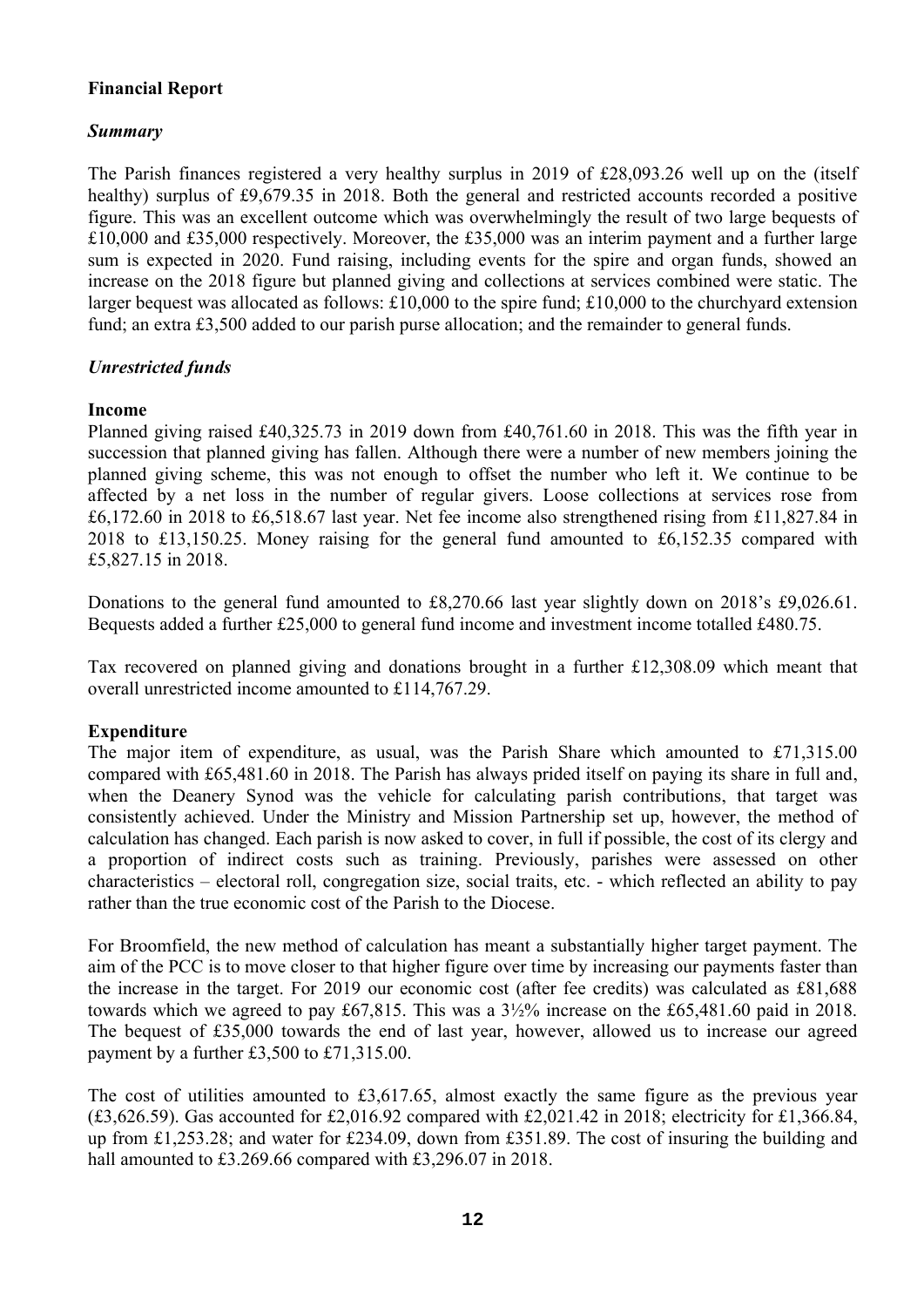Spending on the maintenance of the churchyard amounted to £1,689.34, well down on the 2018 figure of £3,690.84 which had included the purchase of new equipment. Repairs to, and maintenance of, the building amounted to £4,513.85, up from £1,895.59. Other church running costs totalled £8,230.76, compared with £9,853.60 for 2018.

In total, expenditure out of the general fund amounted to £95,552.03 leaving a surplus of £19,215.26.

### *Restricted funds*

### **Organ Fund**

At the beginning of 2019, the organ fund totalled £14,783.88. Donations during the year plus the proceeds of the concerts organised by Jill Parkin added £2,344.00, leaving the fund in surplus at the end of the year by £17,127.88.

### **Spire Fund**

At the beginning of 2019 the spire fund stood at £9,088.02. Donations to the fund during the year amounted to £3,734.74 and a further £10,000 was allocated to the fund from the £35,000 bequest received towards the end of the year.

Fund raising raised a creditable £4,629.90. Lunchtime presentations and The People & Stone series of talks organised by Trudy Stevens, Neil Wiffen, Ros and Ian Mercer and Alun Powell accounted for £2,236.60, while sales of the accompanying booklets amounted to £1,142.75. Against this must be set the cost of printing the booklets, which was £1,219.00, but it does mean that all future sales of the existing booklets will be profit. Two quizzes run by Kathy Rouse and family brought in a further £807.37 and a bingo evening run by Rachel Butterworth raised £182.00; with sales of jam, sponsored hat making and sponsored slimming raising £258.18. In addition to the cost of producing the booklets, an initial payment was made to the architect of £6,143 64. At the end of the year the spire fund stood at £20,041.52.

### **Churchyard Extension Fund**

The churchyard extension fund also benefitted by £10,000 from the bequest of £35,000. Expenditure on the extension amounted to £14,247.83, leaving the fund in surplus at the end of the year by £2,108.17.

#### **Other Funds**

There was no movement in the stained glass window fund; the cremated remains area fund; and the sound system fund. Payments totalling £135 were made out of the North Chelmsford Mission and Ministry Partnership and Deanery Synod funds. Details of the charities supported in 2019 can be found below.

#### *Outlook*

In 2019 planned giving and collections at services held up while fees and fundraising strengthened. The major impact on the accounts was, however, the two, very gratefully received, bequests. These totalled £45,000; with the expectation of a further payment from the second bequest to be received in 2020. That second payment will almost certainly ensure a healthy surplus this year. We have benefitted enormously from large one-off gifts over the last three years – a total of £63,500 - which, when added to the myriad of smaller donations, has meant that the Parish has remained comfortably in the black.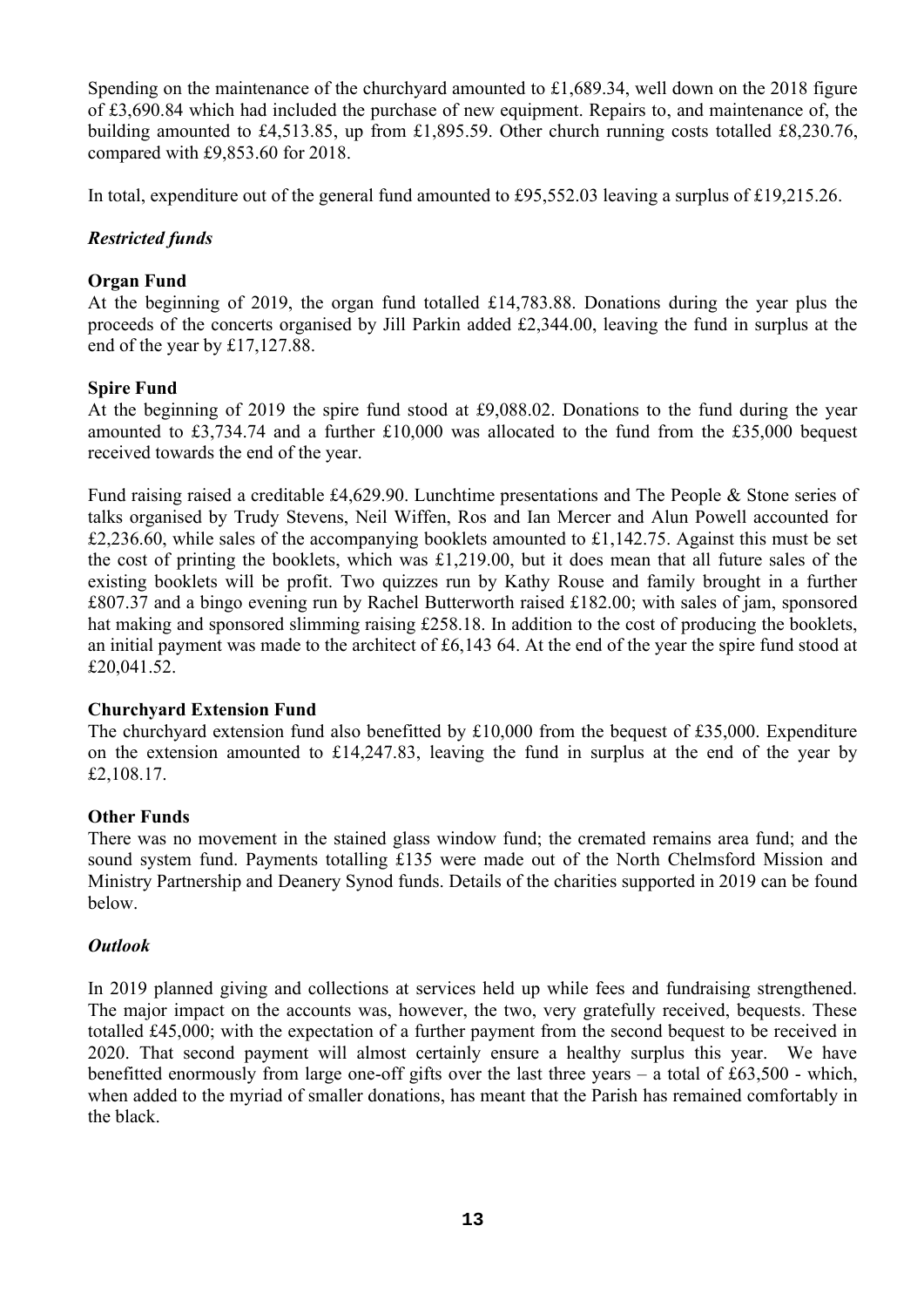Planned giving and collections at services are healthy and we are grateful to our congregation for their generosity but, in turn, we should not be complacent. Over the last few years we have become dependent on large gifts from individuals without which the parish would have been in deficit. These gifts, needless to say, while exceedingly generous, cannot be expected to be repeated every year.

We are extremely grateful to all our parishioners who support the church in Broomfield financially, whether through planned giving, donations, or in support of fund raising events. As a congregation we are generous. Cost pressures, however, continue to increase. In particular, we need to stay committed to moving to a position where we can pay the economic cost of our clergy in full. We are very fortunate as a parish not to have to share a priest, but we do need to ensure that we are seen to be (financially) deserving of such a position. It is important, therefore, that every church member look at his or her giving and, if possible, help us become less reliant on the generosity of a few people.

#### *Alun Powell Honorary Treasurer*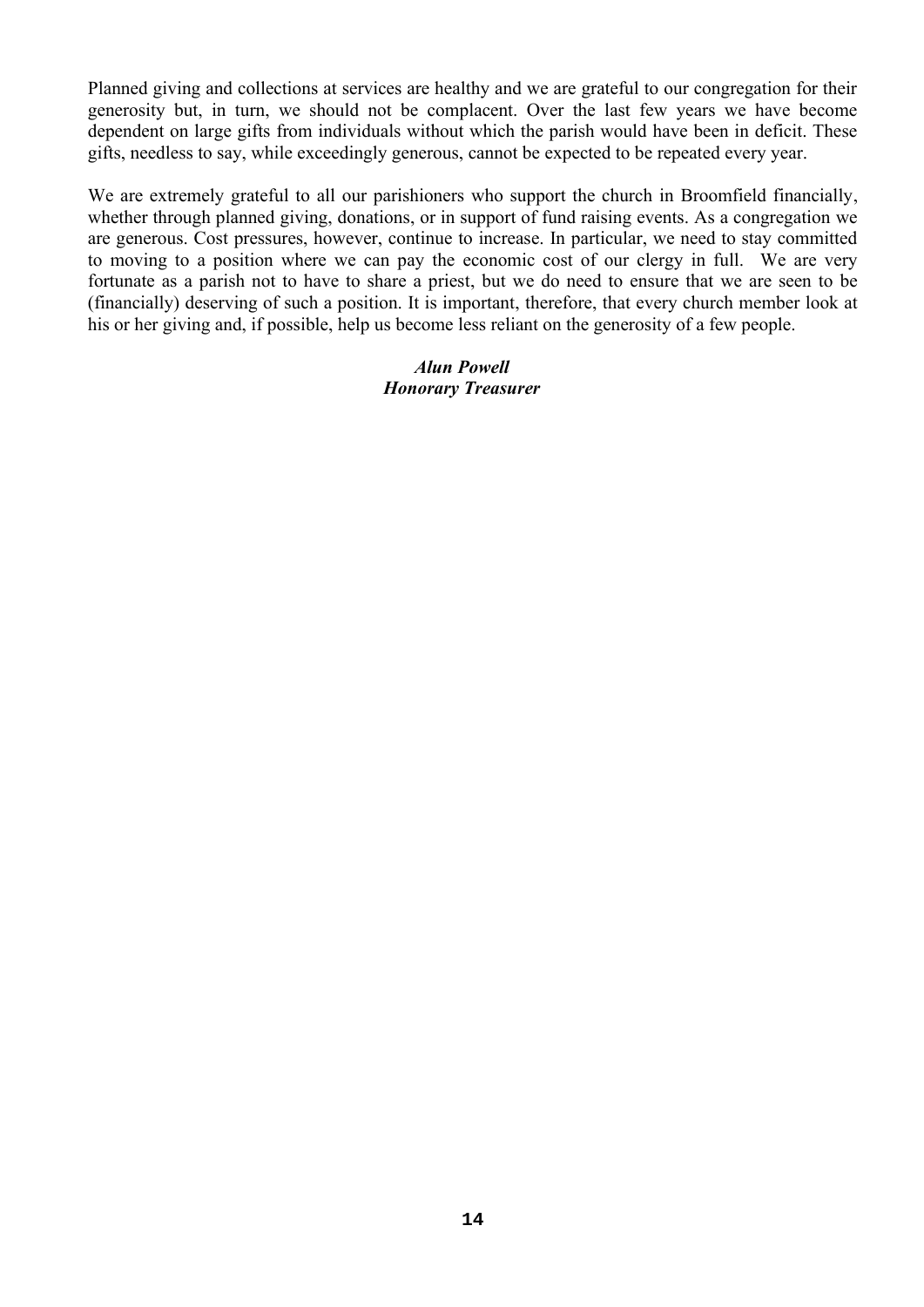### **Parochial Church Council of St. Mary with St. Leonard, Broomfield**

### **Financial Statements for the Year ended 31 December 2019**

### **Receipts and Payments Account**

|                                         | Note           | Unrestricted<br>Funds | Restricted<br>Funds | Total<br>2019 | Total<br>2018 |
|-----------------------------------------|----------------|-----------------------|---------------------|---------------|---------------|
|                                         |                | $\mathbf f$           | $\pounds$           | $\pounds$     | $\mathbf f$   |
| <b>RECEIPTS</b>                         |                |                       |                     |               |               |
| <b>Voluntary receipts</b>               |                |                       |                     |               |               |
| <b>Planned giving</b>                   |                | 40,325.73             |                     | 40,325.73     | 40,761.60     |
| <b>Collections at services</b>          |                | 6,518.67              |                     | 6,518.67      | 6,172.60      |
| All other voluntary giving              | 5a             | 33,270.66             | 25,617.24           | 58,887.90     | 19,468.36     |
| <b>Gift Aid recovered</b>               |                | 12,308.09             |                     | 12,308.09     | 12,469.86     |
| <b>Activities for generating funds</b>  | 5 <sub>b</sub> | 6,152.35              | 5,042.90            | 11,195.25     | 9,089.38      |
| <b>Investment</b> income                | 5c             | 480.75                |                     | 480.75        | 332.00        |
| <b>Church activities</b>                | 5d             | 15,711.04             |                     | 15,711.04     | 15,879.53     |
| Charitable income                       |                |                       | 4,102.62            | 4,102.62      | 4,852.49      |
| <b>Deanery Synod/NCMMP</b>              |                |                       |                     | 0.00          | 0.00          |
| <b>Total receipts</b>                   |                | 114,767.29            | 34,762.76           | 149,530.05    | 109,025.82    |
| <b>PAYMENTS</b>                         |                |                       |                     |               |               |
| <b>Church activities</b>                |                |                       |                     |               |               |
| Diocesan parish contribution            |                | 71,315.00             |                     | 71,315.00     | 65,481.60     |
| Clergy and staffing costs               |                | 2,627.98              |                     | 2,627.98      | 2,094.48      |
| Church running expenses                 | $5\mathrm{e}$  | 21,321.46             | 20,391.47           | 41,712.93     | 26,006.69     |
| Charitable giving                       | 5f             |                       | 4,139.29            | 4,139.29      | 4,925.34      |
| <b>Costs of generating funds</b>        |                | 287.59                | 1,219.00            | 1,506.59      | 688.50        |
| <b>Deanery Synod/NCMMP</b>              |                |                       | 135.00              | 135.00        | 149.86        |
| <b>Total payments</b>                   |                | 95,552.03             | 25,884.76           | 121,436.79    | 99,346.47     |
| <b>Excess of receipts over payments</b> |                | 19,215.26             | 8,878.00            | 28,093.26     | 9,679.35      |
| Cash at bank and in hand at 1 January   |                | 63,318.54             | 43,338.17           | 106,656.71    | 96,977.36     |
| Cash at bank and in hand at 31 December |                | 82,533.80             | 52,216.17           | 134,749.97    | 106,656.71    |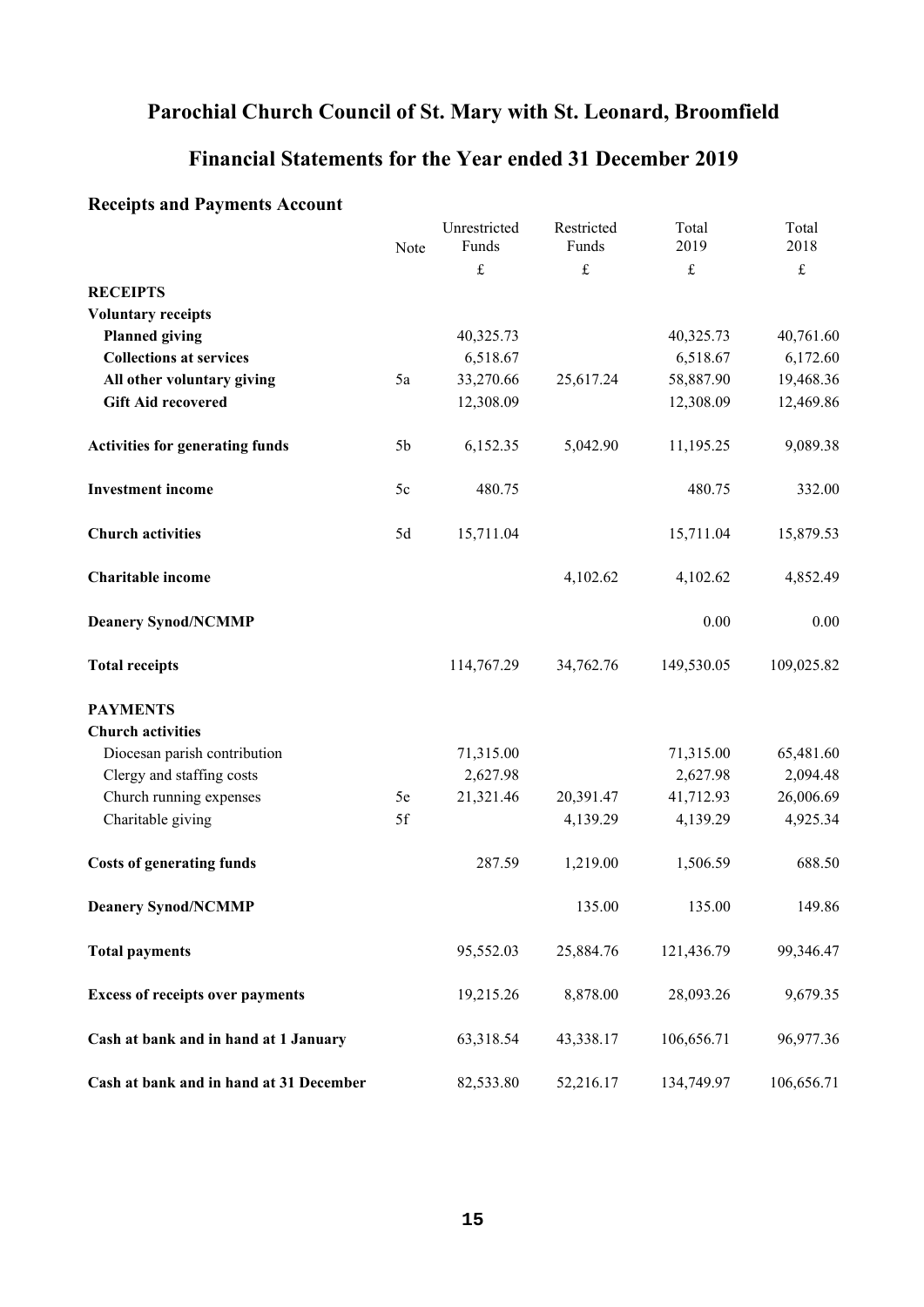#### **Statement of Assets and Liabilities**

|                              | <b>Unrestricted</b><br>funds | <b>Restricted</b><br>funds | <b>Total</b><br>2019 | <b>Total</b><br>2018 |
|------------------------------|------------------------------|----------------------------|----------------------|----------------------|
|                              | £                            | £                          | £                    | £                    |
| <b>Cash funds</b>            |                              |                            |                      |                      |
| Bank current account         | 76,688.34                    |                            | 76,688.34            | 48,621.12            |
| CCLA deposits                | 5,573.69                     | 52,216.17                  | 57,789.82            | 57,358.70            |
| Other cash and deposits      | 631.77                       |                            | 271.77               | 676.89               |
|                              | 82,530.80                    | 52,216.17                  | 134,749.97           | 106,656.71           |
| <b>Investment assets</b>     |                              |                            |                      |                      |
| Tithe Chancel Fund           |                              | 8,066.74                   | 8,066.74             | 6,591.33             |
| J Gyne Foundation            |                              | 1,706.05                   | 1,706.05             | 1,437.22             |
|                              |                              | 9,772.79                   | 9,772.79             | 8,028.55             |
| <b>Total monetary assets</b> | 82,533.80                    | 61,988.96                  | 144,522.76           | 114,685.26           |

Notes:

- (1) The financial statements of the PCC have been prepared in accordance with the Church Accounting Regulations 2006 using the receipts and payments basis.
- (2) The income from the J Gyne Foundation is for ordinary church purposes. Income from the Tithe Chancel Fund is undistributed and is added to the capital sum.
- (3) The movements in restricted funds during the year were:

|                                      | Balance<br>b/fwd | Receipts  | Payments  | Balance<br>$c$ /fwd |
|--------------------------------------|------------------|-----------|-----------|---------------------|
| Organ Fund                           | 14,783.88        | 2,344.00  |           | 17,127.88           |
| Spire Fund                           | 9,088.02         | 18,316.14 | 7,362.64  | 20,041.52           |
| <b>Stained Glass Window</b><br>Fund  | 12,500.00        |           |           | 12,500.00           |
| Churchyard Extension Fund            | 6,356.00         | 10,000.00 | 14,247.83 | 2,108.17            |
| <b>Cremated Remains Area</b><br>Fund | 24.74            |           |           | 24.74               |
| Sound System Fund                    | 58.37            |           |           | 58.37               |
| <b>Charity Fund</b>                  | 84.83            | 4,102.62  | 4,139.29  | 48.16               |
| Deanery Fund                         | 200.41           |           |           | 200.41              |
| North Chelmsford MMP                 | 241.92           |           | 135.00    | 106.92              |
|                                      | 43,338.17        | 34,762.76 | 25,884.76 | 52,216.17           |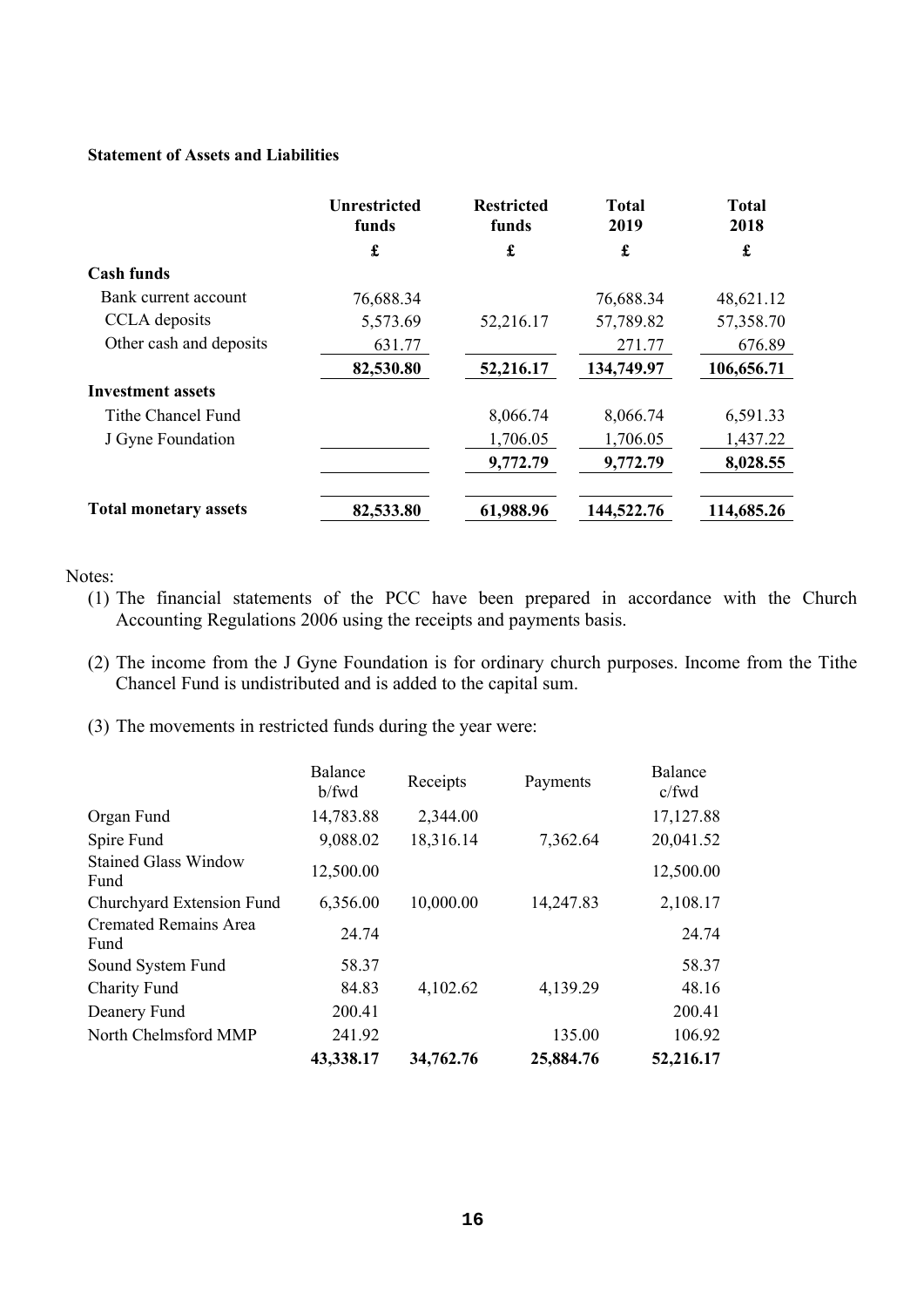#### **(4) Further Analysis of Receipt and Payments Accounts**

|                                            | Note           | Unrestricted<br>Funds | Restricted<br>Funds | Total<br>2019 | Total<br>2018 |
|--------------------------------------------|----------------|-----------------------|---------------------|---------------|---------------|
|                                            |                |                       |                     |               | $\pounds$     |
|                                            |                | £                     | £                   | $\pounds$     |               |
| <b>Receipts</b>                            |                |                       |                     |               |               |
| a) All other voluntary giving<br>Donations | 5c             |                       |                     |               |               |
|                                            |                | 8,270.66              | 5,617.24            | 13,887.90     | 10,968.36     |
| Legacies                                   |                | 25,000.00             | 20,000.00           | 45,000.00     | 8,500.00      |
|                                            |                | 33,270.66             | 25,617.24           | 58,887.90     | 19,468.36     |
| b) Activities for generating funds         | 5 <sub>b</sub> |                       |                     |               |               |
| Parish Magazine - advertising              |                | 1,050.00              |                     | 1,050.00      | 955.00        |
| May Fayre                                  |                | 2,940.28              |                     | 2,940.28      | 2,921.50      |
| Christmas                                  |                | 871.03                |                     | 871.03        | 0.00          |
| Other                                      |                | 1,291.04              | 5,042.90            | 6,333.94      | 5,212.88      |
|                                            |                | 6,152.35              | 5,042.90            | 11,195.25     | 9,089.38      |
| c) Investment income                       | 5c             |                       |                     |               |               |
| Dividends                                  |                |                       |                     |               |               |
| Interest                                   |                | 480.75                |                     | 480.75        | 332.00        |
|                                            |                | 480.75                |                     | 480.75        | 332.00        |
| d) Church activities                       | 5d             |                       |                     |               |               |
| Fees for weddings, funerals etc            |                | 13,150.25             |                     | 13,150.25     | 11,827.84     |
| Parish Magazine - sales                    |                | 1,121.25              |                     | 1,121.25      | 1,146.83      |
| Other                                      |                | 1,439.54              |                     | 1,439.54      | 2,904.86      |
|                                            |                | 15,711.04             |                     | 15,711.04     | 15,879.53     |
| <b>Payments</b>                            |                |                       |                     |               |               |
| e) Church running expenses                 | 5e             |                       |                     |               |               |
| Music                                      |                | 2,409.24              |                     | 2,409.24      | 2,890.00      |
| Cost of services (utilities)               |                | 3,617.85              |                     | 3,617.85      | 3,626.59      |
| Cost of services (insurance)               |                | 3,269.66              |                     | 3,269.66      | 3,296.07      |
| Printing & stationery                      |                | 110.70                |                     | 110.70        | 36.00         |
| Church building running expenses           |                | 2,658.04              |                     | 2,658.04      | 4,409.96      |
| Parish Magazine - printing costs           |                | 1,597.28              |                     | 1,597.28      | 1,440.64      |
| Church repairs & maintenance               |                | 4,513.85              | 6,143.64            | 10,657.49     | 1,895.59      |
| Churchyard                                 |                | 1,689.34              | 14,247.83           | 15,937.17     | 7,334.84      |
| Other                                      |                | 1,455.50              |                     | 1,455.50      | 1,077.00      |
|                                            |                | 21,321.46             | 20,391.47           | 41,712.93     | 26,006.69     |
| f) Charitable giving                       | 5f             |                       |                     |               |               |
| Children's Society                         |                |                       | 767.94              | 767.94        | 1,053.74      |
| Christian Aid                              |                |                       | 2,277.88            | 2,277.88      | 2,097.07      |
| Little Haven                               |                |                       | 500.00              | 500.00        | 400.00        |
| RBL Poppy Appeal                           |                |                       | 273.23              | 273.23        | 398.38        |
| Kids Inspire                               |                |                       | 185.30              | 185.30        | 0.00          |
| Angel Tree                                 |                |                       |                     |               | 210.00        |
| Mercy Ships                                |                |                       |                     |               | 155.48        |
| Lifewords                                  |                |                       |                     |               | 100.00        |
| <b>CHESS</b>                               |                |                       | 105.10              | 105.10        | 170.00        |
| Friends of Essex Churches                  |                |                       |                     |               | 305.00        |
| Expenses                                   |                |                       | 29.84               | 29.84         | 35.67         |
|                                            |                |                       | 4,139.29            | 4,139.29      | 4,925.34      |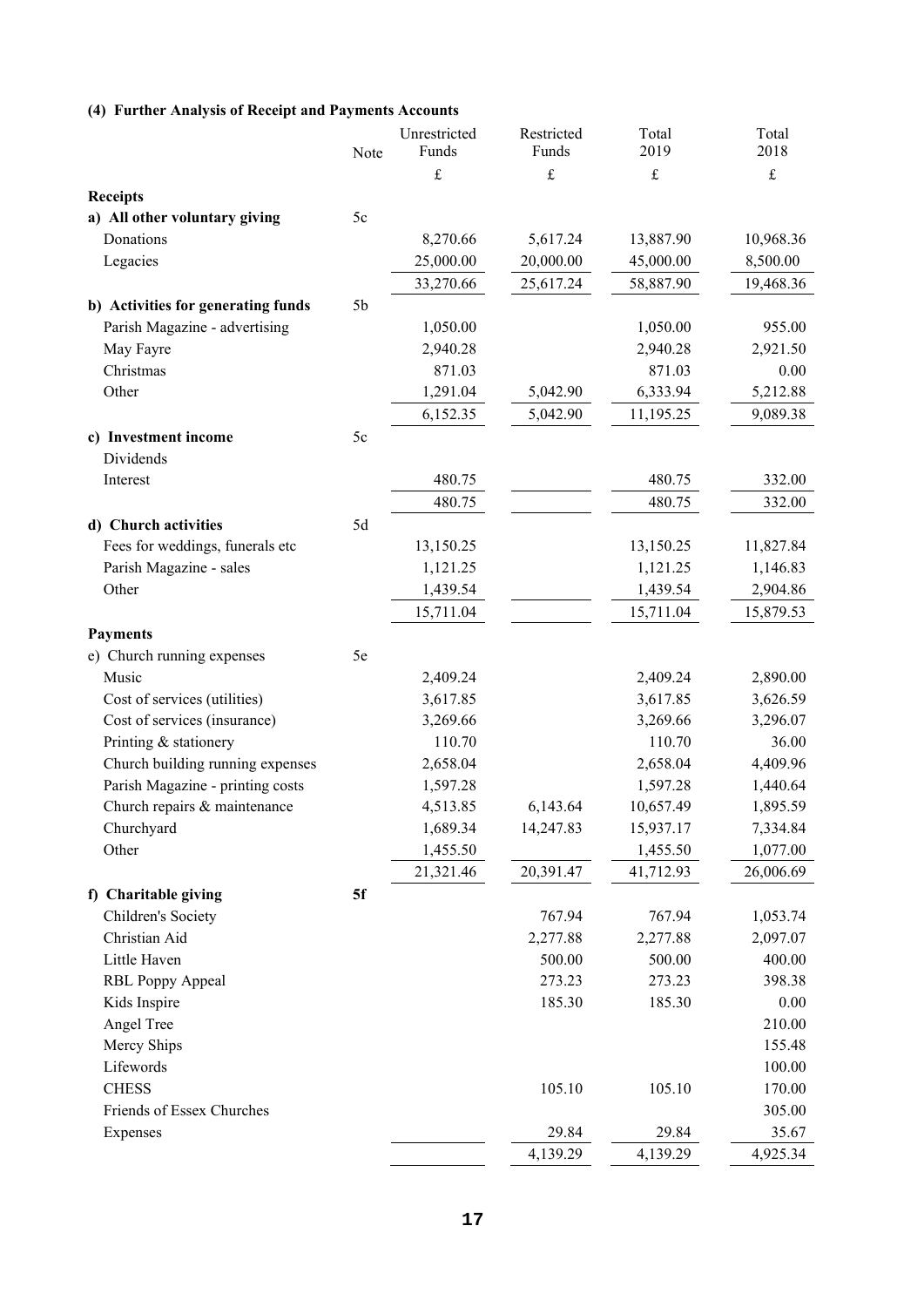Approved by the PCC on  $12<sup>th</sup>$  February 2020.

Signed

Gibbot

Rev'd.. C A Tibbott Rev'd.. C A Tibbott<br>
PCC Chairman PCC Secretary

Chot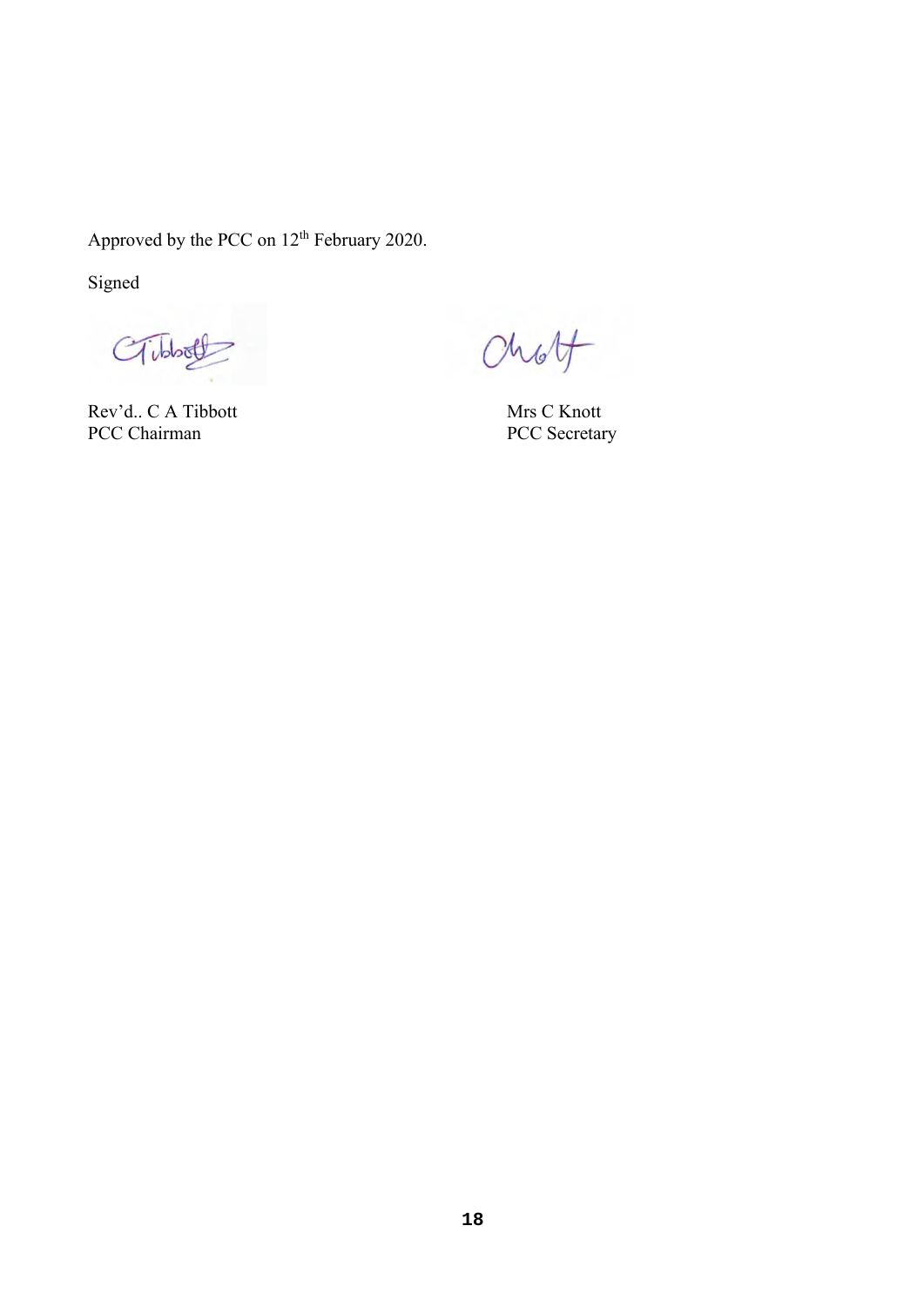### *Independent examiner's report to the Trustees of the Parochial Church Council of St. Mary with St. Leonard, Broomfield*

I report on the accounts of the PCC for the year ended 31 December 2019, which are set out on pages 12 to 18.

### **Respective Responsibilities of the Trustees and Examiner**

The Church's Trustees are responsible for the preparation of the accounts. The church's trustees consider that an audit is not required for the year under section 144(2) of the Charities Act 2011 (the 2011 Act) and that an independent examination is needed.

It is my responsibility to:

- Examine the accounts (under section 145 of the 2011 Act);
- To follow the procedures laid down in the General Directions given by the Charity Commissioners (under section 145(5)(b) of the 2011 Act); and
- To state whether particular matters have come to my attention.

### **Basis of Independent Examiner's Statement.**

My examination was carried out in accordance with the General Directions given by the Charity Commission. An examination includes a review of the accounting records kept by the charity and a comparison of the accounts presented with those records. It also includes consideration of any unusual items or disclosures in the accounts, and seeking explanations from you as trustees concerning any such matters. The procedures undertaken do not provide all the evidence that would be required in an audit and consequently no opinion is given as to whether the accounts present a 'true and fair view' and the report is limited to those matters set out in the statement below.

### **Independent examiner's statement**

In connection with my examination, no matter has come to my attention:

- (1) which gives me reasonable cause to believe that in any material respect the requirements:
	- to keep accounting records in accordance with s.130 of the 2011 Act; and
	- to prepare accounts, which accord with the accounting records and comply with the accounting requirements of the 2022 Act have not been met; or
- (2) to which in my opinion, attention should be drawn in order to enable a proper understanding of the accounts to be reached.

(Signed)

Scullin

Mr John Wallis 25<sup>th</sup> February 2020 239 Main Road, Broomfield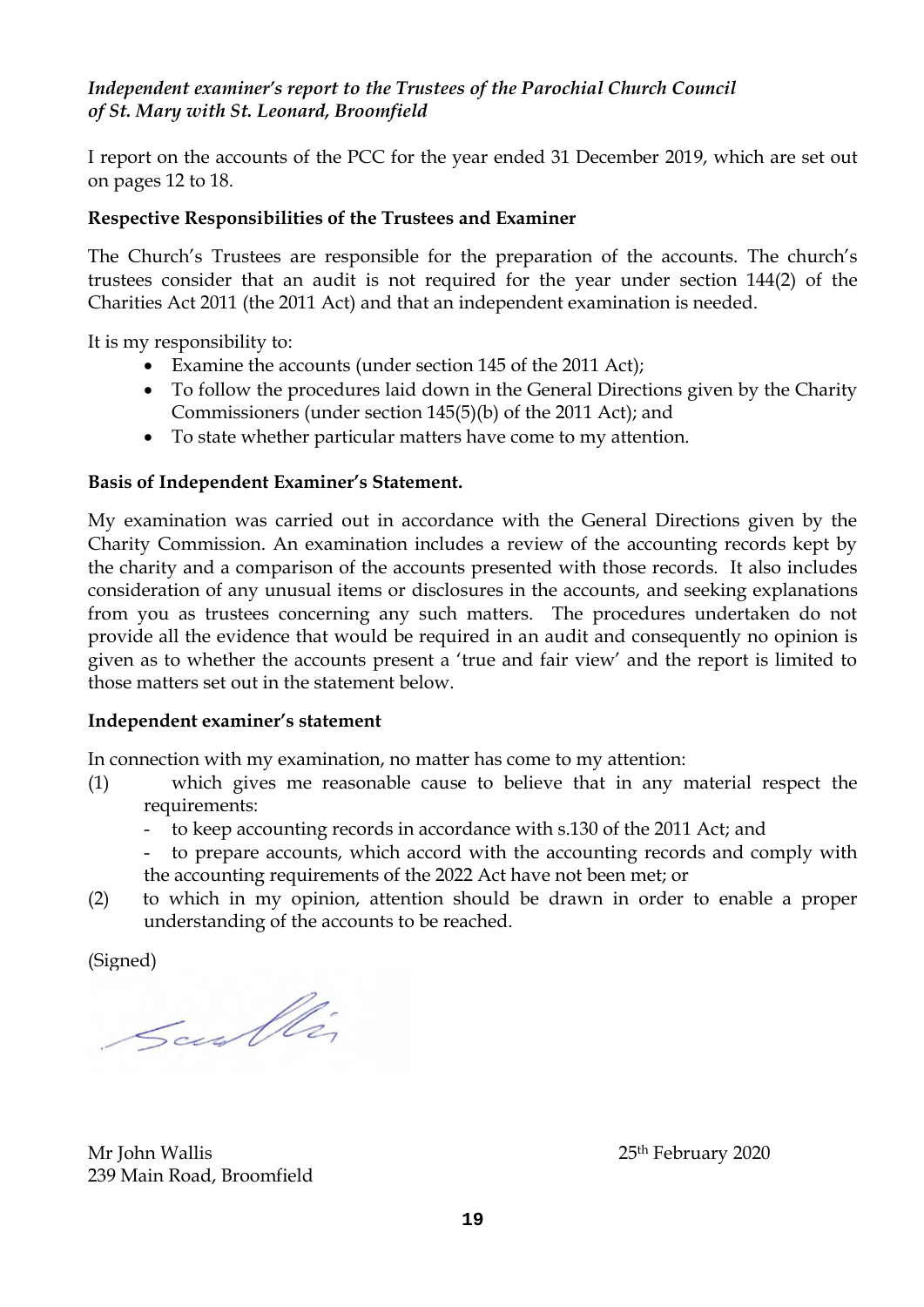# VICAR'S REPORT

2019 always did look like it was going to be a busy year for us here in St. Mary w. St. Leonard's Church Broomfield. The year did not disappoint in this regard! There were four People & Stone Lectures, which drew in people from far and wide to find out more about the ancient building of the church; the geology of the building and churchyard; and the people of the parish. My thanks to the organising committee and to those who use their expertise and knowledge to lead these lectures. My favourite, I must say, was the one about my esteemed predecessors, the Broomfield Vicars, this gave us an insight into the ministry that would have taken place here during the 17<sup>th</sup> and 18<sup>th</sup> Centuries. We found out that some of them had multiple parishes but would visit the parish to collect the tithes (which was a payment of one tenth of annual produce or earnings of the people of the village, taken, in those days as a tax for the support of the Church and clergy.) Any work of ministry fell to the poor, lowly curates whose names are not on our memorial board, who worked hard serving the people of the parish whilst living in slum conditions in a freezing cold Vicarage! I hope the curates here realise how fortunate they are now.

We also held a series of Flower Arranging workshops, which proved so successful that we decided to ask Margaret to help with the Christmas Fayre. The draw to our Christmas event was the Wreath Making which was attended by over 30 people, young and old. It was such good fun, and everyone had a great time. People came from our NCMMP partner churches too, so it goes to show that the advertising across the parishes is making a difference. Everyone had a great day and my thanks must go to Margaret Pinkerton who always seems so ready and willing to take on any flower arranging challenge I offer her.

There was a talk by Malcolm Taylor who had raised money for our Spire Fund by asking for sponsorship for his pilgrimage of the Camino de Santiago. The talk was inspiring and there were quite a few of us who are now thinking about doing this pilgrimage. Fortunately, Rev'd.. Anne will be leading a pilgrimage later in 2020, so if anyone is interested there are plenty of information booklets at the back of church. Along with the regular quiz nights, which are generally sold out, there was: the Open Heritage Weekend, which was very well attended by people far and wide; two concerts, which you will read more about in Jill's report; the May Fayre; and other ongoing fundraising events. 2019 was a very good year for fundraising. It was also a good year for bringing people into the church who otherwise would not attend for worship.

It would seem that this church is becoming a place known for its history, geology and culture. We will be continuing to work with these themes more in the coming year as we put together bids for the Heritage Lottery Fund and other grant giving bodies in order to support the fundraising we need for the Spire and Organ funds. Disappointingly we found out at the end of 2019 that the organ would not be repaired in 2020. However, we have pencilled in a new date with the company which gives us a couple more years to fulfil the prerequisites (DAC advice and faculty application) in order that the work can be undertaken in accordance with the guidelines from the Diocese.

The other major project this year has been the completion of the churchyard extension and it seems that every month has seen a development in that new area. By the end of the summer it was clear that the churchyard part of the extension was ready to be consecrated and, seeing that we had only about 6 burial plots left in the old extension, we arranged for Bishop John to attend to Consecrate the land for us. It was a fairly cold and miserable day on the 9<sup>th</sup> of September, but of course that did not put the people of the church off and there was a large group who gathered to witness the Consecration of the land. To-date there has been one burial of ashes in the new area, which is going to be much less formal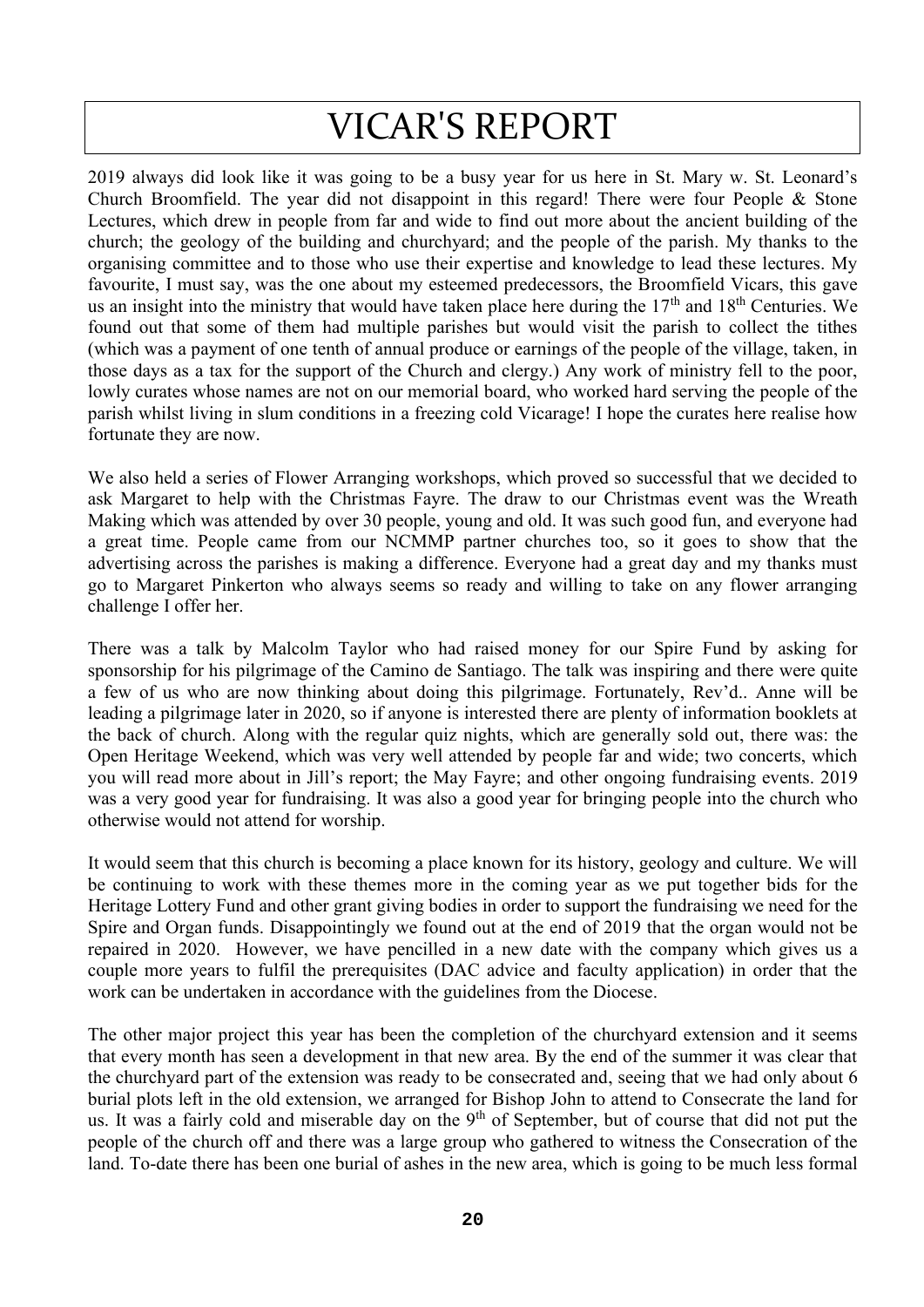with no plaques. There will still be a grid system, held in the vestry, so that people will know exactly where someone's final remains are and we are discussing the option of a Memorial book in church for people to visit.

The meadow side of the extension is also taking shape and we were extremely grateful to Broomfield Scout Group who came along to plant the new hedgerow for us at the end of November. The Parish Church and the Scouts in Broomfield have always had a special relationship and it is good to know that this is continuing. You will be pleased to hear that on  $2<sup>nd</sup>$  January 2020 we finally heard that the faculty for the remaining work to the Churchyard Extension had been granted, so there will be more work going on up at the end of the Churchyard this year too. My thanks to our Church Wardens and to Jim and Susan for all the work they have done so far in order to ensure that the Churchyard Extension is progressing so well.

In 2019 there were 12 baptisms held here in the church. We conducted 5 wedding services here last year. Members of the ministry team officiated at 48 funerals of which 20 were held in church, all the others were conducted at the Crematorium. We continue to conduct many interment of ashes services in the churchyard and much ministry time is consumed caring for the churchyard and advising people on appropriate memorials. We also have a compassionate bereavement team, who contact those who have been served through funeral ministry here, offering them support and inviting them to groups, clubs and worship.

In 2019 the Ministry Team here in Broomfield remained fairly stable. Rev'd.. Anne continued in her role as Associate Priest taking responsibility for bereavement care in the parish. She is the main minister who serves Ayletts Care Home. Having retired in October from a long career as a GP, one of Anne's first concerns was to arrange a retreat in November to St. John the Baptist Orthodox Monastery in Tolleshunt Knights. This was well attended and appreciated by all those who went along. Anne also started Sunday Diners, being aware of the loneliness that people can experience when eating alone after a significant bereavement. This simple monthly group trip out for a Sunday Lunch together is proving to be a lifeline for those who would otherwise eat alone. Anne is also busy planning our Parish trip to Oberammergau this year.

Rev'd. Julie has completed her Title Post here in Broomfield and it was a delight to support her as she applied for her first Role of Responsibility as a Priest. I was thrilled to announce in December that she is to be Priest in Charge of St. Paul's Bentley Common, St. Nicholas' Kelvedon Hatch and St. Thomas Navestock. Rev'd.. Julie has been a positive and caring priest as she has ministered to all of us here in Broomfield and these three parishes do not yet know what a good choice they have made! We will, I am sure, continue to hold Rev'd.. Julie in our prayers as she moves with her family to these parishes in Brentwood, makes her home among the people and brings enthusiasm, compassion and care to the ministry in those places. We wish her all the best for the future.

Rev'd.. Diana has continued with her training throughout the year. She has particularly enjoyed some pioneer ministry to the Saxon Gate Estate, she has conducted many funerals and baptisms and she will be conducting her first wedding in the spring. Rev'd.. Diana brings a wealth of knowledge and the Bible study group values her insights. During the year she set up a regular meeting for a group of Christians who are in the workplace. It is surprisingly difficult today to maintain one's Christian integrity in an increasingly secular world. Although this group has paused over the busy Christmas period, I am sure that those who attended will value it and want it to re-start in the Spring. Rev'd.. Diana is also now leading a CCS course at the Diocesan Offices. Rev'd.. Diana is now in her third year as a curate here and discussions are underway as to what her future in ministry holds.

As planned, I took a period of 3 months Extended Study Leave between May and August 2019. I was able to take some down time and it was a great joy that my middle daughter and her husband were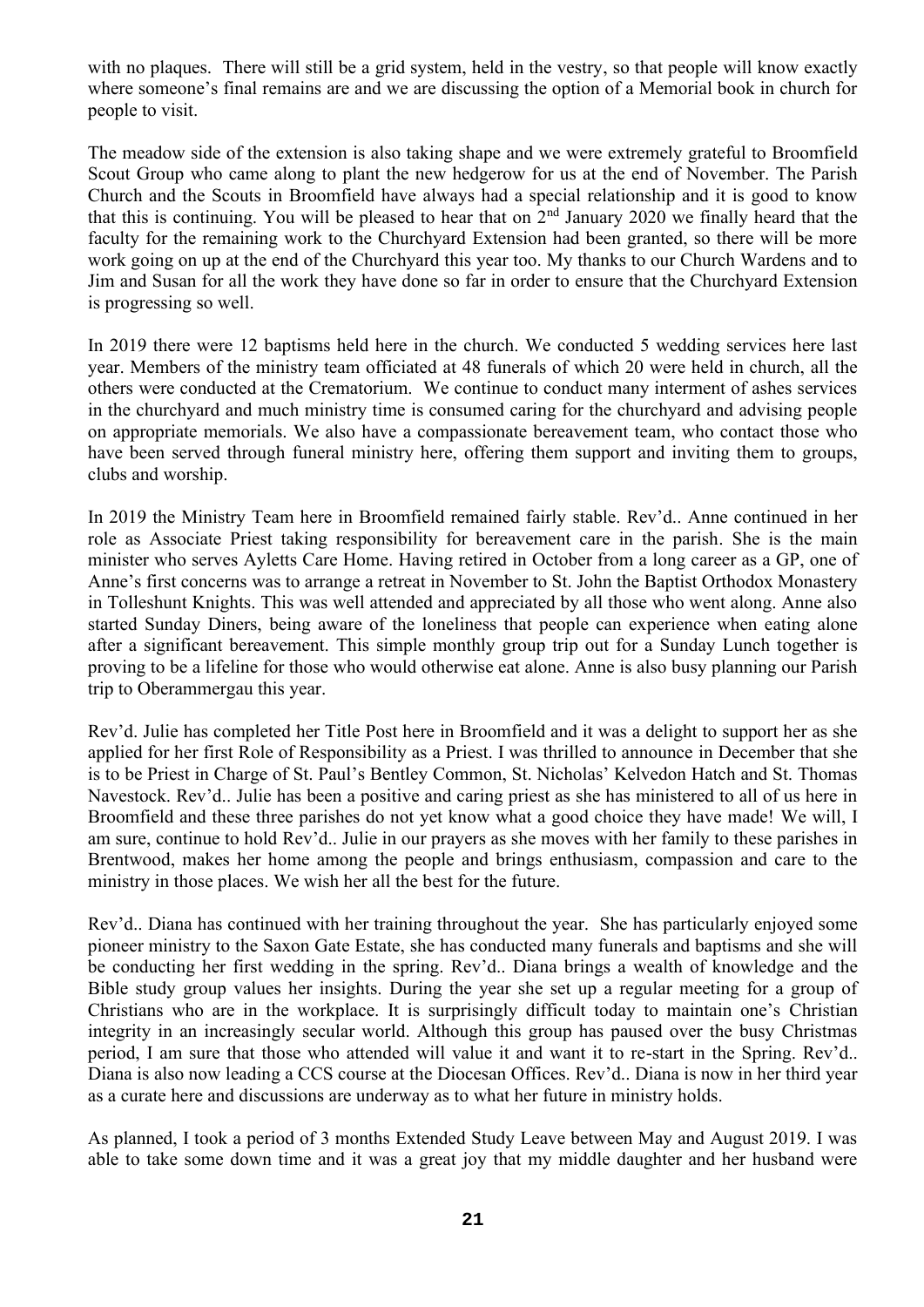married in this church a couple of weeks into my Sabbatical. Having no pressures of work meant that I was able to concentrate on their needs and I am grateful to Rev'd. Anne for conducting such a beautiful wedding for them. I was also able to undertake the research I needed to begin the dissertation I was writing towards the MA I am studying for. Jim and I spent some time in Madeira and by the time we left the people at the English Church in Madeira knew our names and we felt that we were part of the church family there, rather than just being occasional visitors. I remain very grateful to the PCC for supporting me in studying for the MA. I also need to thank the Ministry team for being so gracious in ensuring that all services were covered during my sabbatical, and that I was not disturbed at all for three whole months. I have continued my work as Vocations Adviser for North Chelmsford Deanery, which started off slowly in 2019, but is now gaining pace as I meet more people who feel called to ministry in the church. I am enjoying guiding them and watching them flourish as they discover the breadth of ministry, both lay and ordained, that is available to them.

The North Chelmsford Mission and Ministry Partnership (NCMMP) also continues to flourish. In 2019 Rev'd.. Mike Aston was appointed as Priest in Charge of Pleshey; Rev'd.. Emma Wiley was appointed as Priest in Charge of Boreham with half of her time to be spent with the Pioneer Ministry at St. Francis Church in Beaulieu and Channels; Rev'd.. Caroline Brown moved from the Great & Little parishes to St. Augustine's as a House for Duty Priest in Charge. We were also fortunate to have Rev'd.. Jackie Pearson join the Pioneer Ministers on the Beaulieu and Channel's estates as a Curate in Training. This leaves just one vacancy in the Six Great & Little parishes. As an Incumbent within the NCMMP I am supporting the administrator of the parishes and Rev'd.. Sandra Sykes who also ministers in that benefice. There are a lot of services to cover in the six parishes and we have been doing our best to provide that cover from the Ordained Ministers of the NCMMP.

At Deanery level we now know that Rev'd.. Canon Tim Ball has been appointed as acting Area Dean for North Chelmsford Deanery. There are ongoing discussions about the Deanery plan and about whether it would be wise, in the light of the success of the Mission & Ministry Units, that Chelmsford North Deanery and Chelmsford South Deanery join to become one large Deanery again. We remain grateful to Rev'd.. Tim for his kind and encouraging ministry amongst us.

So 2019 has been a full year with lots of positive forward movement in many different areas of church life. However there have been losses and disappointments. So many faithful church members died in 2019 and it is sad to have conducted the funerals of those whose characters are woven into this place. However, we are the guardians of God's promise in Jesus Christ, that God will gather his faithful ones to Himself as they pass from this life. We are the ones who have absolute confidence in this deep truth, which allows us to grieve for those whom we miss, yet continue with the mission and ministry of the church, in the hope that future generations will be able to live their lives to the full, firmly assured of Jesus' defeat of death, for our benefit.

We have also been disappointed with the lack of support for our work with children and young people. We have a faithful core of young families, children and young people who are a great joy to us. Yet, Edward Bear had to close due to lack of attendance. The Sunday Specials and even family services are not well attended by many children or families and we continue to look at different ways that we can bring the Good News of Jesus to the children and young people who should be the church of today. So although we are disappointed, we will not be defeated. We are always looking at new ways of offering ministry in this church and across the NCMMP.

One of the overriding issues of 2019 was that of climate change. I believe, as many others do, that this generation will be judged not just by what it does, but also by what it does not do. As a church, I think that we should be at the forefront of all the changes that need to be made. As we all know, before we can change anything or anyone else, before we can comment on their behaviour… we have to look at ourselves and what we need to allow to be transformed in our lives. Bishop Stephen in his Christmas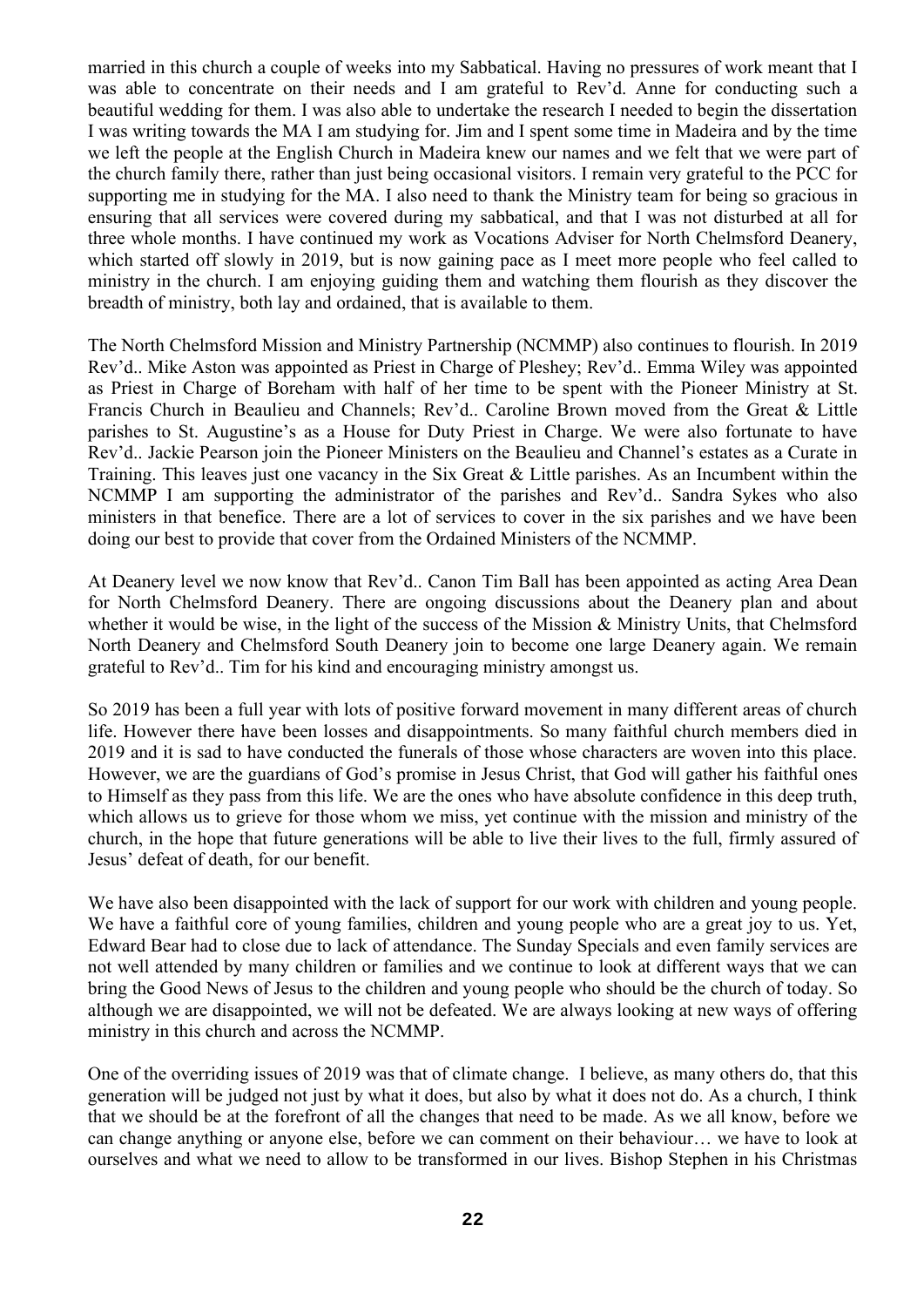message asks us to 'live gently in the world and enhance God's creation'. There are lots of words in scripture which help our understanding of God's creation… but I have chosen these from Psalm 65 for us this year:

> Happy are those whom you choose and bring near to live in your courts. We shall be satisfied with the goodness of your house, your holy temple. By awesome deeds you answer us with deliverance, O God of our salvation; you are the hope of all the ends of the earth and of the farthest seas. By yourstrength you established the mountains; you are girded with might. You silence the roaring of the seas, the roaring of their waves, the tumult of the peoples. Those who live at earth's farthest bounds are awed by your signs; you make the gateways of the morning and the evening shout for joy.

2019 was a mix of sadness and joy, hard work and rest, study and worship. Outside of the church we were caught up in the frenzy of Brexit, a General Election, political turmoil and evidence of climate change across the planet. Yet, each one of us, as Christian people is called to share the Good News of Jesus Christ. In 2020, a new decade, we take up that challenge afresh. Take a while to reflect on these words of Psalm 65, and pray that God will move your heart to change. Only then will we really be able to begin to make a difference!

Knowing that there is much work to do, yet not being overwhelmed or deterred, we continue what those who went before us began. We must be the ones caring for God's amazing, awesome creation and serving Christ's Kingdom in the power of the Spirit, wherever we are and whatever we choose to do in 2020, let this be our purpose.

### *with every blessing Carolyn*

# THE CHURCH WARDENS' FABRIC REPORT

### *Buildings*:

We are pleased to mention that the fabric of the church and St. Leonard's Hall is well maintained and in good order.

The vegetation on the shoulder of the return wall facing east between the nave and chancel was removed in January. This was a quinquennial report item. A new gas meter for the supply of gas to the church and hall boilers was fitted during February. Repairs to the tree-damaged church wall were completed in March by the laying of the coping stone. The stone work was carried out during the previous month.

In April a defibrillator donated by Sue and Geoff Garwood was attached to the hall lobby wall near the entrance to and from the church. During this month the slipped and damaged tiles on the church and hall roofs were repaired/replaced. This was a quinquennial item. A lightning protection certificate was received in July. It was during the hot spell in July that honey was seen to be making its way down from the top of the chancel arch leaving a sticky mess below. A problem for us and the church bees! Once the temperature dropped the escape of honey ceased. In November the fire extinguishers were serviced, two needed to be replaced. Also during this month the hall boiler underwent its second service when the gaskets were replaced.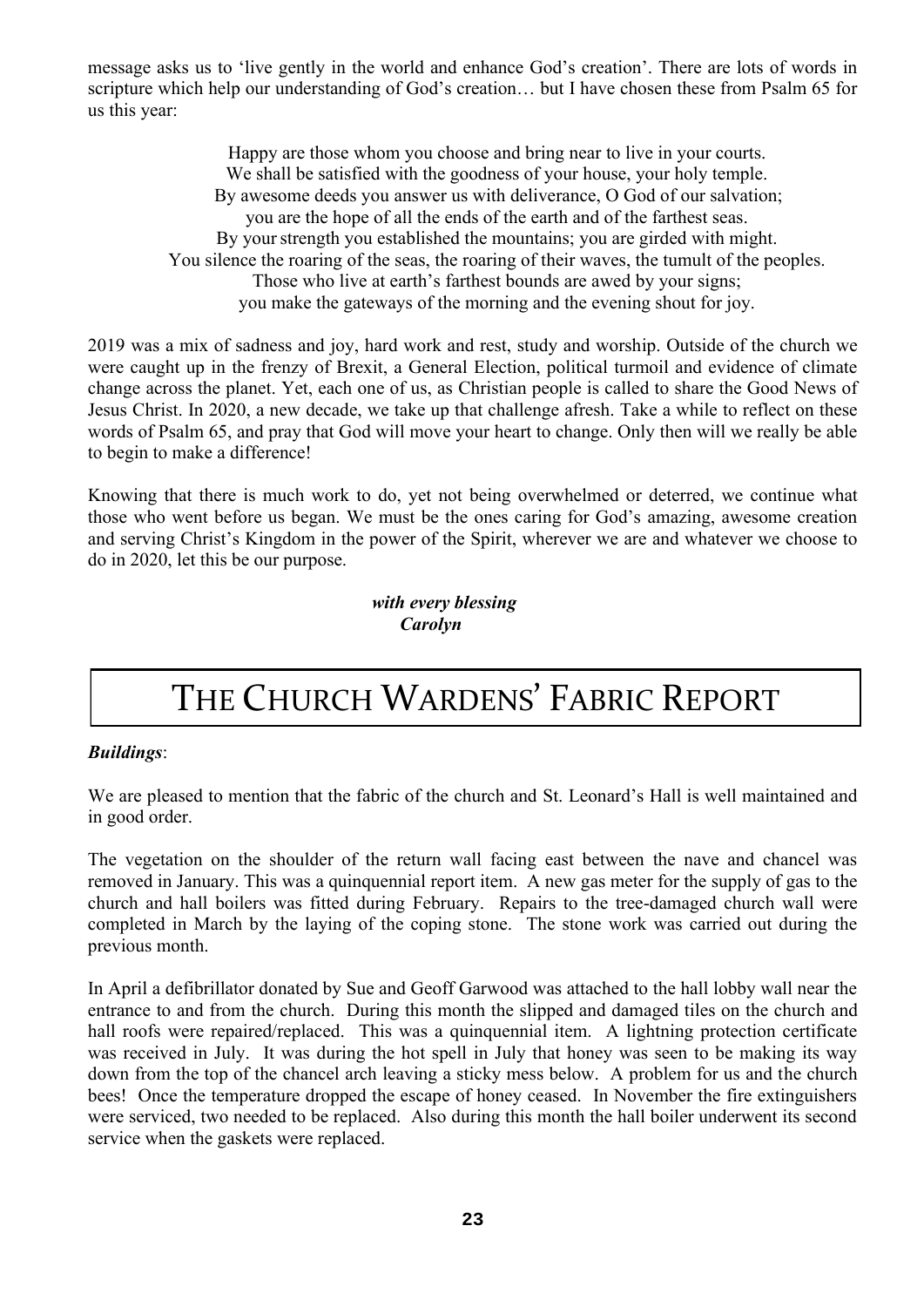### *Grounds*:

During the year two young oak trees were planted in the new churchyard extension. One in the North West corner and the second in the south west corner. The large cedar in front of the church required work to be carried out when it was discovered there was a crack in the branch facing Church Green. The condition of the tree was considered to be dangerous and the branches involved were removed. Further investigation will be carried out on the tree in the New Year.

Once again we must mention how fortunate we are in having a dedicated Churchyard Working Party, who work in the churchyard each Tuesday morning and maintain it in a neat and tidy condition. Our grateful thanks go to all those involved.

Our grateful thanks also to those who quietly go about keeping the church and hall clean; the laundering of the church linen; and those who are on the Church Sitting list to welcome visitors on Tuesday and Thursday mornings.

### *Peter Baker and Michael Harvey*

# THE CHURCHYARD EXTENSION WORKING GROUP REPORT

Quite a lot has happened since last year's report. The meadow area to the west of the footpath is now well established. Two memorial trees have already been planted in this area. The perimeter of the meadow has been hedged following a successful appeal to the Woodland Trust for 400 native bare root hedging plants. The planting was undertaken on the 23<sup>rd</sup> November by volunteers, including the scouts, under the direction of Roger Cole. The area to the east of the footpath has been cleared and grassed. This area of land was consecrated by Bishop John on 9<sup>th</sup> September and the first burial of ashes has taken place in the new informal area at the southern end, near the retained hedge. A maintenance contract has been agreed with JCM services to keep the land in good condition. This will involve regular mowing on the east side with weeding as necessary. The meadow area to the west only needs cutting once a year and the newly planted hedge will not require any regular maintenance for some years. This area of land will not be consecrated until the need arises as the area on the eastern side has sufficient burial space for many years to come.

We were visited by representatives of the DAC on the  $4<sup>th</sup>$  of June to assess progress and comment on further work to be done following our faculty submission. They were, I am pleased to report, delighted with the work that had been carried out to-date and they made some helpful suggestions regarding the metal fencing. Our original plan was to re-site the existing fencing on the northeastern boundary of the existing churchyard to mark the boundary of the eastern border of the new churchyard. This would have meant purchasing new metal fencing to match the old as there would not have been sufficient to achieve this task. Expenditure in the region of £18,000 would have been needed. The DAC felt that this expenditure was not strictly necessary and that removal of the existing fencing might be more appropriate. This was discussed at the PCC and there was agreement that we should go down the latter route. This is likely to cost in the region of £1,000.

Further work to be undertaken in the near future includes completion of the wooden post and rail fence at the northern boundary of the consecrated section of land, together with a wooden kissing gate to be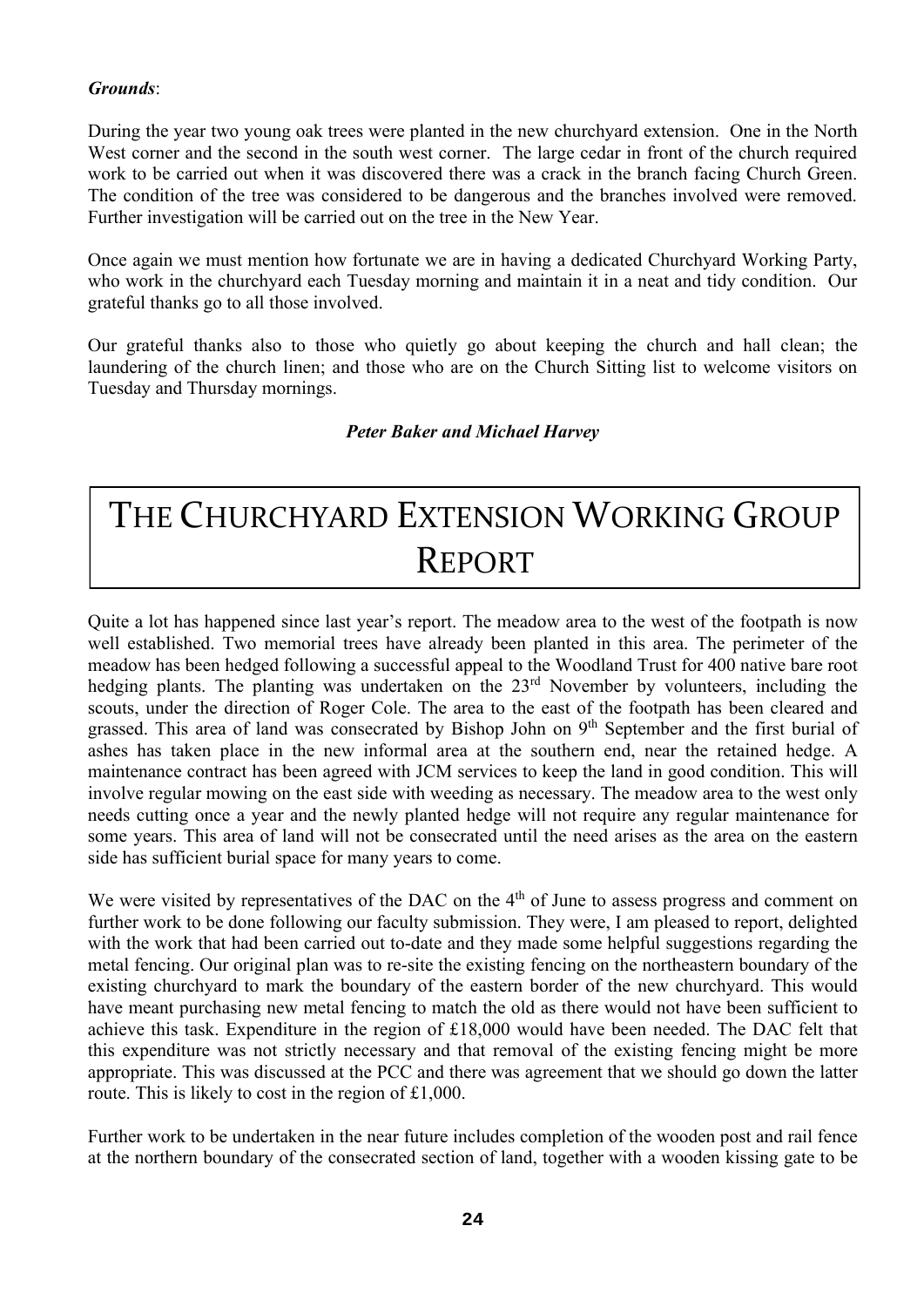installed across the footpath. This work will then complete the boundary of the new churchyard and the subsequent removal of the metal fencing will render the new area contiguous with the old. A water catchment feature will be installed by the footpath at the northern boundary of the old churchyard and a new metal sign with information about proper use of the churchyard will be erected. The informal burial of ashes area will be marked out with 4 oak posts to enable a grid system to be used to identify remains.

The churchyard extension is an important and much needed addition to our current burial area and has been welcomed by all who have commented upon it.

### *Mike Harvey*

## ELECTORAL ROLL

Every six years, according to the Church Regulation Rules, the Electoral Roll has to be completely revised. Everyone on the previous Electoral Roll has to re-apply to be placed on the new roll. This exercise happened during February and March of 2019 and will not be repeated again until 2025.

This has been a sad year for St. Mary's in that many older members of the congregation have died and their names have been removed from the Electoral Roll. Consequently, the number of names on the Electoral roll has decreased and is now 134 compared to 161 at the end of 2018, despite new names entering the roll.

### *Kathy Rouse (Electoral Roll Officer)*

# NCMMP

St. Mary with St. Leonard Church is a member of the North Chelmsford Mission and Ministry Partnership (NCMMP) which also includes: St. Mary's - Great Leighs; St John's - Little Leighs; St. John the Evangelist - Ford End; The Chignals with Mashbury; St Mary with St Lawrence - Great Waltham; St Martin's - Little Waltham; St Augustine's – Springfield; All Saints – Springfield; Holy Trinity – Pleshey; St Andrew's – Boreham; and St. Francis – Beaulieu.

The NCMMP council, comprising both Clergy and Lay members, met 4 times during 2019: in February, April, July and October. In addition, the treasurers, lay ministry, youth and young people and safeguarding networks held meetings outside of the Council meetings. These meetings were productive and produced NCMMP-wide guidance and procedures.

Numerous items were discussed at Council meetings, including decisions on the parish share for each parish: an application to the Diocese, for a grant to help the collective churches meet their parish share commitments, was agreed in full.

The current support for lay ministry and the Deanery Plan were discussed in full and comments forwarded to the Deanery. A presentation on Christian Giving was given by Robin Stevens at the July meeting.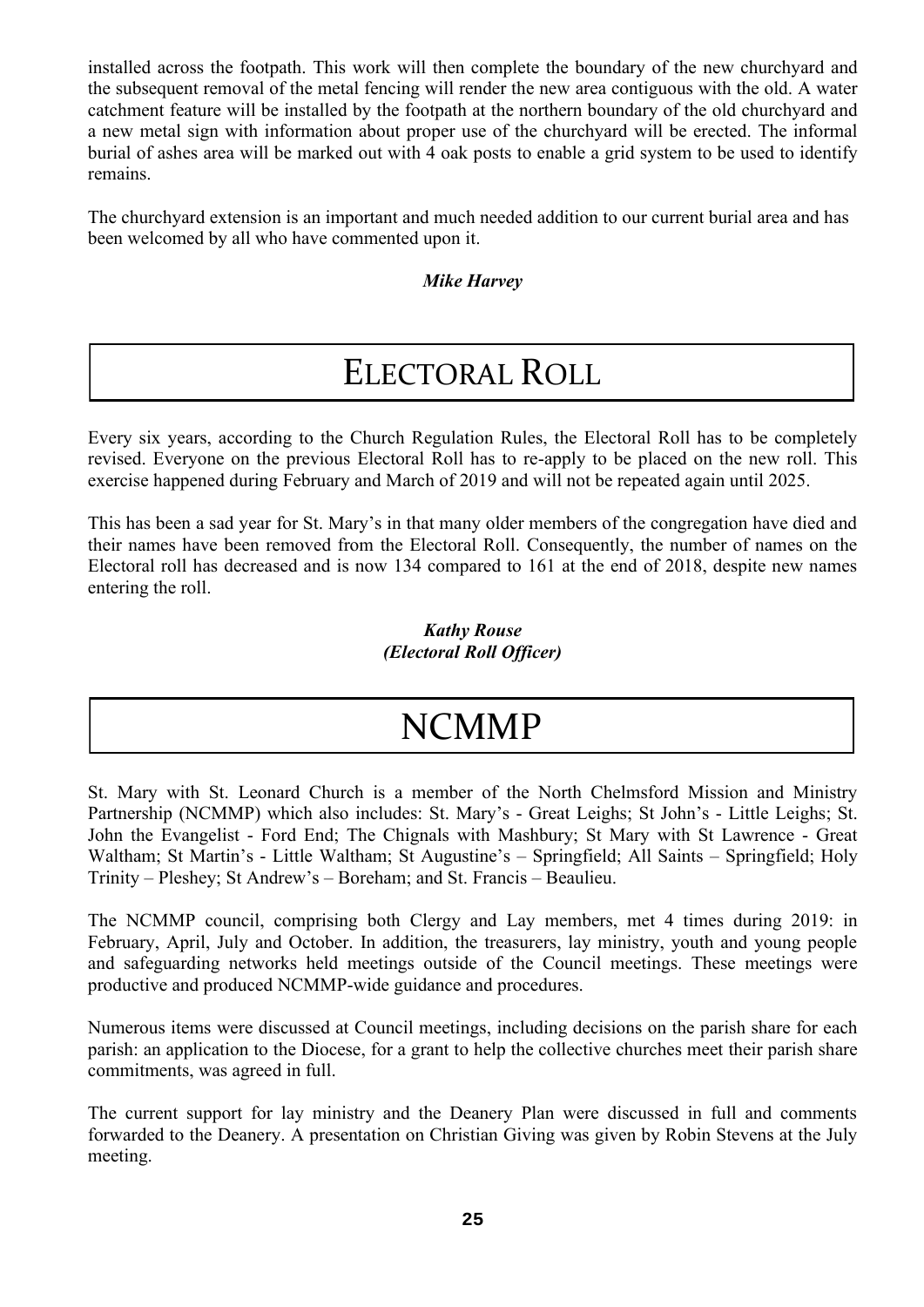Rev'd. Susan Iskander took over as Clergy Co-chair in February. There were several vacancies in churches during the year and Clergy members of the NCMMP were able to help out in other churches.

In March Rev'd. Iskander held a study session on "Handling Tension in Church Life" for NCMMP church members which was well received. A joint Ascension Day service was held on 30<sup>th</sup> May at Holy Trinity Church, Pleshey. A Safeguarding day was held on 21<sup>st</sup> September; and on 19<sup>th</sup> October a Networking day was held at Mashbury Village Hall. The framework for the day was St. Johns Gospel 15: the "Fruits of the Vine". The day was attended by members from all the churches in the NCMMP and produced useful information on what each church required and what each church can offer.

The rota for Thursday Prayers at 12.00pm continued, open to all members of the NCMMP.

The NCMMP continues to move forward, after a year of hard work, and looks to the future when, hopefully, further innovations and ideas will transpire.

> *Kathy Rouse Lay NCMMP Representative for the PCC*

### DEANERY SYNOD

The Deanery Synod met three times during the past year. Being a Synod member is a good way of obtaining a wider view of the Church and meeting with people from other churches. The emphasis is on the sharing of resources which is now being implemented via Mission and Ministry Partnerships (MMPs). The Deanery Synod elect members of the Diocesan Synod who in turn elect members of General Synod.

Rev'd. Tim Ball who is Area Dean for Chelmsford South Deanery was appointed Acting Area Dean for Chelmsford North Deanery in anticipation of the merging of Chelmsford North and South Deaneries back together now that clergy numbers have reduced and much inter-church business is being done by MMPs.

The Synod met on 12<sup>th</sup> February at Chelmsford Cathedral when Rev'd. Hugh Dibbens addressed the meeting on the resources of older people in the congregation. On 15<sup>th</sup> July, again at the Cathedral, the main topics were a revised Deanery Plan and the Deanery merger.

The spirit of working together was carried forward to the joint service between the North and South Deaneries held at the Cathedral on 19<sup>th</sup> November. A brief meeting of the North Deanery was held beforehand to receive an updated Deanery Plan, which would be taken to the February 2020 Synod for final approval. The vexed question of reducing stipendiary clergy numbers is at the core of the Plan. This underlines the necessity for sharing resources and raising up local ministry both lay and ordained.

Deanery Synod members for St. Mary's Broomfield are: Rev'd. Carolyn Tibbott, Ros Mercer, Kathy Rouse, Rev'd. Julie Hardy, and Jill Readings.

### *Ros Mercer*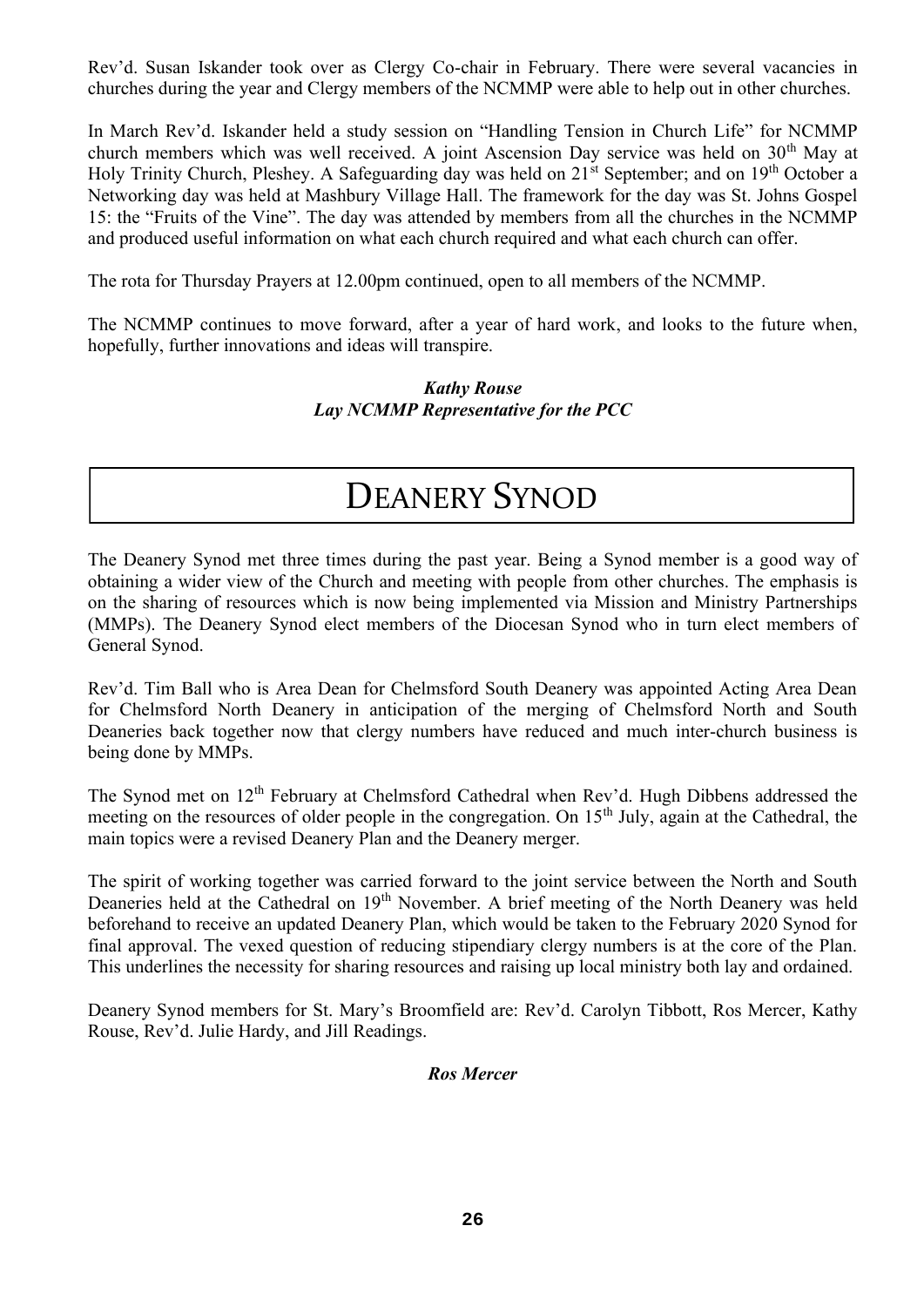# WORSHIP & MINISTRY

# ASSOCIATE PRIEST'S REPORT

As associate priest at St. Mary's I enjoy a privilege denied to so many in ministry: a supportive and enthusiastic ministry team and a supportive and caring church family.

The ministry to the bereaved in the parish has been the work of the bereavement support team all of whom have given their time and energy to this work. From that team emerged what has proved to be a very popular venture, the Sunday diners. This group requires no formal membership other than the alternative of dining alone on Sunday lunchtime. Lunches out once a month at garden centres, pubs and restaurants have provided good company, good food and an opportunity to support one another in difficult times. Jesus' ministry so often involved the sharing of food and we hope that Sunday diners makes evident the love we bear for one another in Christ.

This year's away day was spent at the orthodox monastery of St John in Tolleshunt D'Arcy. 25 of us enjoyed a tour and talk, tea with the community and evening vespers. It was a new experience for most of us and thus good to be aware of the different theology and worship of our Christian brothers and sisters.

Our pilgrimage to Oberammergau to see the passion play is all set for June. It has seemed a long time coming as we started our booking nearly 2 years ago but no doubt the excitement will grow as the months pass. We have quite a mixed party of 27 travelling; many from St. Mary's and others who are friends of those travelling with us. As with all the pilgrimages I have made, I'm sure we shall all be firm friends by the time we return.

My own pilgrimage in June 2019 to Santiago di Compostella was an amazing time, with a very real awareness of the presence of God and power of the Spirit at work. In July 2020 I am leading another pilgrimage to Santiago, for the pilgrimage company McCabe, and looking forward very much to offering pastoral guidance to the group of 24, all of whom will begin as strangers to me.

2019 saw me turn 60 and retire after 37 years in medical practice. I am prayerfully considering God's next plans for me, for my ministry and for my family.

### *Rev'd. Anne Harvey*

# THE CURATES' REPORTS

Over the year it has been a joy to continue to support the different groups at the church, in addition to working with Broomfield Primary School leading the Splash group with Cynthia, Jo and Karen. Once again, I had the privilege of going to Broomfield Library to read the Nativity Story to the young children and their families. For six months I held Pints of View in the Kings Arms Pub – getting to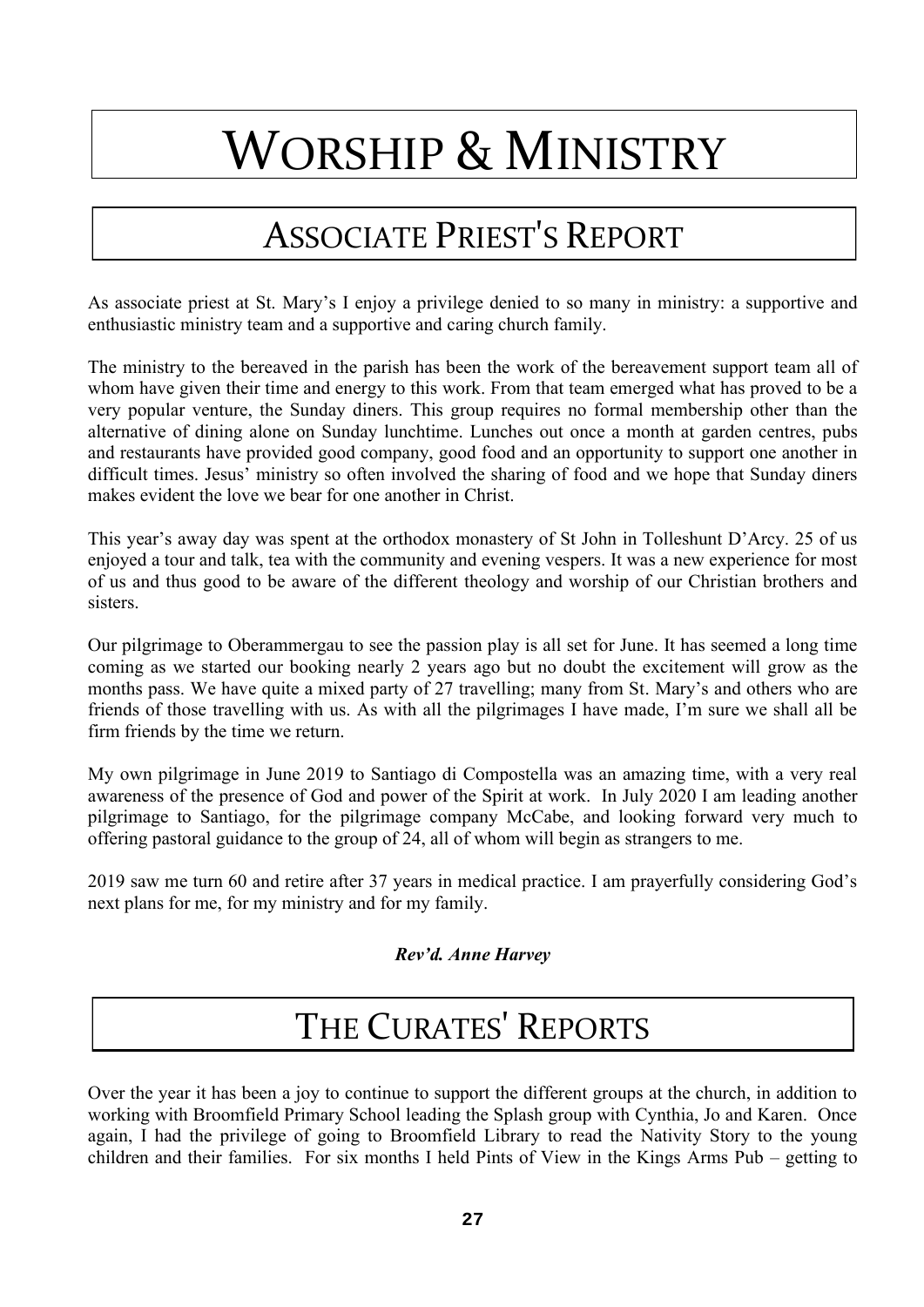know some of the regulars who meet there on a Wednesday night. It gave me many insights, including what it must feel like to walk into unfamiliar settings and how the welcome is so important. The Candlelight Procession, which we lead jointly with the Methodist Church, was well supported and this year we completed the procession at the Royal British Legion Hall, where we then joined in with their carol service accompanied by the Silver Band.

The past year has flown by and during that time I was officially signed off by Bishop John as completing my training as Curate. My thanks go to Carolyn for all the training she has provided me with; also for her encouragement and wisdom in guiding me through this. My thanks also go to Anne and Diana for all their support in so many different ways. I could not have completed my Curacy without all the love and encouragement, patience and understanding, which everyone in the congregation has shown to me. Covering Carolyn's sabbatical was testimony to all I have learnt from everyone.

I am looking forward to moving on to my first Incumbency at Kelvedon Hatch, Bentley and Navestock churches, although I will miss everyone at St. Mary's and hope that you will be able to visit me at some point. My Priestly role has been shaped by God and also by everyone at St. Mary's Church – what a blessing you all are!

### *Rev'd. Julie Hardy*

The older I get the more I feel that life is a journey or pilgrimage and that you really never know what you are going to discover around the next corner! This has been the third year of my curacy here at St. Mary's and I continue to experience new aspects of priesthood and parish ministry every week. There is always something to challenge or inspire me afresh. It is a privilege too to work as a team with Rev'd.s Carolyn, Anne and Julie and I continue to learn a great deal from them all.

Presiding at the Eucharist becomes more and more lovely as time goes by. St. Mary's is indeed one Body that shares one Bread and the oneness and mutual care in our congregations is wonderful and humbling. Our sense of unity in Christ is one of our most precious gifts, and meeting with others to share prayer needs, or study the Bible, or visit our Care Homes, or listen to the experience of Christians in their workplaces are all times of blessing for me because the day to day stuff of ministry is where I find Christ alive and working in our church and in our parish.

Writing this just after Christmas I am more aware than ever that our church belongs to the village and not just to our congregations. Our Carol Service and our Crib services attract so many people who obviously feel that they belong in our church community and want to be here at Christmas. Our gospel of peace, love and justice is needed more and more in our world today and it is a privilege and a joy to be a minister of that gospel in Broomfield. Thank you for all the love and support from our church family that sustains our ministry here.

### *Rev'd. Diana Garfield*

### Servers

This has been an interesting year for the Servers at St. Mary's Church.

We have served and assisted at 8am and 10.30am services on a Sunday and also at the 10am monthly Communion service on a Wednesday.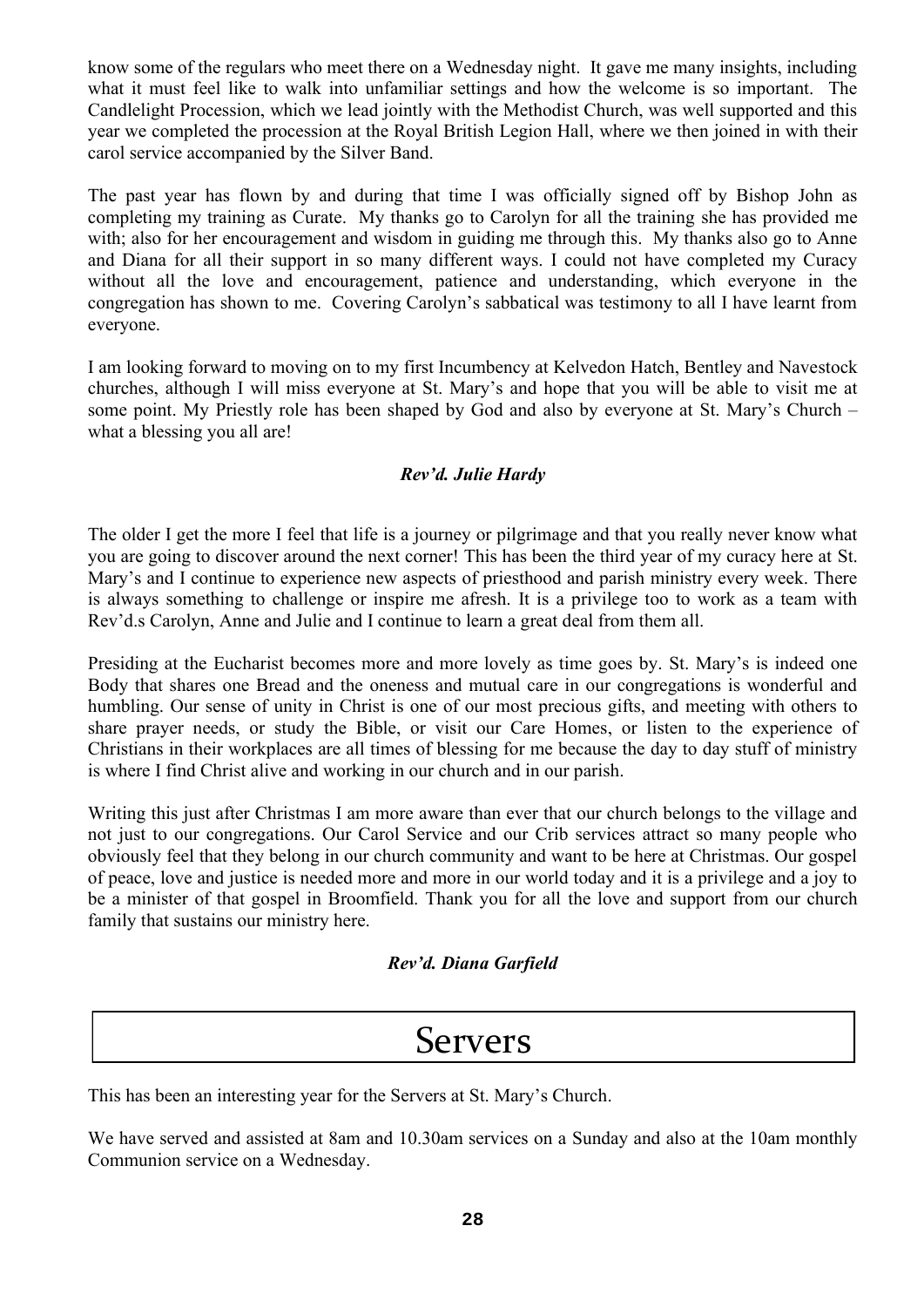Various members have attended Chelmsford Chapter of Servers' days at the following Churches: 30<sup>th</sup> March Server's day at Maldon; and 22<sup>nd</sup> June Server's day at Gt Burstead.

On 11<sup>th</sup> May we were honoured to attend the National Chapter of Servers' day at Chelmsford Cathedral, attended by Servers from all over the Country.

We continue to feel honoured to be able to serve the Clergy at the altar during the Eucharist and find the ministry fulfilling and a part of our Christian life.

We would welcome new people to join the team but if you feel that you do not wish to serve fully, to assist with the chalice is very fulfilling. Please do speak with any member of the Clergy team or any server.

*Margaret Ginn, Margaret Clarke, Sue Browning, and Kathy Rouse.*

# BIBLE READING ROTA

Thank you to Val Vicary who has done an excellent job of coordinating the Bible Readers for many years and has now passed this to myself to organise.

Over the year we have had some people step down from reading and we thank them for their support over the years. We have also had a couple of people join the team, which is always appreciated.

Thanks must go to our team of readers and substitute readers who read so well at all our different services; it is good to hear the Bible read in all different voices and accents.

Proverbs 30:5 '*Every word of God proves true, he is a shield to those who take refuge in him'.*

### *Rev'd. Julie Hardy*

### **INTERCESSORS**

Thank you to all the Intercessors who have led the Intercessions each week for us, who prepare inspired prayers reflecting the thoughts and prayers of all the congregation.

We currently have a small group of people who lead the intercessions and it would be very helpful if we had some more people to do this. If you think that you would like to try this, or would like some more information about what this involves, please speak to the clergy team.

### *Rev'd. Julie Hardy*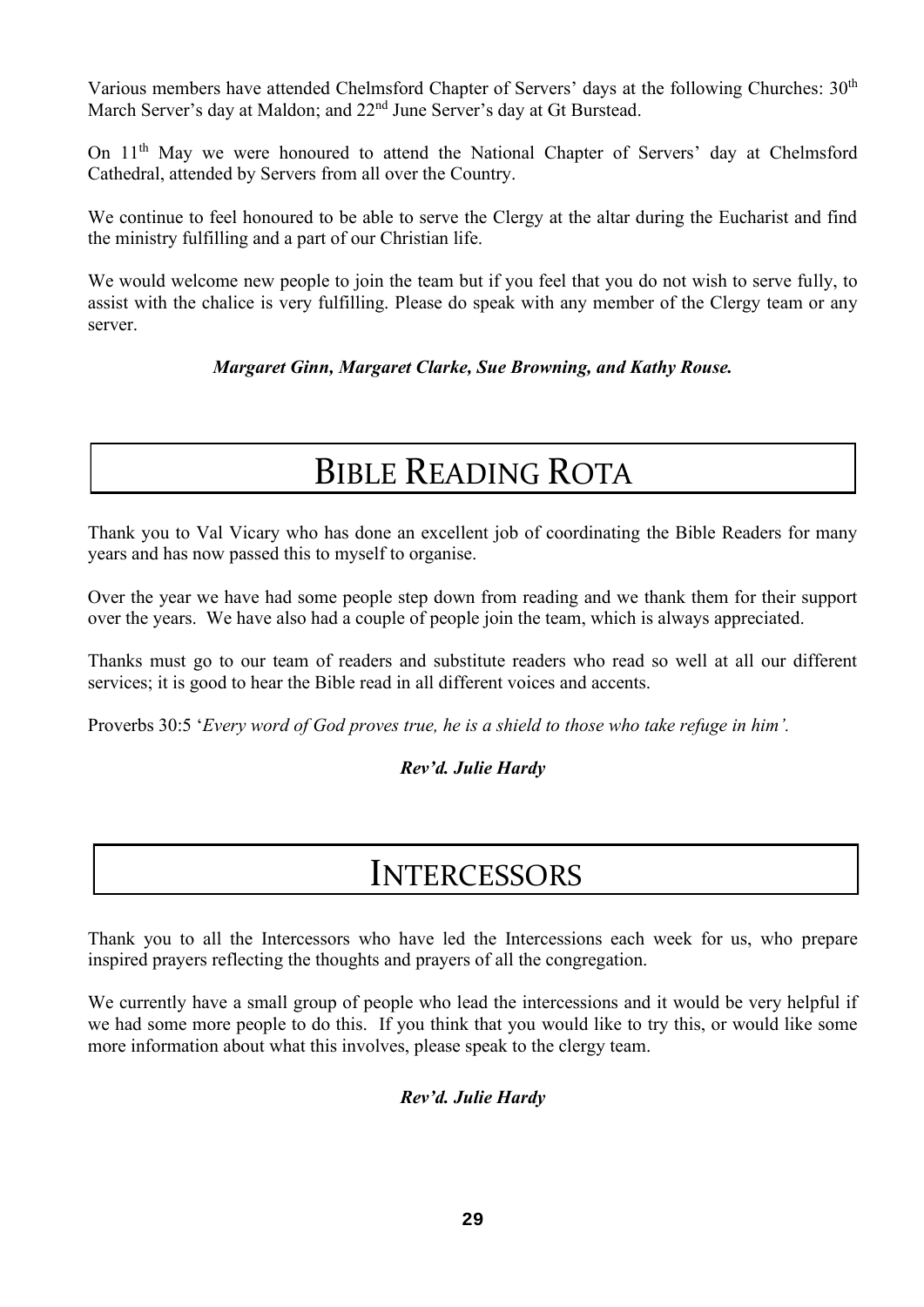### INTERCESSIONS GROUP

We continue to meet bi-monthly for prayer and to update any requests which are placed on the board in church. We would appreciate being told if there are any changes. The Ministry Team put requests in the Altar Book. Our website is also well used and this information is compiled and passed on to us by Joan Vine, for which we thank her. We also thank Alun Powell for updating our Intercessions List twice a year. We are pleased that Rev'd. Diana is now meeting with us.

*Mavis Tebby*

# THE PASTORAL CARE AND VISITING TEAM

I

The Pastoral team continue our monthly services in the local residential Care Homes – Ayletts and Madelayne Court. Our visits provide interest and stimulation for residents and give encouragement to over-stretched care staff. Our presence in the Homes is an important part of the outreach and mission of our parish church.

There has been a need for a good deal of hospital and home visiting this year as several of our older members have been poorly and needed support. Sadly, bereavement visiting has also been keeping us busy.

We would be very glad to welcome some new members to the team. Please speak to me if you feel called to this rewarding ministry.

### *Rev'd. Diana Garfield*

# WEDNESDAY BIBLE STUDY GROUP (1)

Every Wednesday between 10am and 11am a group of around 12 of us meet for Bible Study at the home of Ros Mercer. We thank Ros and Ian for making their home available to us. It is much appreciated by us all.

We are an open and friendly group and we all feel relaxed and happy to cover a wide range of topics at our meetings, which leads to a greater understanding of our shared faith.

Mavis and I take turns to prepare our studies and to lead the group, which works very well. Our studies are based on the church calendar so that we are always topical. We always have Bible readings and use many different translations which promotes discussion and understanding. Within that structure we range from formal Study Courses such as The York Study Course for Lent or Advent; books on Reflection by authors Nick Fawcett and Stephen Need; Studies on Women of The Old Testament and Women of The New Testament. We also use study aids such as DVDs and CDs at some of the more structured courses. This faithful group has been established for more than 40 years and we remember with gratitude many past members who have shared our faith journey with us.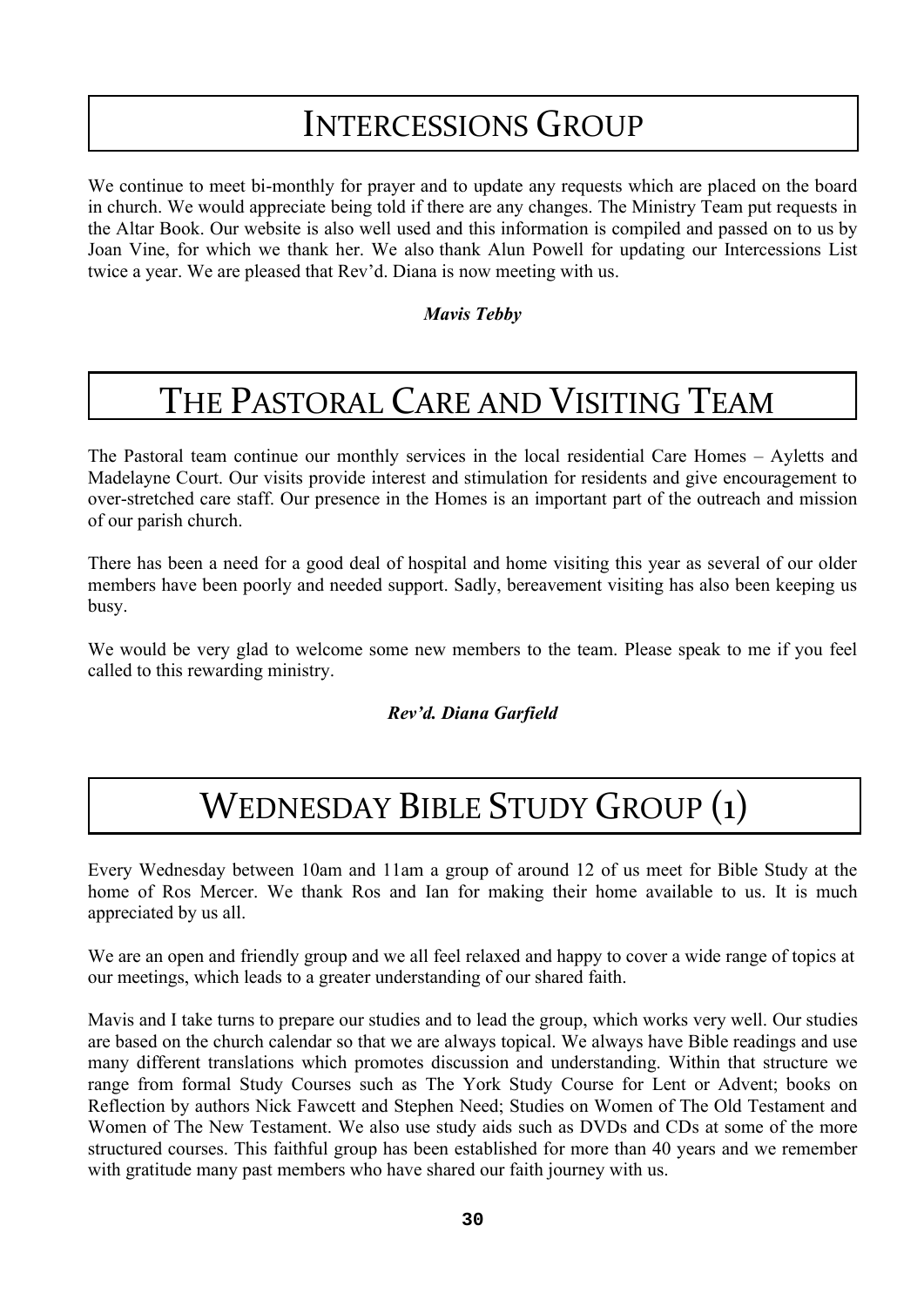New members are always very welcome. We would love to think that the group would still be continuing in another 40 years!

*Mavis Tebby and Christine Watson*

# WEDNESDAY BIBLE STUDY GROUP (2)

Two new members have joined our group in the past year and we have been very pleased to welcome them. We continue to meet in the Committee room at 1.45pm each Wednesday in term-time. Over the past year we have studied the Book of Job; some of the Psalms; and the Gospel of Mark. We have also undertaken lively Lent and Advent Bible studies with material by John Birch of Faithandworship.com. We learn from scripture and from each other, and our discussions are always friendly and surprising.

### *Rev'd. Diana Garfield*

### LITTLE LAMBS

Little Lambs continues to flourish. Two of our children attending regularly since they were babies left in July, progressing to pre-school in September. Since then our number has risen to 20 families, with 13 families attending regularly, including 3 new babies who we are very pleased to welcome. While the parents, grandparents and childminders enjoy a chat and refreshments, the children learn through play, puzzles, games and colouring.

### *Margaret Deacon*

### EDWARD BEAR

The Edward Bear group has been held for many years at St. Mary's – led by teams of volunteers who put much effort into planning and preparing crafts, activities, singing and puppets. Our thanks go to everyone who has been involved with Edward Bear over the years.

During 2019 the decision was made by the PCC and Rev'd. Carolyn that Edward Bear had now run its course and it was time to cease running it, as very few parents/carers and children were attending and there were no leaders available to run it. The clergy team had stepped into this role for several months. However, this was not viable on a regular basis.

The Bible teaches us that sometimes something has to die/cease in order for something new to spring up, therefore we watch and wait for God to reveal how we can serve families and children in Broomfield. If you have any thoughts or ideas, please let the clergy team know.

### *Rev'd. Julie Hardy*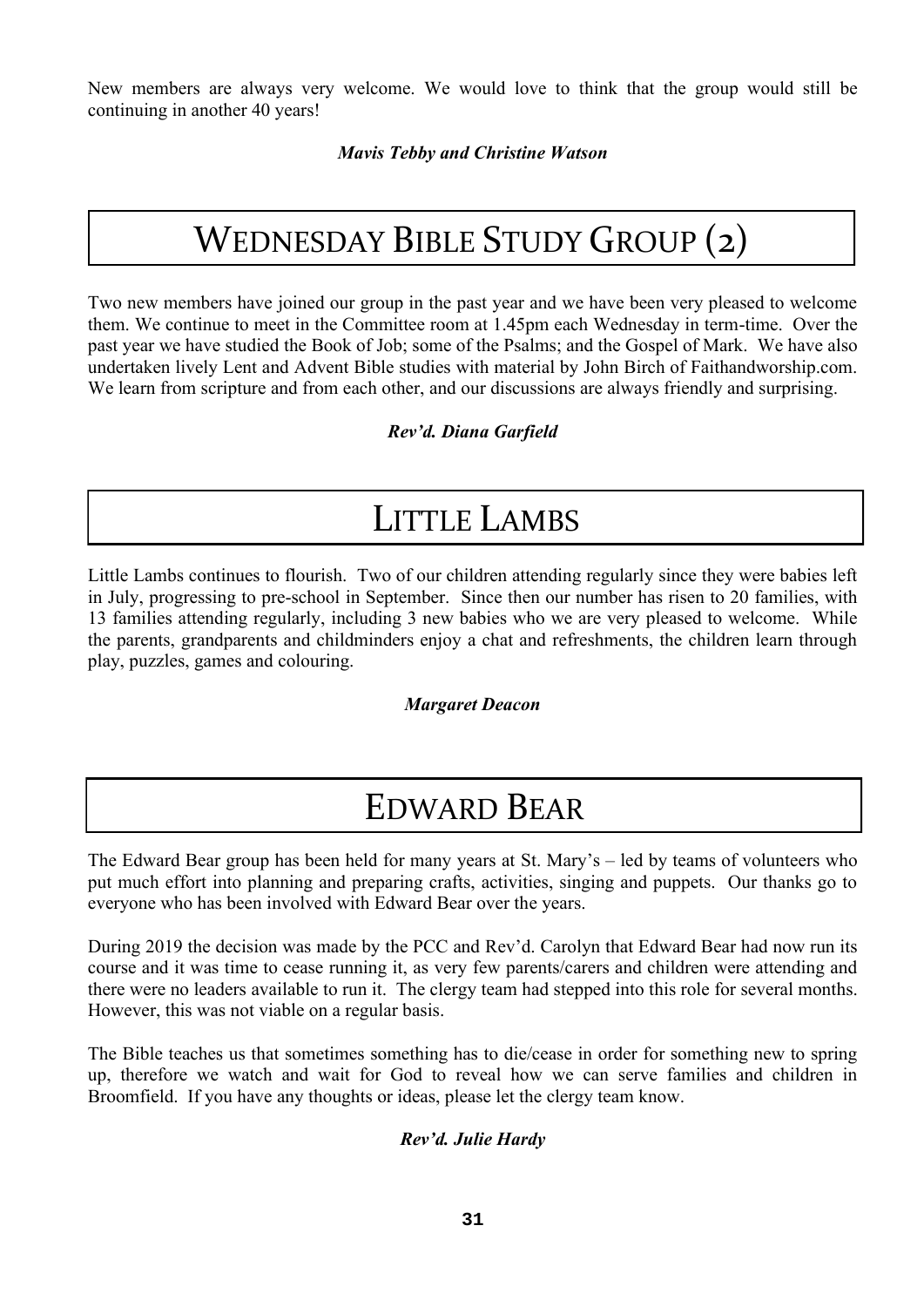# PRAY & PLAY / FRIENDS WITH FAITH

This group was developed for parents and carers of small children to meet for mutual Christian support and discussion whilst the children play. It meets on alternate Tuesdays during term time from 9.15am for an hour. It is run by Rev'd. Carolyn Tibbott with support from the Rev'd. Julie Hardy.

We have a core group of 5 regulars, a slight drop on last year. We all enjoy open and relaxed spiritual discussions. It continues to be a group valued by its members providing shared support, a great opportunity to talk about issues beyond day to day child care and also explore member's Christianity. This year's discussions have all been based around Bible passages and have enabled us to deepen our Christian understanding and faith.

Members of this group have been attending for several years and their children are all now at school. Therefore, to show that this group caters for parents and carers of children of all ages the group is now called Friends with Faith.

We are looking forward to continuing our spiritual discussions on the issues and experiences that effect our daily lives in future meetings. We also look forward to welcoming further new members who have children of any age and especially welcome those with little ones who are not at school and can play while we chat.

### *Rachel Butterworth*

# SUPPORTING WORSHIP

### **SIDESPERSONS**

#### **8.00am Communion Service** Lis Hardy Sue Browning

Sheila Hasler Christine Watson

### **10.30am Morning Service**

Yvonne Heaver Marie & Ted Williams Susan Garwood & Jill Reading Sean Casey Karen Paxton & Sylvia Edey

Relief Sidesperson - Mavis Tebby

### **5.30pm Evening Prayer**

Dr Trudy Stevens Vic Barker

Margaret Ginn & Doris Baker Rosalie Ritson & Charlotte Tew Jennifer & Brian Whymark Keith Rouse & David Ellingford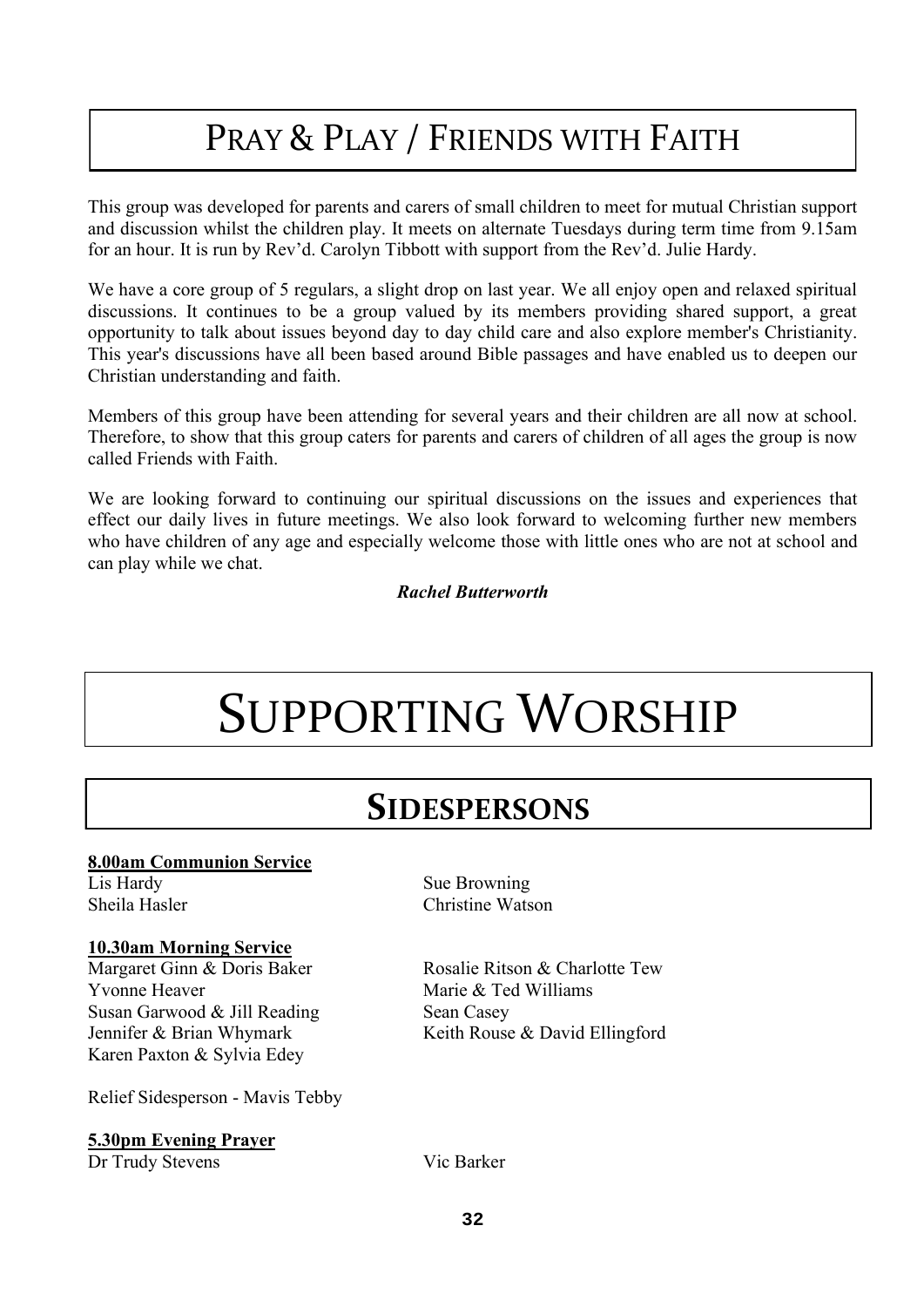### Michael Jones

The above is the Sidespersons list as at January 2020. As we are in need of Sidespersons at present to make up the numbers, if any of you reading our report are interested in taking on this important role in the life of our Church please contact us. You will be made very welcome.

Changes during 2019: at the 2019 APCM Margaret & Alun Powell, Margaret & Malcolm Deacon, and Margaret Clarke & Christine Ray did not stand for re-election. Our grateful thanks to them for their dedicated service over previous years.

We take this opportunity to thank our dedicated band of Sidespersons for all their help and support during 2019.

The Churchwardens certainly appreciate your assistance at the various services which enables us to attend to other duties as and when required. St. Mary's is a very happy and welcoming Church due to the welcome the congregation and visitors receive at the door. Our grateful thanks to you all.

### *Mike Harvey, Peter Baker and Michael Jones*

### PUPPET CREW

The Puppet Crew continued to meet on Wednesdays between 7pm and 8.30pm during 2019. We still have seven members; however we are likely to lose two as they leave to go onto further education. We would love to hear from anyone who would be interested in becoming a member.

Throughout the year, we performed at many family services, including Mothering Sunday. We also performed at some Sunday Special events, Songs of Praise on the Green and the Crib services on Christmas Eve.

We are looking forward to performing at the Christingle service and on Mothering Sunday in 2020.

### *Michelle Curtis*

### CHURCH MUSIC

Music in our church continues to thrive and I think it is important that we realise how lucky we are to have a choir, three organists and a regular set of concerts. Many churches have none of these and their congregations sing hymns to pre-recorded backing tracks at every service.

Therefore this year's report is about thank yous. Thank you to the choir, who turn out every Friday evening to rehearse for Sunday services. They practice new music regularly to bring to you during communion. At major festivals we try to prepare an anthem and they lead the singing in church with commitment and expertise. We sang this year at a number of weddings and occasional funerals. Of course there is always room in the choir stalls for more members so if you'd like to join us please don't hesitate to contact me.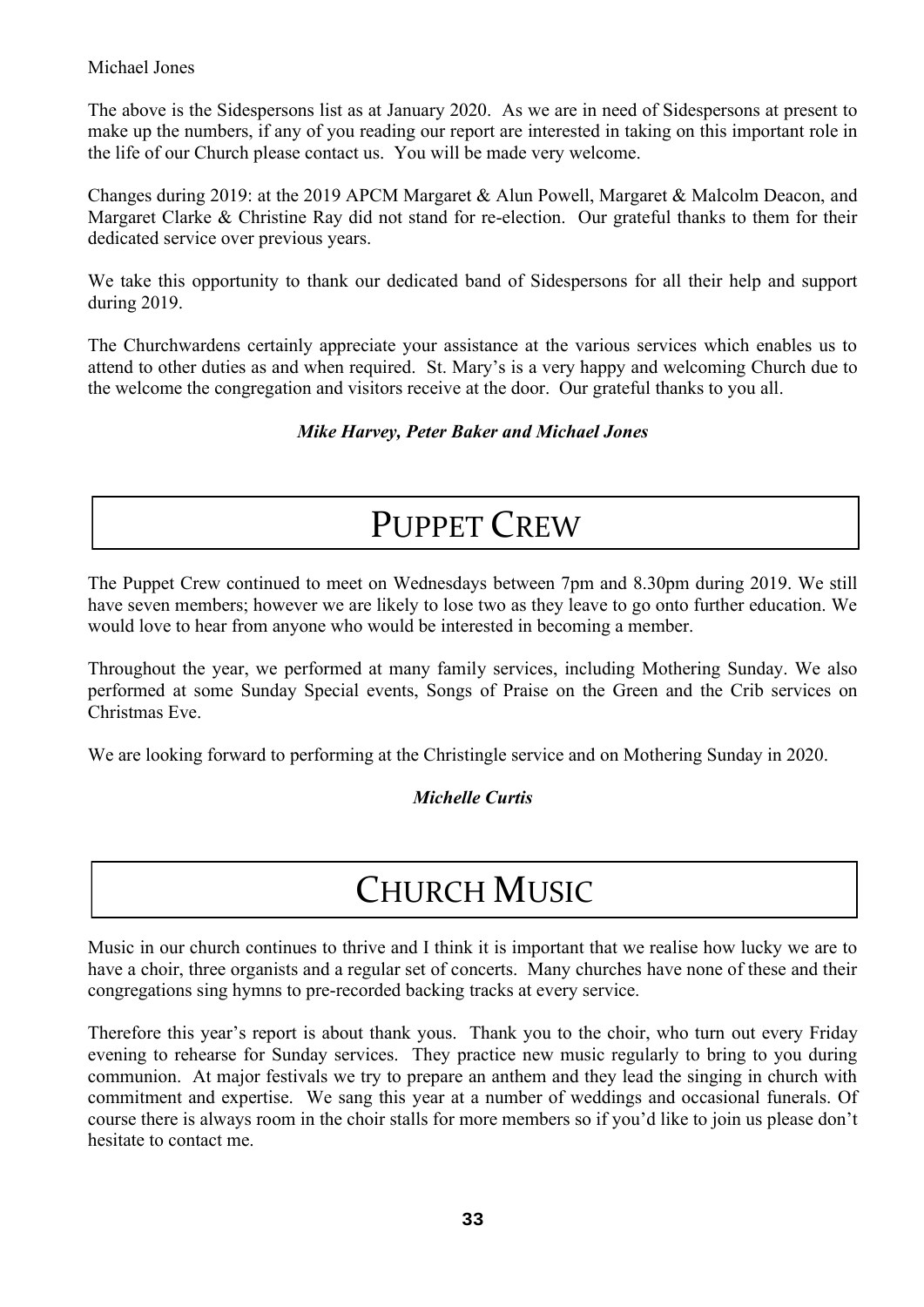Thank you to Jane Mitchell and Gwilym Morris for playing the organ. I couldn't possibly play at every service and so with their help we cover both services on Sundays as well as all the extra ones at festival times.

The organ continues to "battle on". We have raised a considerable amount towards the restoration costs and thank you to those of you who have been so generous. Over the last couple of months we have had a few issues with the instrument, so if you've heard some odd sounds I am blaming the tools not the player! Hopefully our tuner can rectify these so that we can keep playing it right up until restoration time.

Concerts have been fewer this year with March seeing a return of the young people from the Chelmsford Festival. In June we were treated to the wonderful solo guitar playing of Ian Kelleher. I am very sad to report that Ian died in December with an aggressive cancer. Another person taken far too young, but his music will live forever.

A final thank you to all of you – the St. Mary's congregation and community. Your encouragement and lovely comments after services is much appreciated and valued by all of us who provide music for worship.

### *Jill Parkin*

# ST. MARY'S BELL RINGERS

St. Mary's campanologists regularly ring our Tower bells for Sunday service and for weddings as required.

This past year has seen 3 new recruits start learning the ropes and we have a healthy number of ringers now, if a little short on skill at this time! We are also fortunate to have regular assistance from other ringers based in the local area. No doubt the band will continue to go from strength to strength during the coming year.

We hold a practice and training evening on Wednesdays, with the first Wednesday of each month at Little Waltham Church. If you are interested in learning to ring then please speak to us on Sunday or come over on Wednesday evening between 7:45 and 9pm. You will be very welcome.

For further information please contact Chris Marcus (Tower Captain) by email at [broomfield@eacr.org.uk](mailto:broomfield@eacr.org.uk) or by telephone 07730 796 422.

### *Chris Marcus*

### BIBLE READING FELLOWSHIP (BRF)

BRF issues currently read by our group are: New Daylight, Guide Lines, Upper Room and Day by Day with God. The New Daylight can also be obtained with a larger print.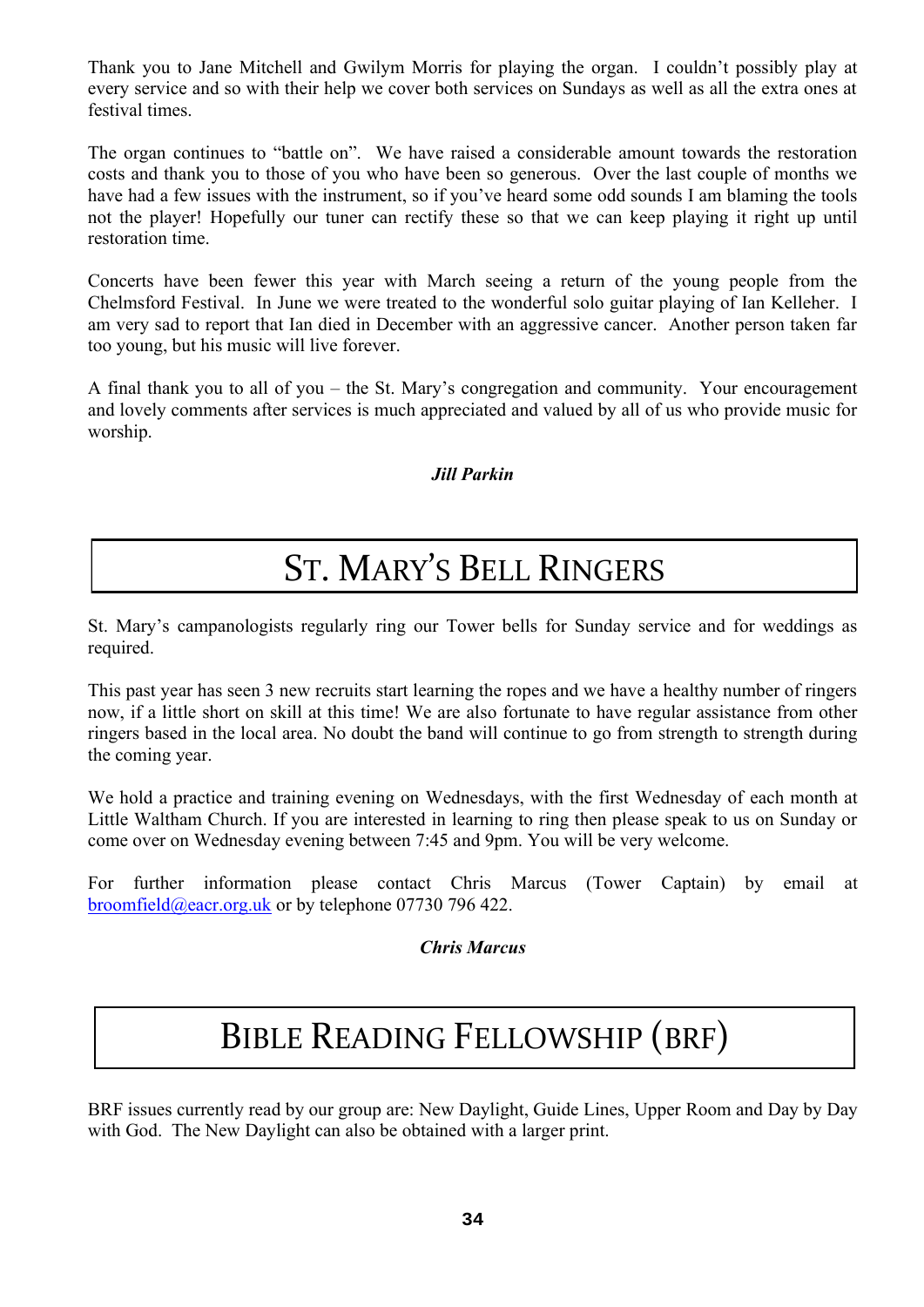The booklets are issued four-monthly and currently cost £4.70 per copy; and £5.95 per copy for the large print.

Back-dated copies and other information regarding this fellowship are situated on the bier in the passageway to St. Leonards Hall.

### *Margaret Ginn*

## CHURCH WEBSITE

The website is going well I hope. I try to update it every week with articles regarding an activity or special service, or the theme of the weekly sermon. I also update the weekly verse (or 2). I also update the calendar once a month and I manage the website prayers and print out very shortened versions of the prayers for the Prayer Group meetings. Many thanks to Andy for changing the heading banners and managing any problems that arise with the website.

### *Joan Vine*

### SAFEGUARDING

The Parochial Church Council agreed and adopted the Church of England Safeguarding Policy - Promoting a Safer Church - on 3rd December 2019.

The PCC has complied with the duty under section 5 of the Safeguarding and Clergy Discipline Measure 2016 (duty to have regard to House of Bishops' guidance on safeguarding children and vulnerable adults).

In accordance with this policy our church is committed to:

- Promoting a safer environment and culture.
- Safely recruiting and supporting all those with any responsibility related to children, young people and vulnerable adults within the church.
- Responding promptly to every safeguarding concern or allegation.
- Caring pastorally for victims/survivors of abuse and other affected persons.
- Caring pastorally for those who are the subject of concerns or allegations of abuse and other affected persons.
- Responding to those that may pose a present risk to others.

Safeguarding posters with telephone numbers are displayed in the church and church hall.

All volunteers whose role requires a DBS Certificate have these completed and are updated as required. Six of these volunteers also attended Level 2 Safeguarding Training this year in addition to the initial online training that has to be completed by all the volunteers working with children, young people and vulnerable adults.

I will inform the PCC of any changes and the formal adoption of the Safeguarding Policy is reviewed every year by the PCC.

### *Lisbeth Hardy*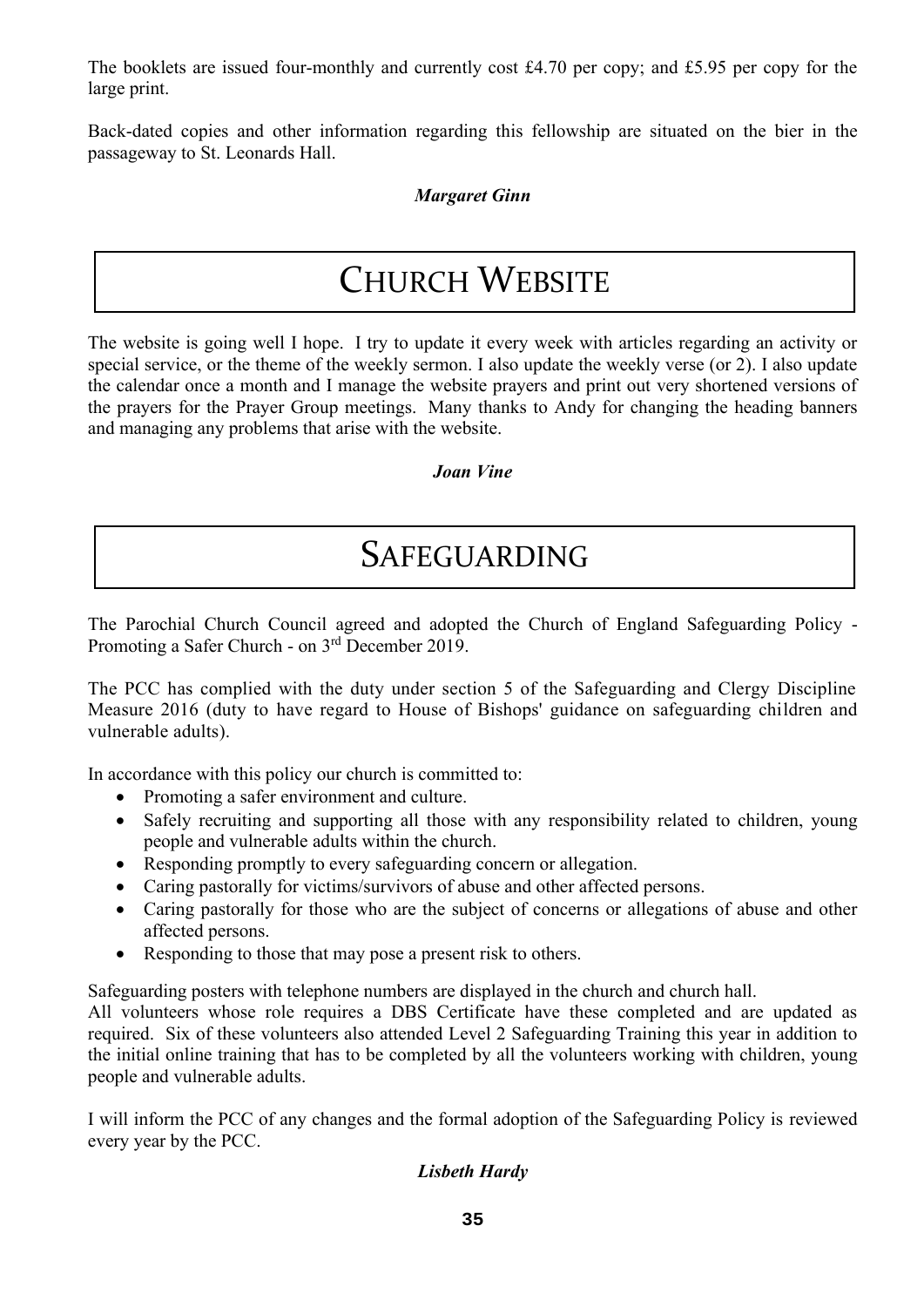# **THE WIDER CHURCH**

# FILM AND LUNCH CLUB

It was a varied programme for 2019. During the year, with a few of our films, we visited a famous boys' school with Goodbye Mr. Chips; followed the exploits of Eddie the Eagle; visited the Viceroy's House leading up to the independence of India and Pakistan; and followed Martin Luther King's struggles with the authorities in Selma. We saw the life of an evacuee during the second world war in Goodnight Mister Tom; and followed the exploits of an Australian farmer in his attempt to trace the resting place of two of his sons killed in Gallipoli during the 1<sup>st</sup> World War, as well as his youngest son who he felt was still alive. Finally, in December we saw how an angel was successful in warming the heart of a Bishop in time for Christmas.

We meet in St. Leonard's Hall on the first Monday of each month, unless the Monday is a Bank Holiday when we meet on the second Monday of the month. August is the only month we don't meet. Arrival time is between 12.00 noon to 12.30pm and the film commences at 12.45pm with an average running time of approximately two hours. We each bring our own lunch but tea or coffee is available in the hall.

My thanks to all who supported the Club during the past year, also those who made the tea and coffee for us and helped to clear the hall after the film. A big thank you to Julie for her help and for standing in for me when I was on holiday. If any of you feel you would like to join us each month, please do, we shall be pleased to see you.

*Peter Baker*

### LUNCH AND LAUGHTER

We meet every third Monday except August. We are a very happy group and enjoy the friendship and of course the soup and cake. The donations for lunch go to church funds, so thank you everyone for your kind contributions. The dates for the lunches in 2020 are on the noticeboard in the hall. God Bless.

### *Sue Browning*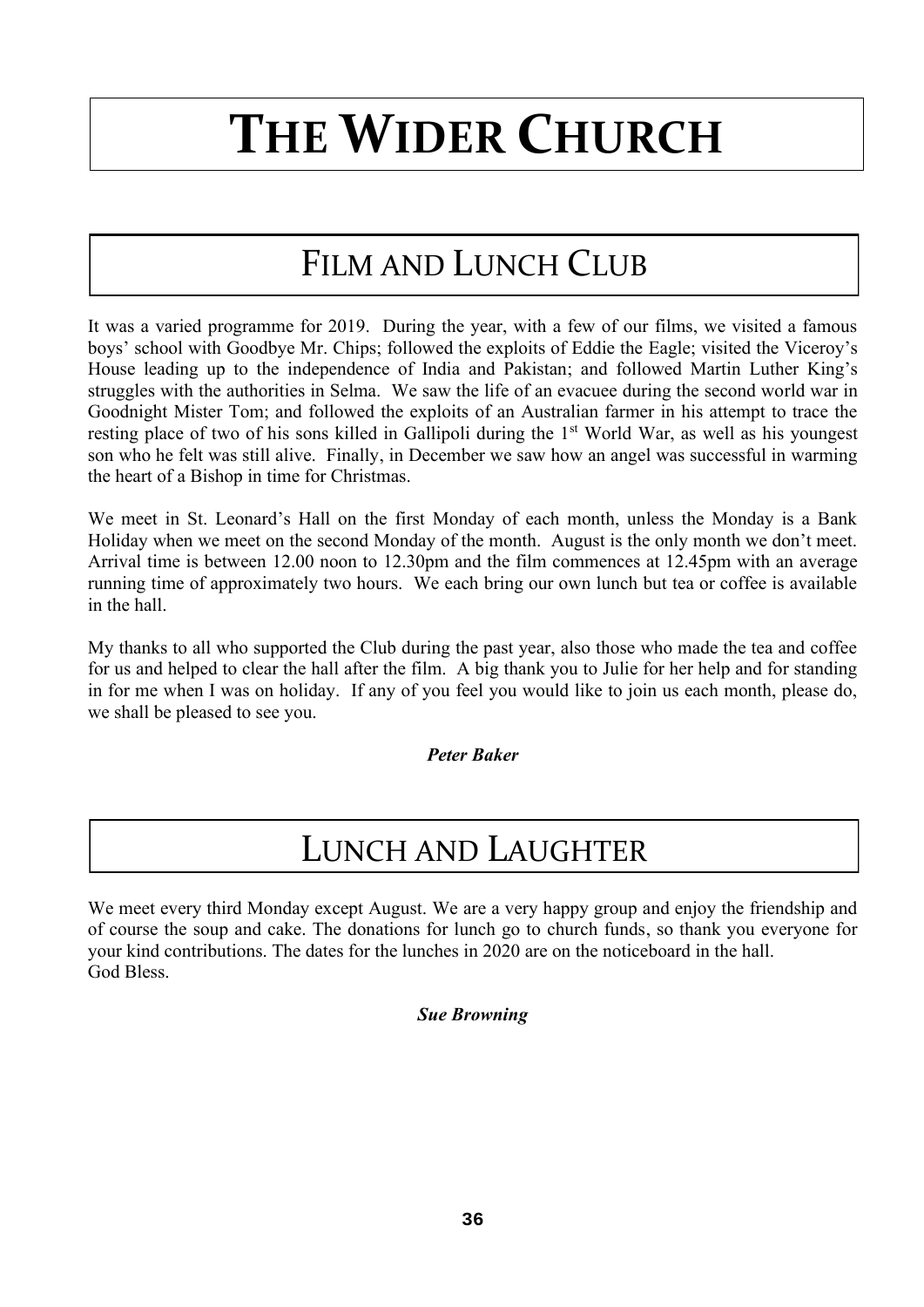# BEETLE DRIVE

Venue: St. Leonard's Hall Time: 2pm to 4.30pm on the 3<sup>rd</sup> Thursday each month Cost: 50p – yes just 50p!!

After over 25 years of holding Beetle Drives the number of Beetle Drivers had begun to wane. 2019 however saw a resurgence, with numbers reaching a dozen or more on occasion.

If you would like a friendly, relaxed game of Beetle please join us. There is room for more! There is absolutely no skill involved. You need to be able to roll a die and draw a basic Beetle on a form. Your score depends on the number of parts you can draw. There is a prize for the winner and a booby prize for the person in last place.

We finish with tea, cake and a friendly chat. Do come along.

Dates for 2020: 16<sup>th</sup> January, 20<sup>th</sup> February, 19<sup>th</sup> March, 16<sup>th</sup> April, 21<sup>st</sup> May, 18<sup>th</sup> June, 16<sup>th</sup> July, 20<sup>th</sup> August,  $17<sup>th</sup>$  September,  $15<sup>th</sup>$  October and  $19<sup>th</sup>$  November. There is no meeting in December.

### *Margaret Powell, Margaret Deacon*

### TUESDAY CHURCHYARD WORKING PARTY

The Working Party continues to meet every Tuesday morning from 9am to 1pm. We maintain the Churchyard and the car park and our tasks include cutting the grass; clearing leaves; tidying the graves and the cremated remains area; attending to the flower beds; sweeping the paths around the Church; clearing the surface water channels; maintaining the trees etc. The large variety of trees is a notable feature of our Churchyard.

We were very saddened in 2019 by the death of Brenda Rowley and Howard (Ted) Price early in the year. Both were stalwarts of our group. Brenda turned up with Eric on Tuesday mornings to prepare the coffees and sausage rolls for our mid-morning break. Ted joined us after the death of his wife in 2013 and was a fountain of knowledge on all matters concerning nature and conservation. Both are sorely missed and remembered by us all with affection.

The PCC have given us authority to ensure that the Churchyard is maintained in accordance with the rules and we remove items from graves that are deemed in contravention of those rules. This includes grave surrounds, plastic and artificial flowers, photographs, cards, balloons, wind-chimes, soft toys, ornaments, candles and personal belongings or memorabilia etc. A minority of visitors to the graves disregard the rules and one of the least pleasant aspects of our work is dealing with the removal of these inappropriate items. It is necessary to have rules to ensure common standards which respect other bereaved families. The inappropriate use of the wheelie bins is also a matter of concern, with some visitors having no concept of re-cycling or just cannot be bothered.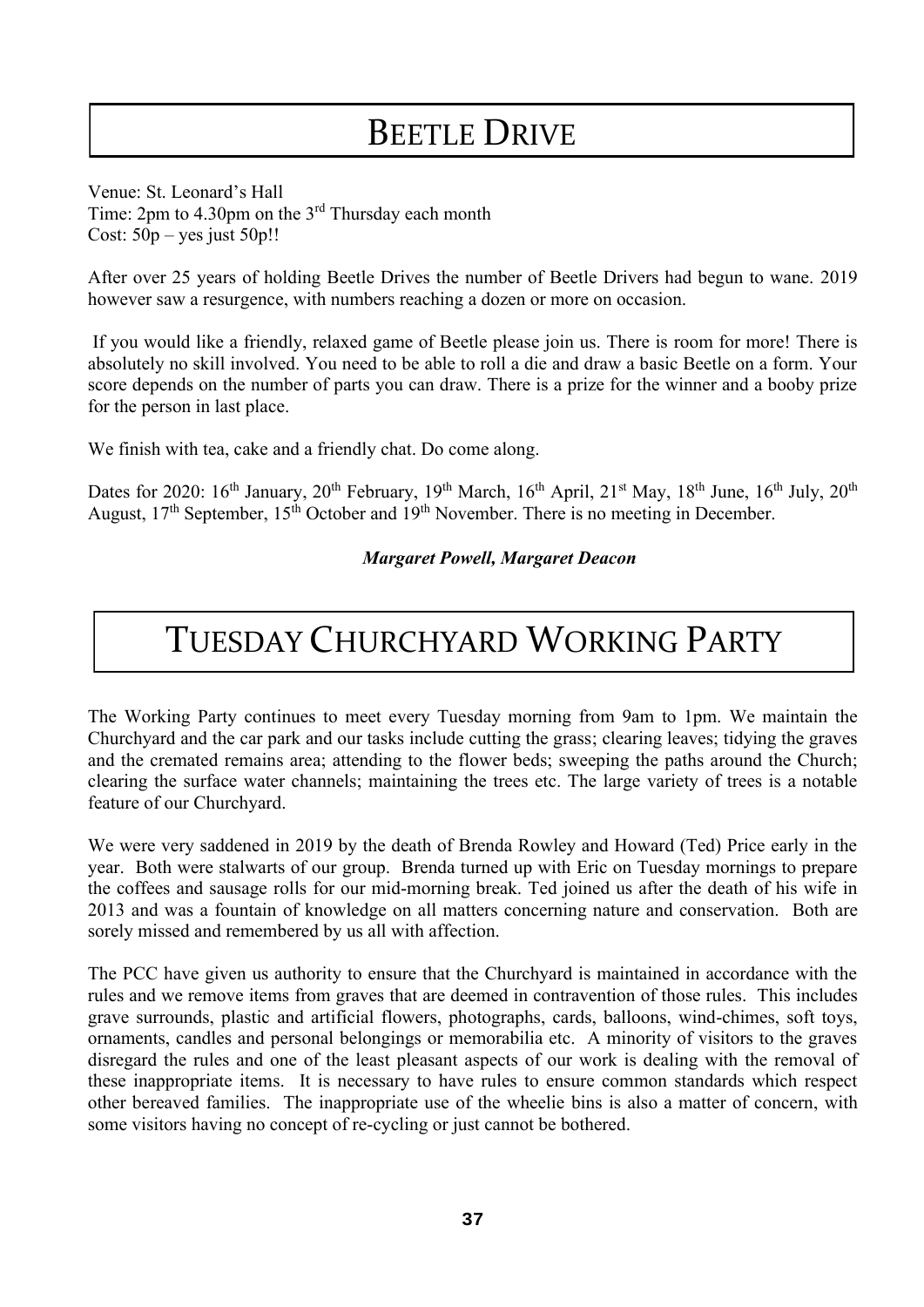Expenses are kept to a minimum as much as possible, but during 2019 our total costs were £450. This was made up of £300 for a skip in February 2019 to remove all the rubbish and £150 for petrol and oil for the mowers. It is estimated that over 1,000 man hours of work go into the maintenance of the Churchyard and car park every year. This is a very significant voluntary commitment by the members of the Working Party to the benefit of our Church.

An important part of our role is a presence in the Churchyard on Tuesday mornings when we are available to talk to visitors. We have many regulars with whom we enjoy a chat.

We continue to look after the Churchyard in a manner so that there is a balance between the need to make it attractive to local people and visitors whilst also encouraging wild flowers, insects, birds and bats. Our Churchyard is at least as old in places as the Church Building and has been a refuge for plants and animals for generations.

We are a very social group and enjoy coffee, sausage rolls and a natter mid-morning. Our special thanks go to Eric Rowley who turns up each Tuesday to prepare our coffee and sausage rolls and clear up afterwards.

Anybody who enjoys a chat with a bit of gardening thrown in would be very welcome to join us. We don't bite – the only biting we do is on the sausage rolls, so call in and see us on a Tuesday morning!

### *David Marcus*

# ST. MARY'S LADIES GROUP

The Ladies Group meet on the 4<sup>th</sup> Thursday of each month at 7.30pm in St. Leonards Hall and we are always happy to welcome new members. Our meetings are varied with outside speakers talking about their charities or covering topical issues, whilst others are of a spiritual nature. Other meetings are light-hearted and member-led such as our Harvest Supper and annual Christmas Celebration in 2019. We were pleased to invite other church members and friends to a number of our meetings in the past year.

During 2019 we have supported charities including Dementia Adventure; The Woodland Trust; Diabetes UK; and the Soroptimists.

Birthday cards are sent to all 2 and 3 year old children baptised at St. Mary's inviting them to attend Little Lambs.

Our 2020 programme will cover a variety of topics including ReCycle (bikes to Africa); SCAM awareness; The Workhouse in Chelmsford; CBM An overseas disability charity.

Details of our meetings are published in the Round Tower and on the Church website.

### *Sue Cole*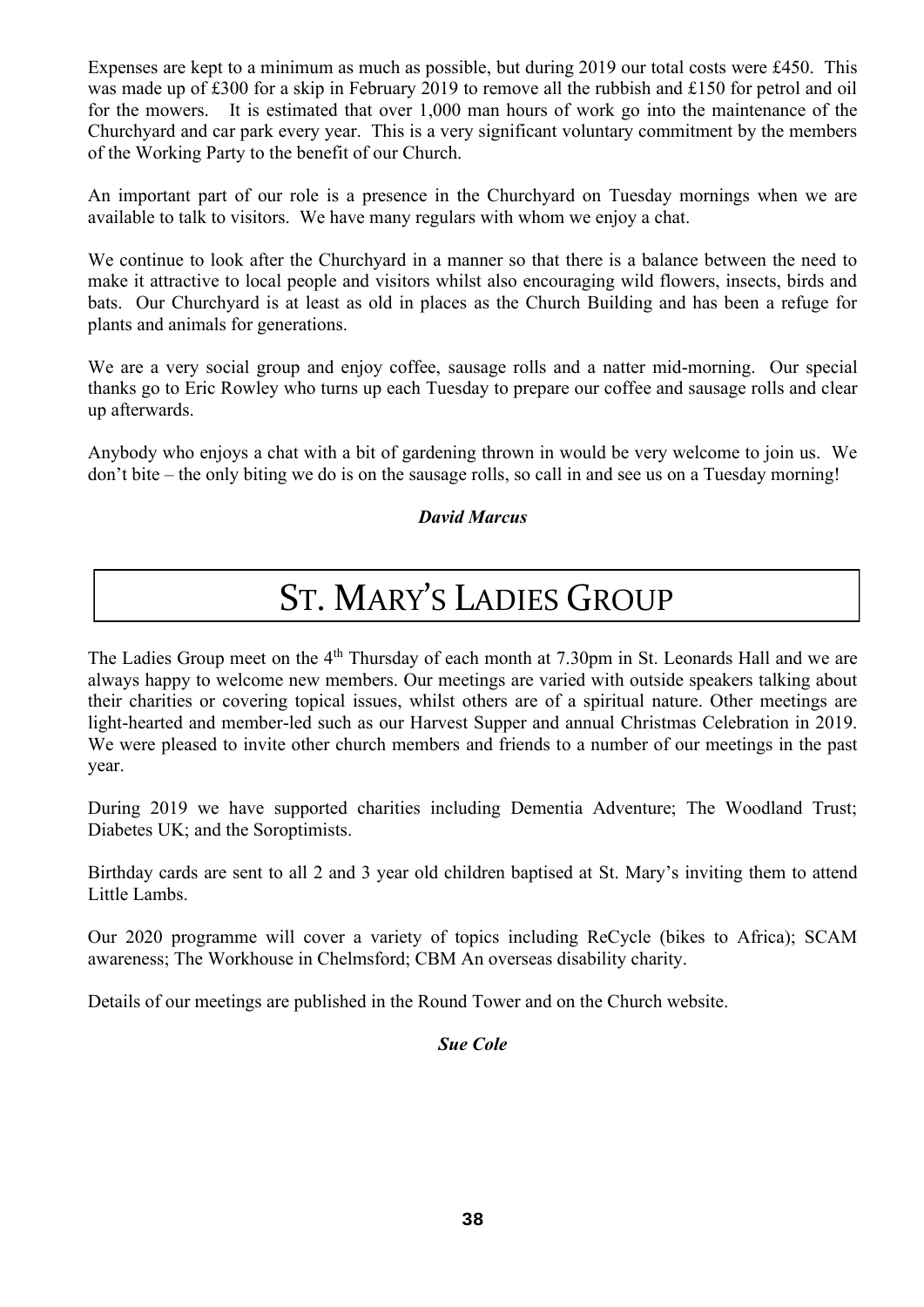# ST. MARY'S MEN'S GROUP

The Group has been going since 2017. The Group meets every third Tuesday of the month at various locations and a monthly email is sent to the Men's group members with information and reflection. The number of attendees at the group's events varies from 3 to 20 men at times.

Past activities have included bowling; walking along the footpaths; and social meetings at the local pubs. We linked up with St Andrews Church Boreham and attended and enjoyed their Men's breakfasts over the year and look forward to many more.

### *Paul Hardy*

## THE CHILDREN'S SOCIETY

At present there are 19 box holders who attend St Mary with St. Leonard's Church (this is 2 less compared to last year). These supporters of the Children's Society collect their loose change during the year. The boxes were collected in November 2019 and blessed in church before their contents were emptied and counted. The total collected was £620 (a 4% increase over last year) with potentially another £78 in Gift Aid. St Marys as a whole also supports the Children's Society by having a Christingle service in February.

In 2019 the Children's Society worked with over 18,000 vulnerable children and young people in the UK bringing life changing support. This includes helping families trapped in poverty and debt; providing support to young carers; and combatting child sexual exploitation. The kindness and compassion shown by box holders in donating enables the Children's Society to make it possible for these children to escape from potentially harmful surroundings and lead the happier lives that they deserve.

I would like to thank all those who have donated to the Children's Society during 2019. If you would like to become a box holder, please contact me.

### *Sue Cole*

### CHRISTIAN AID

Once again May found 23 stalwart volunteers pacing the roads around Broomfield as they delivered and collected envelopes during Christian Aid week. Despite the poor weather, snapping letterboxes and occasional rejections, we were able to send a cracking £2,114.26 to the organisation; the second highest amount raised this year by any of the churches in and around Chelmsford. Well done everyone and thank you again. and thank you again.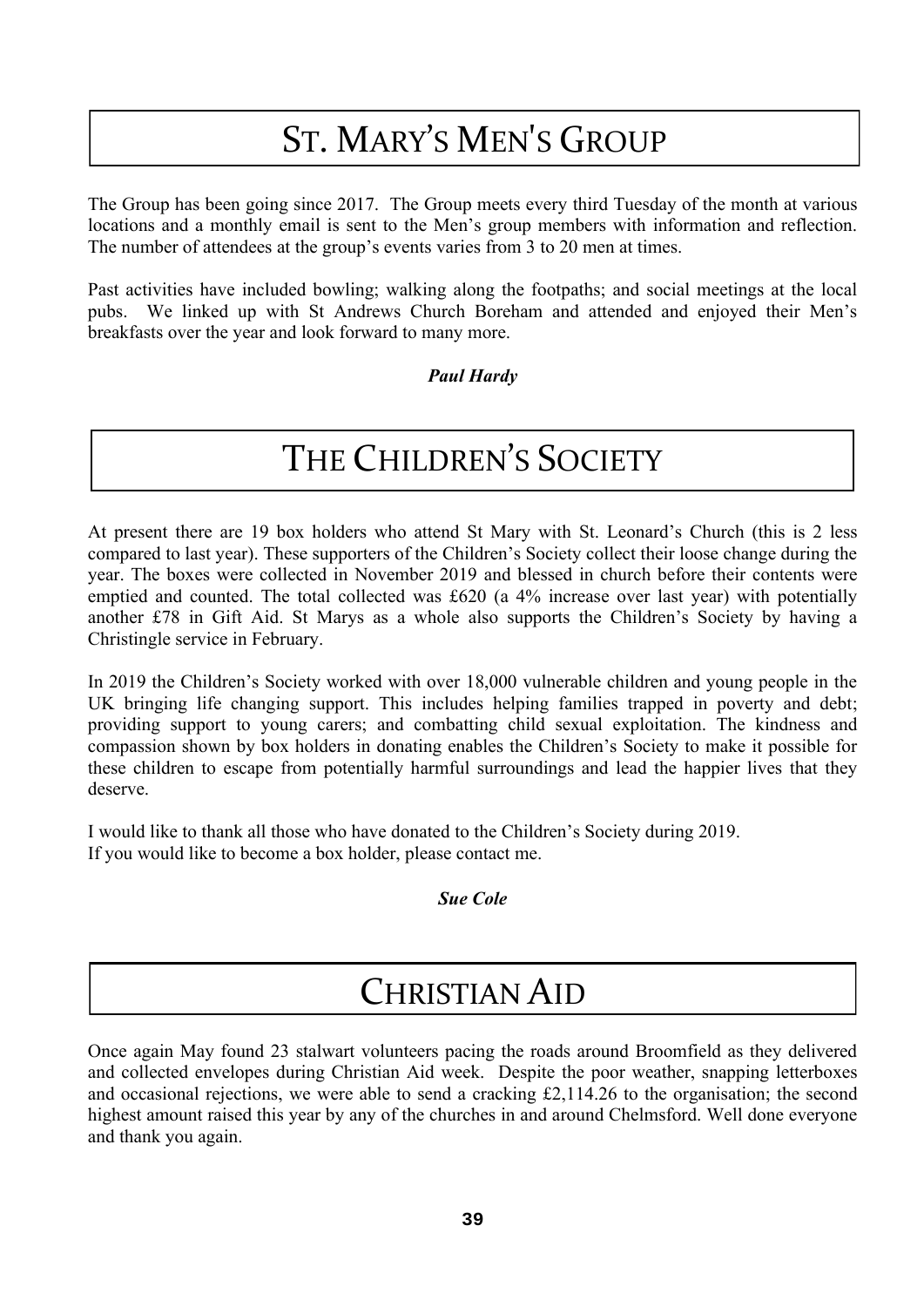This collection has become synonymous with May-time, having been undertaken since the end of the second world war; however, the total amount raised diminishes year-on-year, with many people reporting they don't carry much cash. Perhaps recognition of the changes in technology and social habits indicate it is time to consider re-evaluating how we undertake this important witness of Christian caring?

Christian Aid has suggested communities identify and set up central collection points where filled envelopes can been deposited, rather than undertake door-to-door collections. Apparently 1 in 10 delivered envelopes do get returned in this way. The PCC is being asked to consider this option at their February meeting.

Can we accept the challenge of delivering a Christian Aid envelope to every house in Broomfield when they do not need to be collected? Can you help? Will you undertake a gentle walk delivering envelopes in your area during

Christian Aid Week  $10^{th} - 16^{th}$  May 2020

The considerable housing development within Broomfield means there are a lot of new houses in our parish, so there are many more roads to target. However, undertaking this activity means we are spreading the Christian message to a much wider community, and proving we are an active and caring parish church, not just a beautiful building. PLEASE will you consider volunteering to undertake the delivery of envelopes in a road near you?

Thank you, in hope. Trudy Stevens 01245 359079 Trudy\_Stevens@outlook.com

*Trudy Stevens*

### FLOWER ARRANGERS

Our flower team has willingly and beautifully decorated the Church for the usual festivals of Easter, Harvest, and Christmas. We were again able to utilise the knitted poppies, made last year for the 2019 Remembrance Sunday service. 150 posies were presented at the Mothering Sunday services. Wedding flowers were provided for 4 couples and wreaths for 2 funerals, one of which was for Elaine Richbell, a member of our team.

A flower arranging demonstration and workshop was held during May and a Christmas Wreath making demonstration and workshop was held at the end of November with 38 amazing results. A donation from surplus funds has been given to the Church Treasurer. I am again most grateful to Carolyn and the Ministry team, and the flower ladies for their support in decorating our Church.

### *Margaret Pinkerton*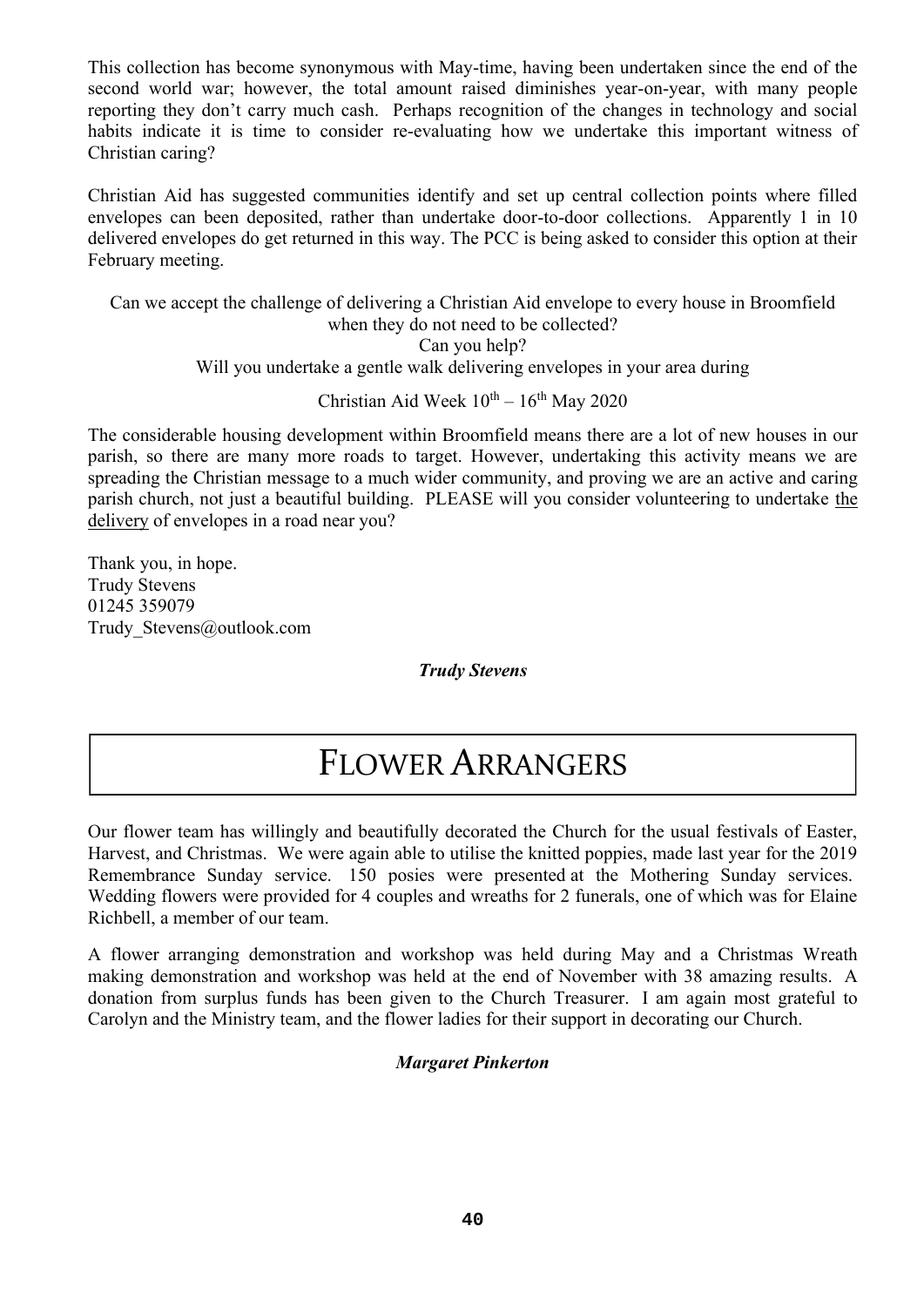# THE ROUND TOWER MAGAZINE

We distribute just under 200 copies of the Round Tower each month and many thanks to our distributors for their efforts in ensuring their delivery. We also sell 20 to 30 copies over the counter each month. Since many copies of the Round Tower go to families, it is likely that our readership is even greater, making the magazine an effective means of communication with our parishioners. The Round Tower continues to be used as part of our Mission and Outreach. Through much of 2019 Rev'd. Julie has organised delivery of free copies to Broomfield's new households stemming from the substantial housebuilding which has occurred and which is set to continue for some years yet. This is a good way of welcoming new families into the village and letting them know we exist and are a welcoming church.

Compiling the magazine each month is made easier by the amount of copy we receive. Many thanks to all who contribute. When visiting other churches, I always look at their magazines to look for new ideas and I have to say that our Round Tower compares very favourably with the level of "home produced material". There's always room for new writers, however, so if you feel the urge to put pen to paper, please do so. We try to keep a balance between articles, announcements and advertisements but if there is anything you would like included please let us know.

Many thanks to the editor, our Vicar, the editorial panel and proof readers, Margaret Clarke, Margaret Ginn, Peter Watson and Trudy Stevens. Peter also does an excellent job in dealing with our advertisers.

### *Alun Powell*

### CHELMSFORD FOOD BANK

Our local Foodbank has gratefully received generous donations of food, household goods, personal care items and cash, including those from our congregation. Once again, the requirements of applicants have been met without having to organise manned appeals to the general public.

The recent installation of several shipping containers to provide additional storage at the central warehouse in Galleywood means that the satellite store has been dispensed with, thus reducing costs and avoiding shipping items between sites.

Now into its eighth year of operation, some of the original volunteers have left due to health or other commitment issues but they have been replaced by equally enthusiastic recruits. Nearer to home particular thanks must go to Barbara Curren who has reluctantly given up the task of delivering your donations to a collection point, a task which she has dedicatedly undertaken for several years. We now have two new volunteers from our congregation to continue with that role and are very grateful to them for undertaking this.

Unfortunately, the need for a Chelmsford foodbank continues to exist but with your help we are confident that it can continue to be met for as long as it is required.